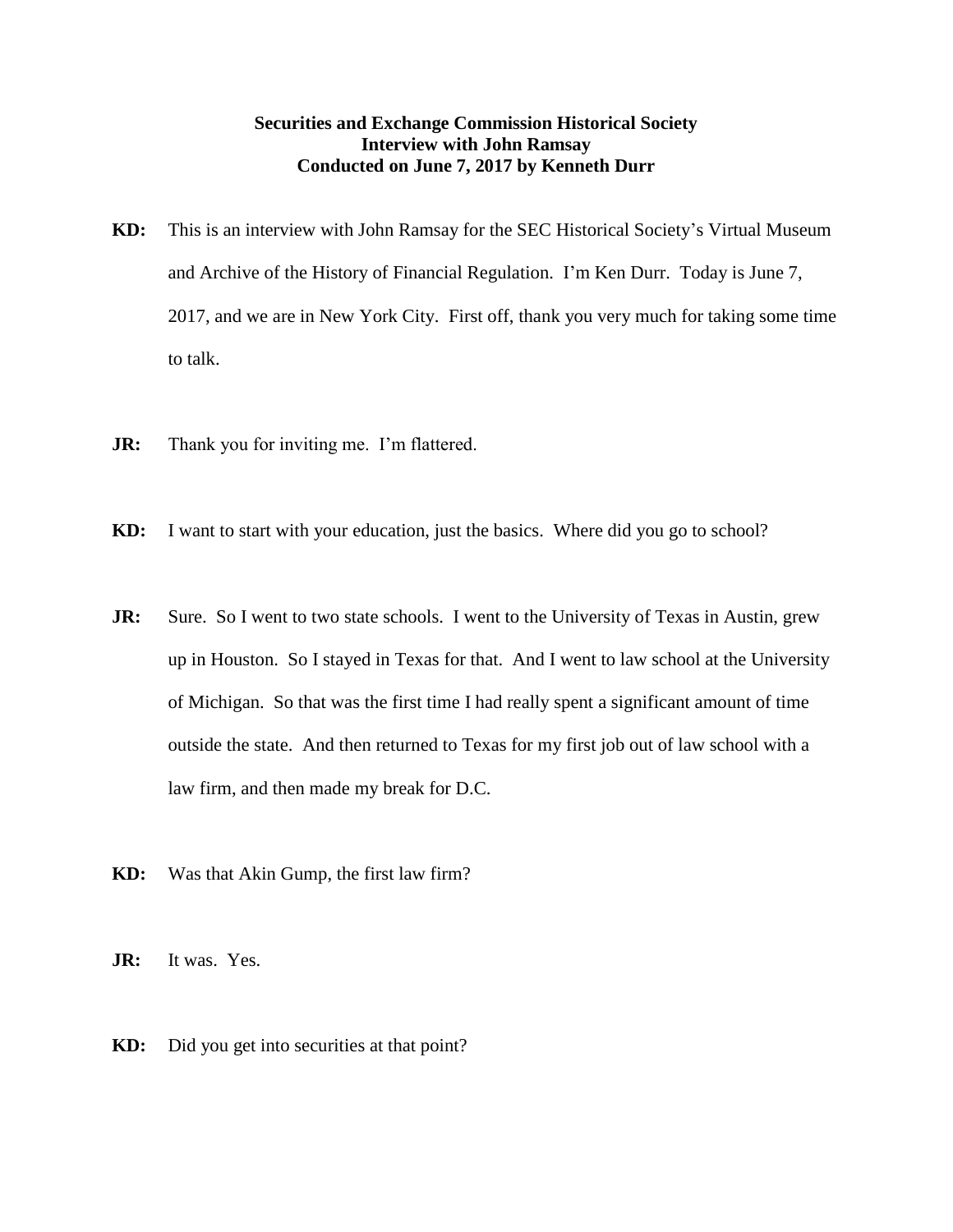- **JR:** I did. I was interested in securities regulation and securities work was part of what attracted me. So I worked on corporate deals and some securities offerings while I was there. But it was towards the end of my time at Akin Gump that we were in the middle of the savings and loan crisis and collapse. So in some ways, I think that that really prompted me to think for the first time about the impact of regulatory policy on stuff happening in people's lives and broader events. So it got me to thinking about the possibility of public service, really, for the first time, and that's what really drew me to the Commission. And 1989 was the first time that I ventured north.
- **KD:** Did you just apply? Did you know somebody? How did that work?
- **JR:** I really didn't know anybody. I went online and I applied everyplace that I could think of that I thought might be interesting. Because of my corporate offering experience, I thought the most logical place might be Corp Fin. But after I interviewed with Bob Colby and other folks in Market Regulation at the time, I was really interested in what they were doing, I really liked the people personally, so that's where I wound up.
- **KD:** And you got into debt instruments pretty quickly, right?
- **JR:** I did. It was a whole mishmash of things, but I think early on, we spent a lot of time working on penny stock fraud rules, since that was kind of the early cause célèbre. There was a lot of stuff in the press about that. Recent legislation had given the agency more authority. So, a group of us, in Bob Colby's office, spent a lot of time working on those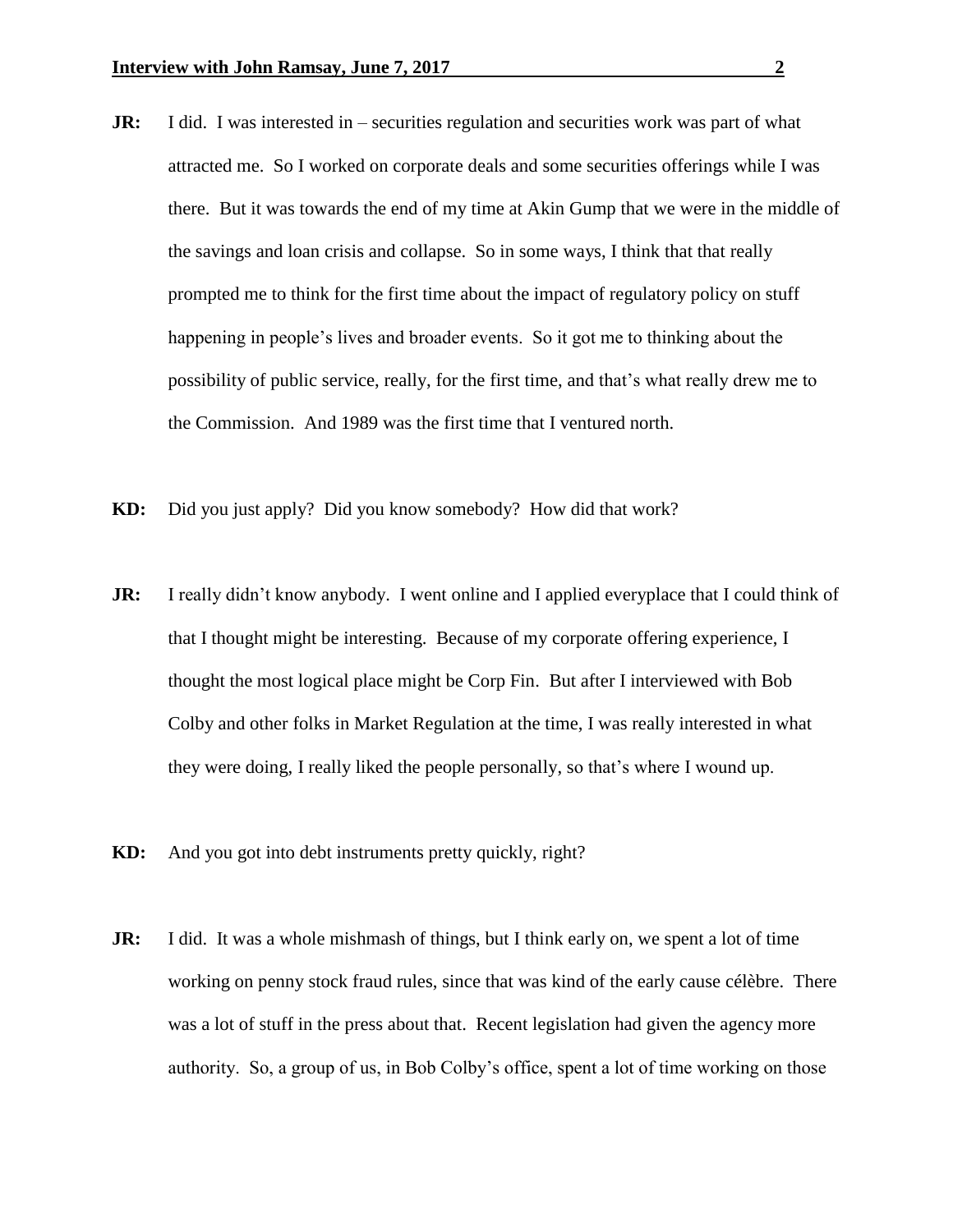rules. And then I got acquainted with fixed-income markets at the same time in both corporate and municipal bonds, and learned whatever I could at that point about what was going on in those markets. And then derivatives were an area that was, both in terms of their impact on the markets and regulatory policy, were getting increasing focus and attention. So I was there at a time when people were really starting to grapple in serious ways about the proliferation of derivatives and how they were being used and what impact that might have in terms of regulatory policy.

- **KD:** What were you doing in Market Reg, just keeping an eye on derivatives at this point?
- **JR:** Well, yes. We were mostly thinking about what regulatory responses might be, trying to stay current in terms of developments in the market. And then at the time that I started working for Mary Schapiro, because it was a focus of hers also, there was much more focus on initially volunteer initiatives. So the regulators are putting pressure on participants to develop, in consultation with the regulators, some kind of voluntary standards for private sector entities to follow in terms of risk management, in disclosure, transparency of derivatives. So that continued for a substantial period of time.

And part of my early experience at the Commission was also getting interested in and involved in regulatory policy, but my relationship with people there was just as important, I think. I had the privilege to be able to get to know, both mentors and examples of public spirited-minded people, from Mary Schapiro and Elisse Walter and Rick Ketchum and Bob Colby, Arthur Levitt. These were all people that I got to work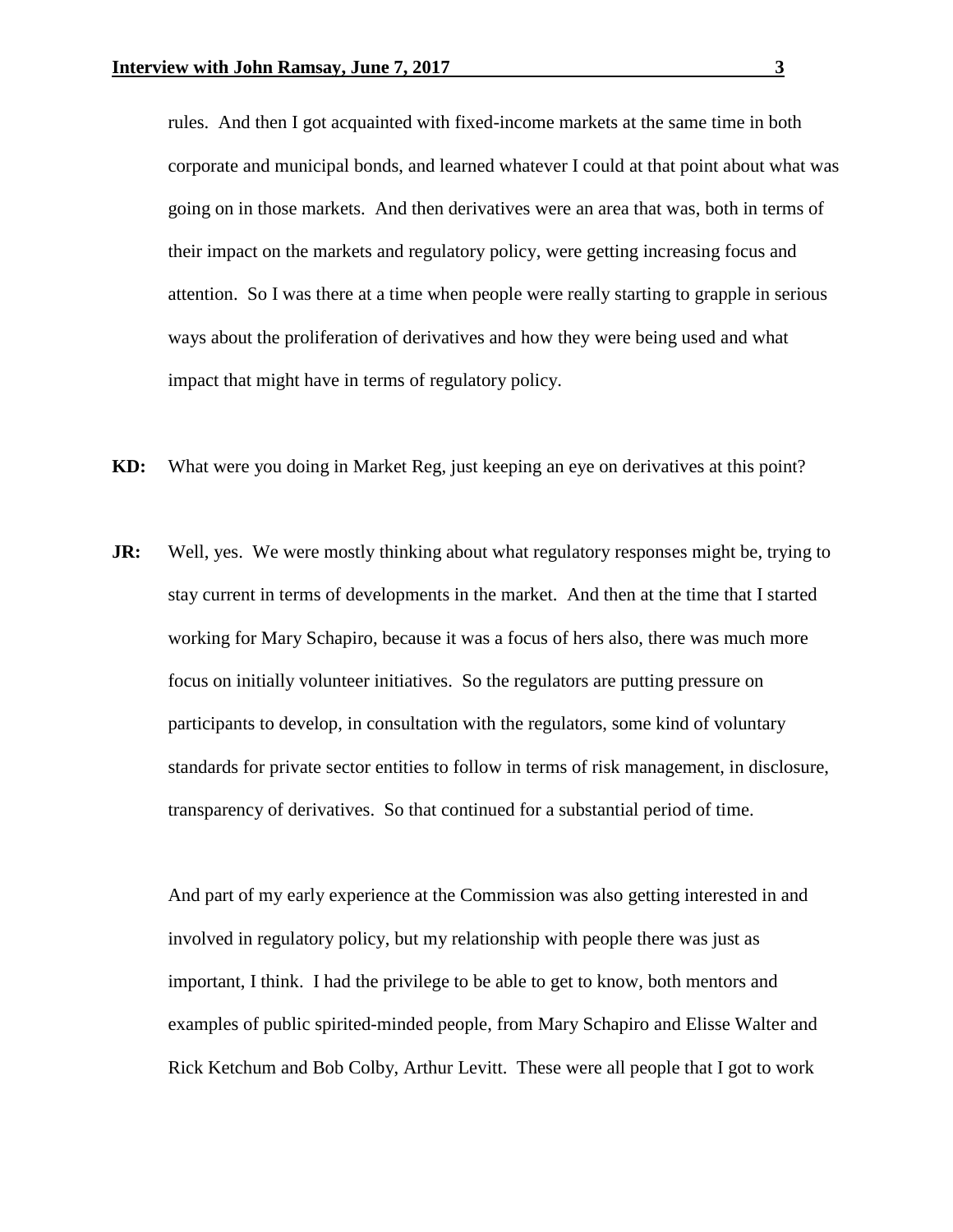closely with. So I think they are as responsible as anything else for solidifying my interest in policy issues and public service in general. It's an extraordinary group of people to have the opportunity to work closely with fairly early in my career.

- **KD:** So that's what kept you going.
- **JR:** Absolutely. It certainly kept me interested and wanting to continue to be a part of it.
- **KD:** So at this period when you were with the SEC, you were involved in a lot of municipal market stuff.
- **JR:** I was involved in some municipal market stuff. So fixed income markups were an issue that continued to be a focus for a long period of time. Pay-to-play practices grew to be a focus before I left, partly because of the insistence of Arthur Levitt that this was something that had to be addressed. And the thing that I agreed with – that I admired about his approach is, in this area and others, he was very effective about using the SEC chairman bully pulpit and, frankly, using the press and public communications to put pressure on market participants to align their conduct with a higher set of standards. So, well before Rule G-37 and all of that came into play, the practice was changing, in large part because he insisted that it happen, and effectively used his position to make sure that it happened.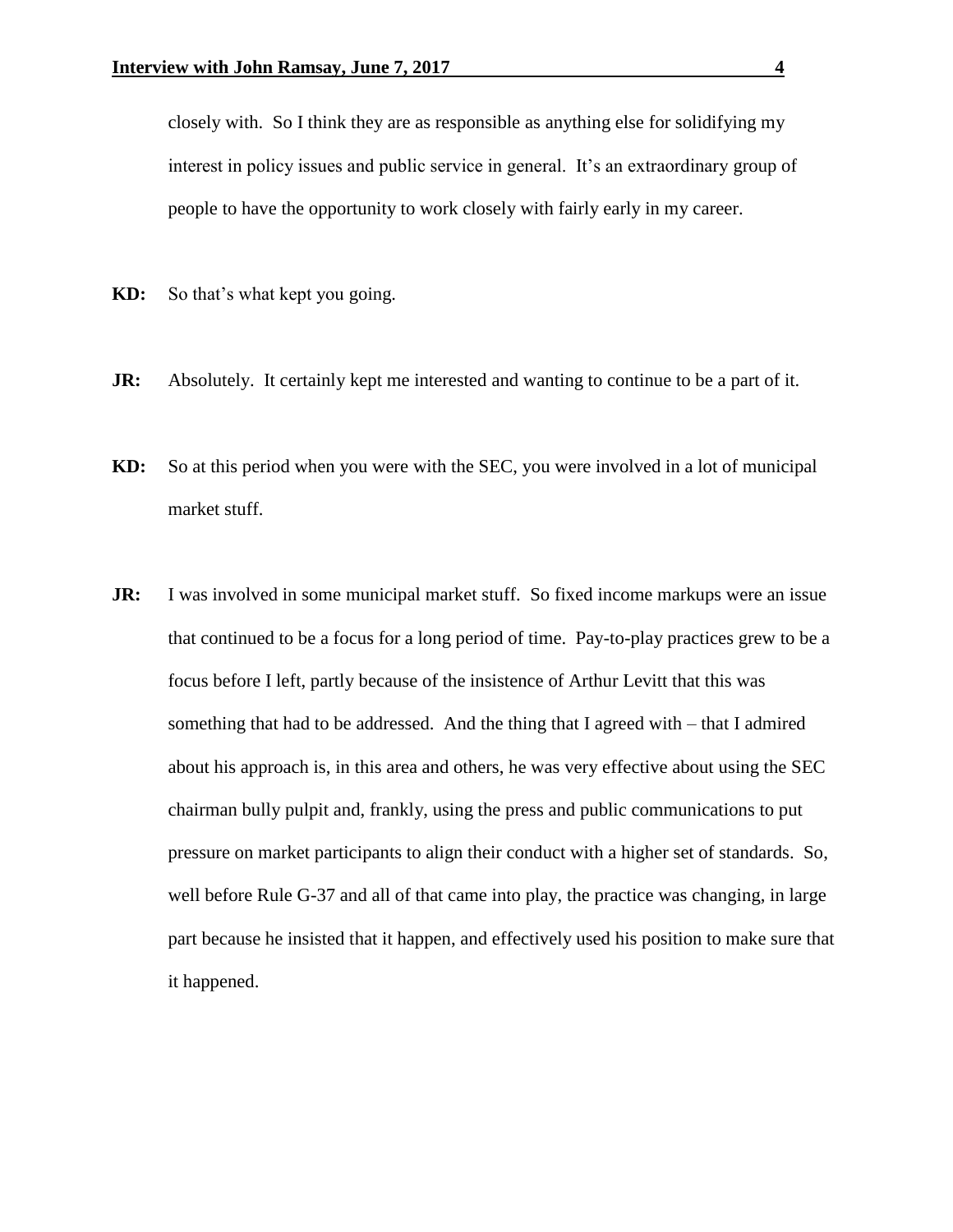**KD:** Another big thing happening in the muni market is 15c2-12, where essentially – it's a real interesting maneuver in which the regulators can't ask the issuers for the information –

**JR:** Yes.

- **KD:** so they ask the broker-dealers. I would think that given the newness of that and the fact that it's a little complex, that would have involved some –
- **JR:** Yes, and I spent a fair amount of time with that, too. Frankly, I always felt like that particular regulatory approach left the Commission awfully hamstrung in terms of what it could really insist upon, because you're basically trying to use intermediaries to coerce better disclosure and practices on behalf of issuers. And it seems to me that's always a hard thing to really do. So I think the Commission did what it could, and I think that particular rule was helpful, but it always felt like kind of a half-measure to me. It always felt like at the end of the day what really mattered most was whether municipal issuers themselves felt like they were on the line and threatened enough to really coerce better practices in terms of disclosure, or in some cases enforcement actions, which eventually happened.

**KD:** So was Market Reg thinking about other solutions, other ways to approach this problem?

**JR:** Well, thinking about it, the problem is that you're always limited by whatever the legislative authority is, and as long as the Tower Amendment was in place and there was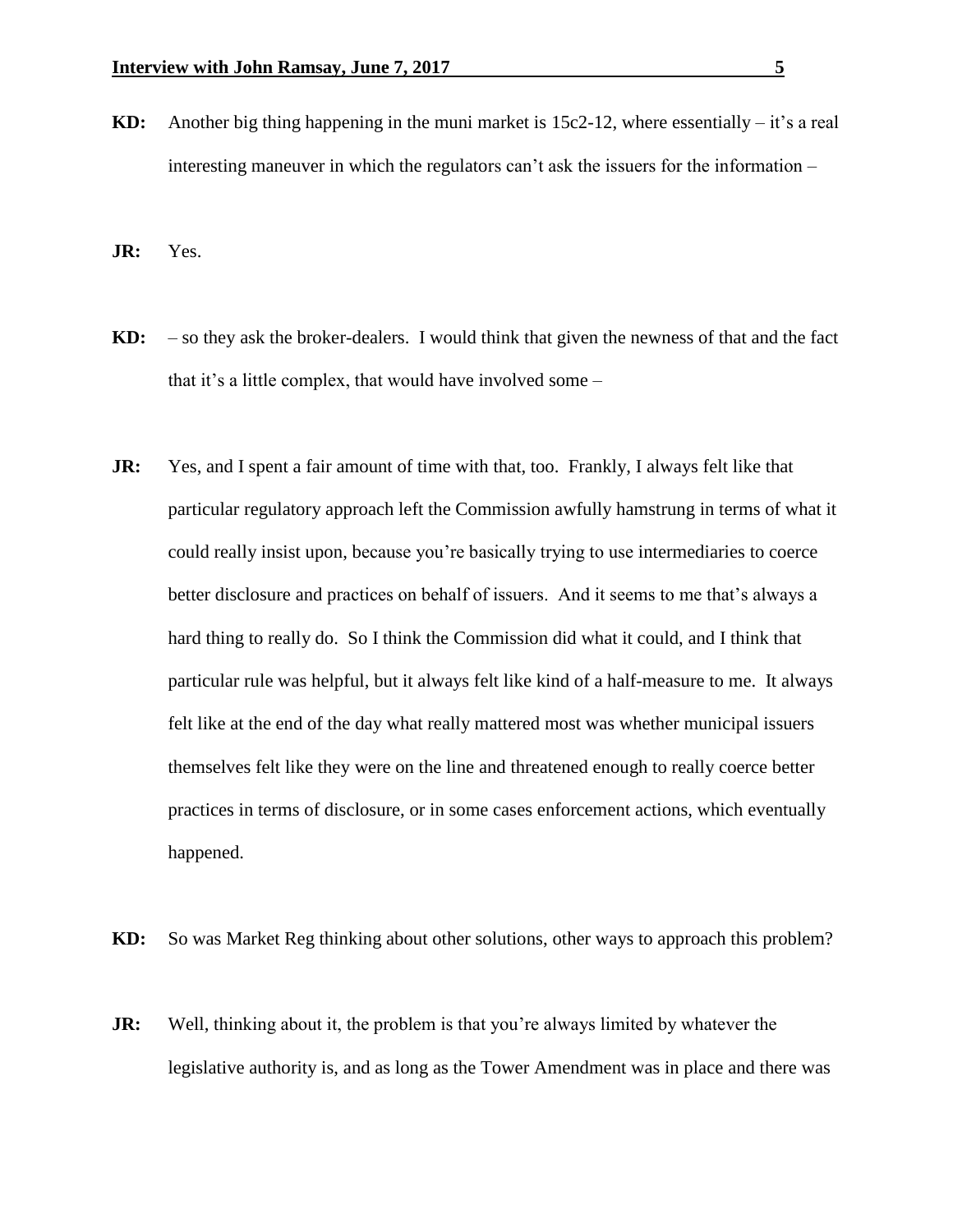a clear limitation on your ability to get at the issuers directly. But I think, certainly, Elisse Walter and people on her team were very effective at making an outreach to the municipal issuer community in a productive way, to encourage different standards of disclosure. So in the fixed income area, generally, it always felt like we were trying to drag the fixed income markets really into the twentieth century, let alone the twenty-first later on, because at the same time that all of this very dynamic change was happening in the equity markets, both in terms of technology and competition and the number of different kinds of players, bond markets remained relatively static. So the natural evolutionary factors that were changing everything on the equity side just didn't happen organically in the same way. So the regulatory challenge was to prod some of that change as much as you could, recognizing that there are obviously big differences among the various types of markets.

- **KD:** And you got the MSRB to kind of work through as well, right?
- **JR:** Right. I spent a lot of the time on the fixed income side, too, working in the legislative arena on reform of the government securities market. This is after the Salomon Brothers bond trading scandal. So that got me exposure to the legislative process and how Congress works, as much as anybody can understand how Congress works. But it was fascinating for me, and I thoroughly enjoyed it. And we ended up having an impact, a positive impact, I think, on the legislation that was eventually written.
- **KD:** What was the legislation?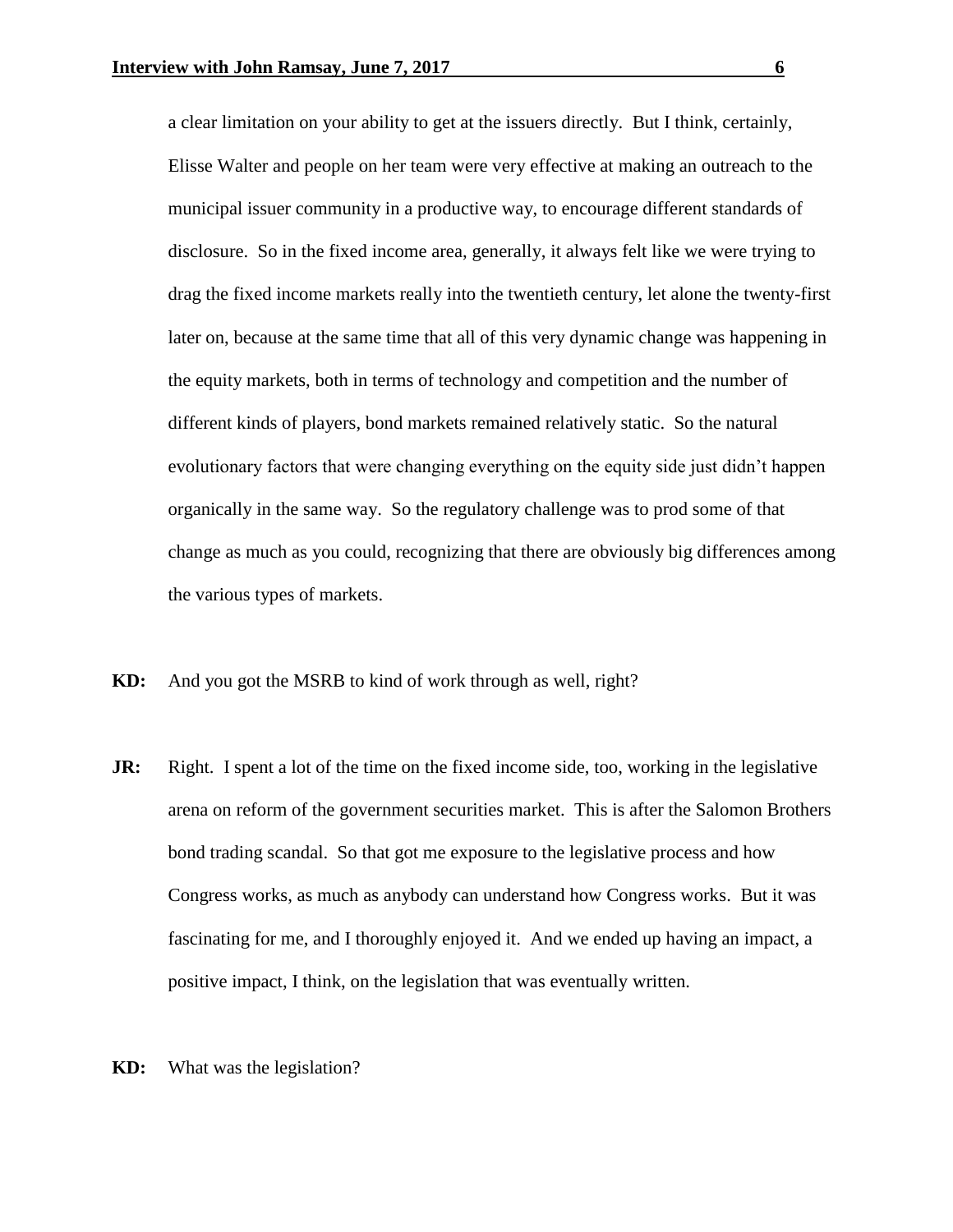- **JR:** So the Government Securities Act Amendments, as I recall, the original legislation was adopted in 1986. So this was, I think, in '93, if I'm remembering correctly, amendments to that legislation in order to provide for some greater anti-fraud authority, some greater transparency or authority for transparency in the government markets. I worked very closely with Caite McGuire, who was heavily involved in various legislative initiatives that the Commission was interested in at that point.
- **KD:** And you talked a little bit about yield burning back there was the issue of markups.
- **JR:** It was, although not a topic that I had a lot of direct involvement in. I sort of understood what it meant and how it worked for brief stretches of time, and then, maybe fortunately, I didn't have to bore down that deeply into it.
- **KD:** But the way it worked in Market Reg, did you pretty much get into the corner where you're generally working with fixed income stuff?
- **JR:** I mean, it was sort of whatever was so in Bob Colby's office, as the chief counsel's office, we had the ability to get involved in a variety of things that the division was working on. And I quickly became his deputy chief counsel. So for the first time, really, in my career I was responsible for a team of people and managing them. So that required me to develop those muscles. But it's something that I enjoyed a lot. And part of it was just a happy circumstance that I had such terrific people, at that time, to be working with.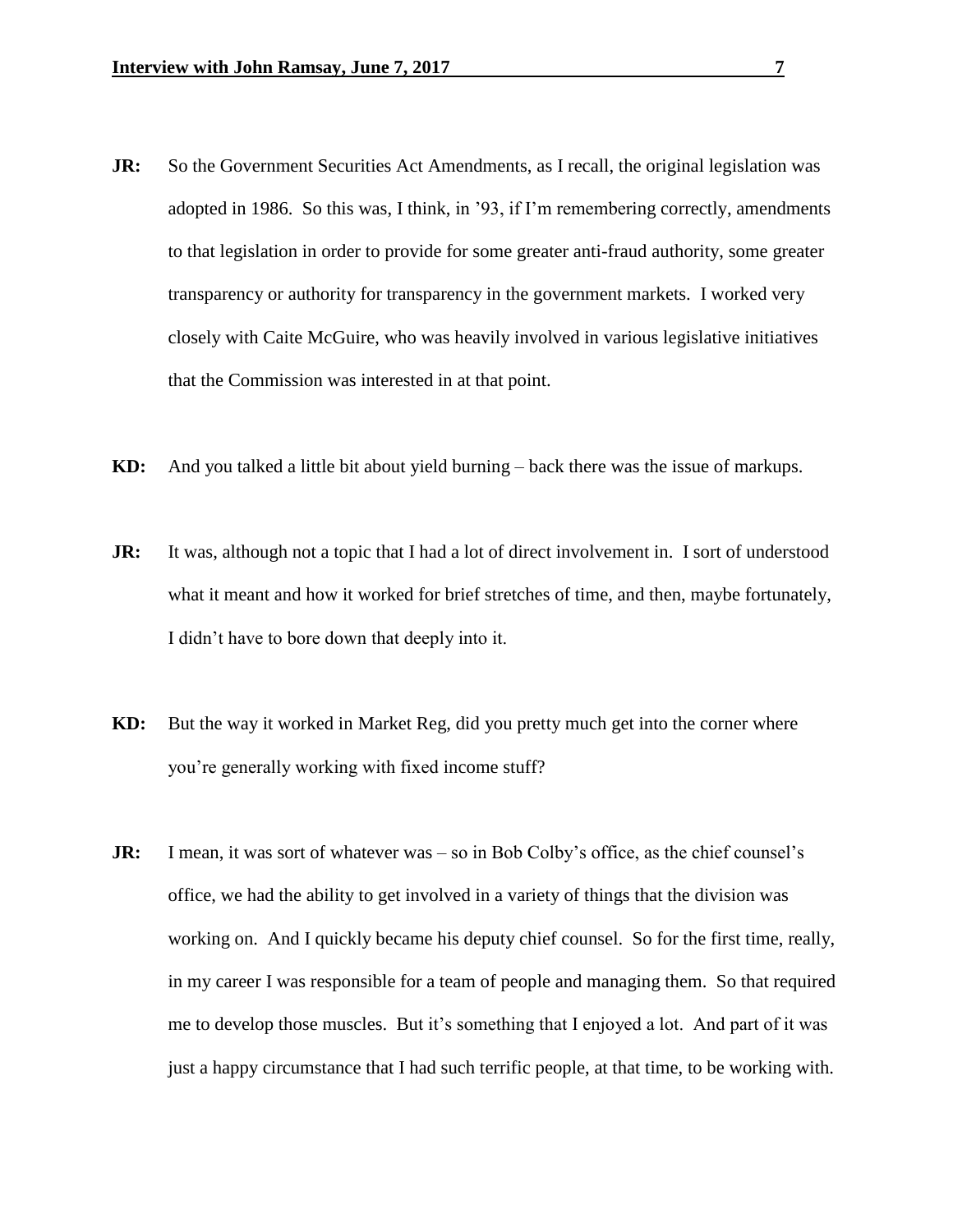So we had the ability to work on a lot of different things. I think I worked a lot on fixed income issues at that point just because that was a lot of the focus at the time in Market Reg that other people weren't already focused on.

The electronic trading revolution and all of that was something that was clearly ongoing and consuming a lot of energy and attention in the Office of Market Supervision, if that's what it was called at the time. So there was, in some respect, more room for me to maneuver and more things that I could be engaged in on the fixed income side. But I was certainly involved in and aware of what was happening in the electronic trading revolution at that time.

- **KD:** So this is working with the New York Stock Exchange, for example, and NASDAQ?
- **JR:** Yes. Early on, reacting to product changes and new methods of electronic trading, and trying to understand how those were impacting the market. It was only later that the Commission really started responding strongly in a regulatory way with the Order-Handling Rules and Regulation ATS and all of that. But I think people were certainly aware of those changes that were in transit at the time.
- **KD:** The New York Stock Exchange got DOT and SuperDOT. Was that going through at that time?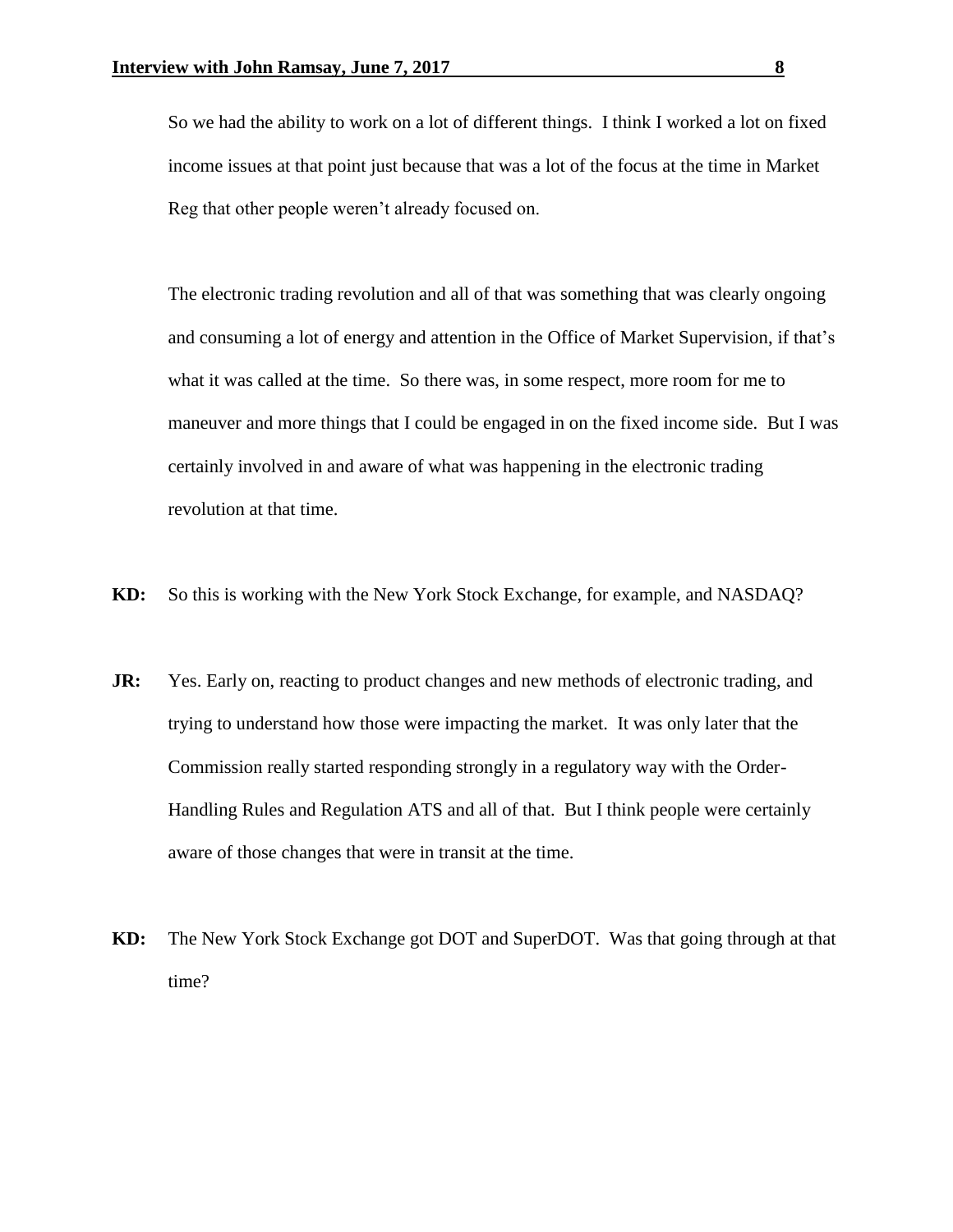- **JR:** There was that going on, yes, absolutely, and just new means of electronic communication and electronic trading. Probably even that early, I think there were reasonable questions about what was going to happen to the New York Floor, long term, because it seemed to many of us that anything meaningful that you could do on the floor, you could probably do, maybe more efficiently, through electronic systems. So the Exchange was in denial about that for a long period of time, of course.
- **KD:** Now, the NASDAQ, on the other hand, is moving. Was it the Small Order Execution System up at that point?
- **JR:** Yes, and the SOES bandits and all of that. I forget exactly when that became a very hot topic. I think maybe by that point I had already started working for Mary Schapiro, and so the portfolio of things that I looked at just became much broader at that point.
- **KD:** Yes. So that shift, you went from Market Reg to, was it general counsel to the commissioner?
- **JR:** So, from deputy chief counsel of the Division of Market Regulation to becoming a counselor to Mary Schapiro. Originally, I started working for her as an interim measure when Mary became acting chair, after Richard Breeden had departed. And I ended up staying with her after Arthur Levitt came on board, and I continued to follow her for some period of time after that. So that was the first time where I really had the ability to get a big-picture view of all of the things that the Commission was involved in, from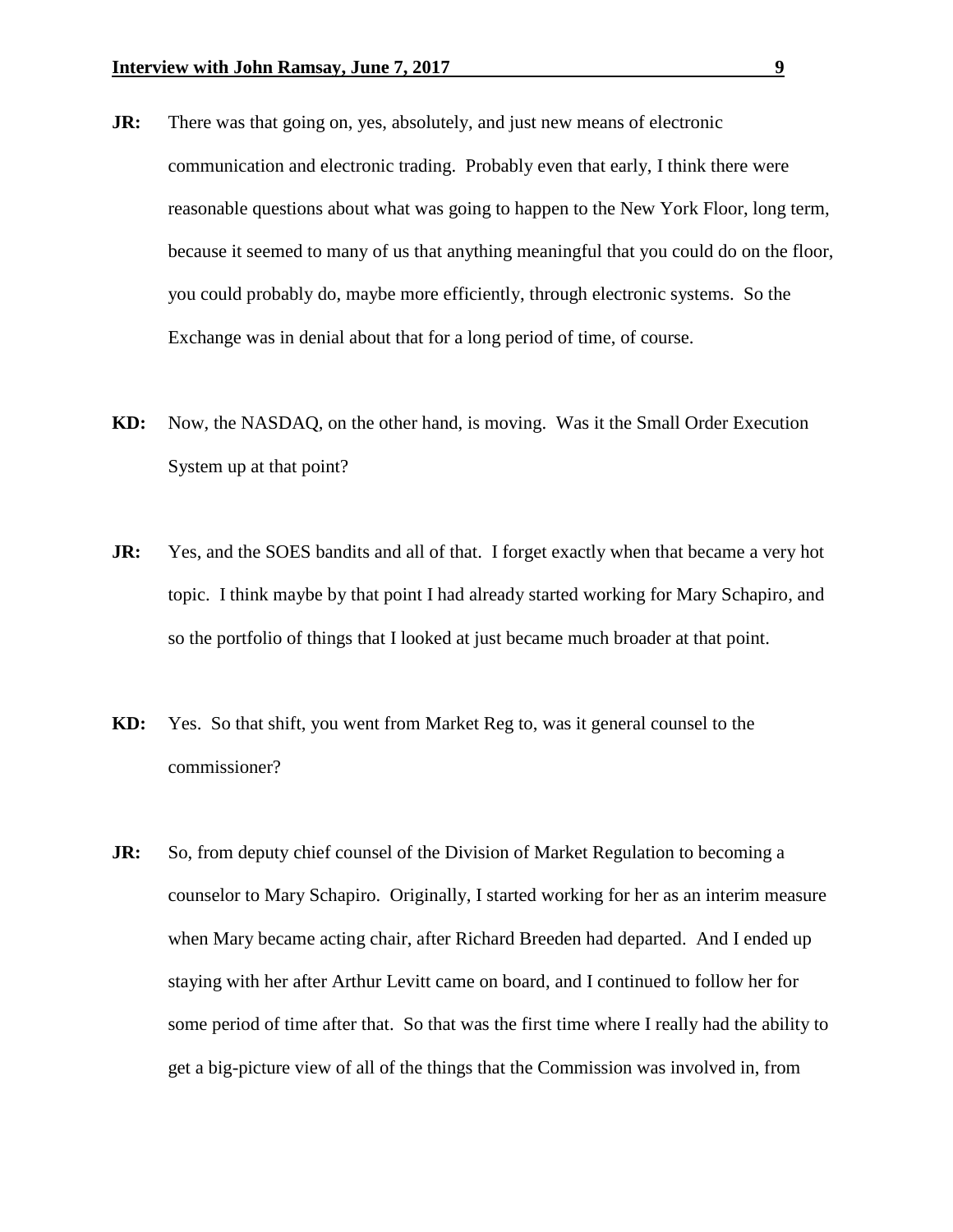authorizing enforcement procedures, to changes in the corporate finance markets, investment management, kind of the whole ball of wax.

- **KD:** Was it flavor-of-the-month, whatever was an issue you would have to dig in and get up to speed?
- **JR:** Yes. I mean, it was all very largely circumstantial, depending on whatever was actually bubbling up from the staff. And then, of course, commissioners themselves – I think Mary was proactive in trying to push attention on derivatives, was one part of it. Another area of focus was international regulation. It was really in that period, and in some measure through Mary's efforts, that there was an increasing focus on and use of IOSCO. So the evolution of the Commission's place as a driving force of international regulation was a very important factor at that point. So that gave me the ability to look at the big picture. Not only big picture domestically, but how is what we're doing impacting foreign markets and vice versa?
- **KD:** Yes, I noticed you wrote an academic article about it.
- **JR:** I did. I did, about Rule 15a-6.
- **KD:** I was interested in what the motivation was for that.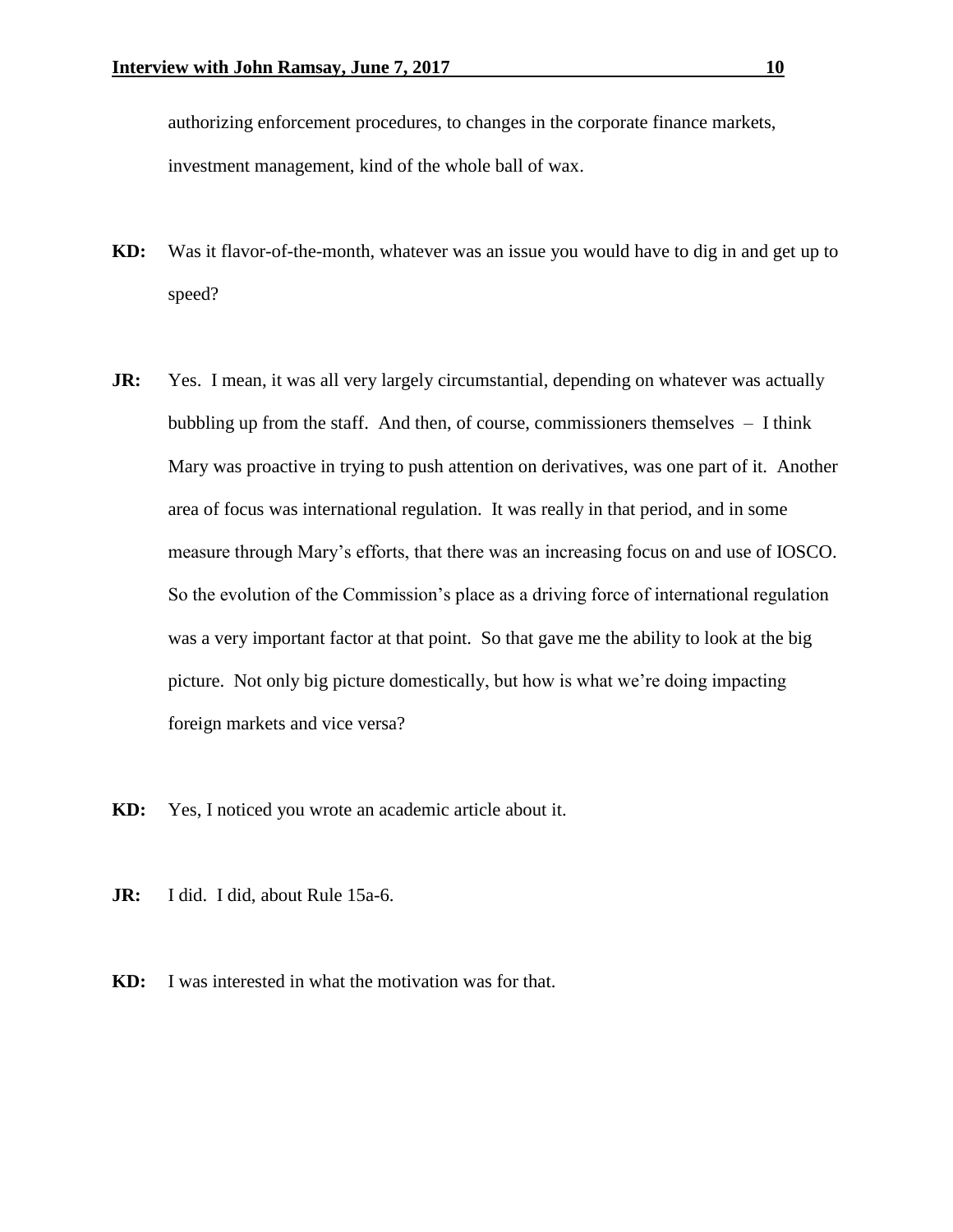- **JR:** Well, it was actually after I joined the Bond Market Association. Really, the motivation was, it was something that I had some experience with at the Commission, but Paul Saltzman, who I was working for at the time, said, "Somebody has asked me if I would work on this. Will you work on it with me?" And then quickly, Paul found other things to do. So I ended up being, I don't mean to say saddled with it, because it turned out to be an interesting thing, but at that point, once I put all that work into it, I sure as hell wasn't going to give him credit for it.
- **KD:** I've had similar experiences.
- **JR:** Yes.
- **KD:** So let's go back and take you to the next step. Did you follow Mary Schapiro to the CFTC?
- **JR:** I did. Yes. I adored her and still do. So she was given the chance to become chair of the CFTC at an important point in its history, and I had the chance to follow her and really become much more involved in the legislative process. So I headed up her Legislative Affairs Office and also became very much involved in helping to formulate an over-thecounter derivatives policy for the CFTC. Since I had already developed a portfolio of interest in derivatives regulation anyway, it was a way of getting right into the thick of that. So part of it is through the CFTC's own efforts around OTC derivatives, and part of it is as a member of the President's Working Group on Financial Markets it's what was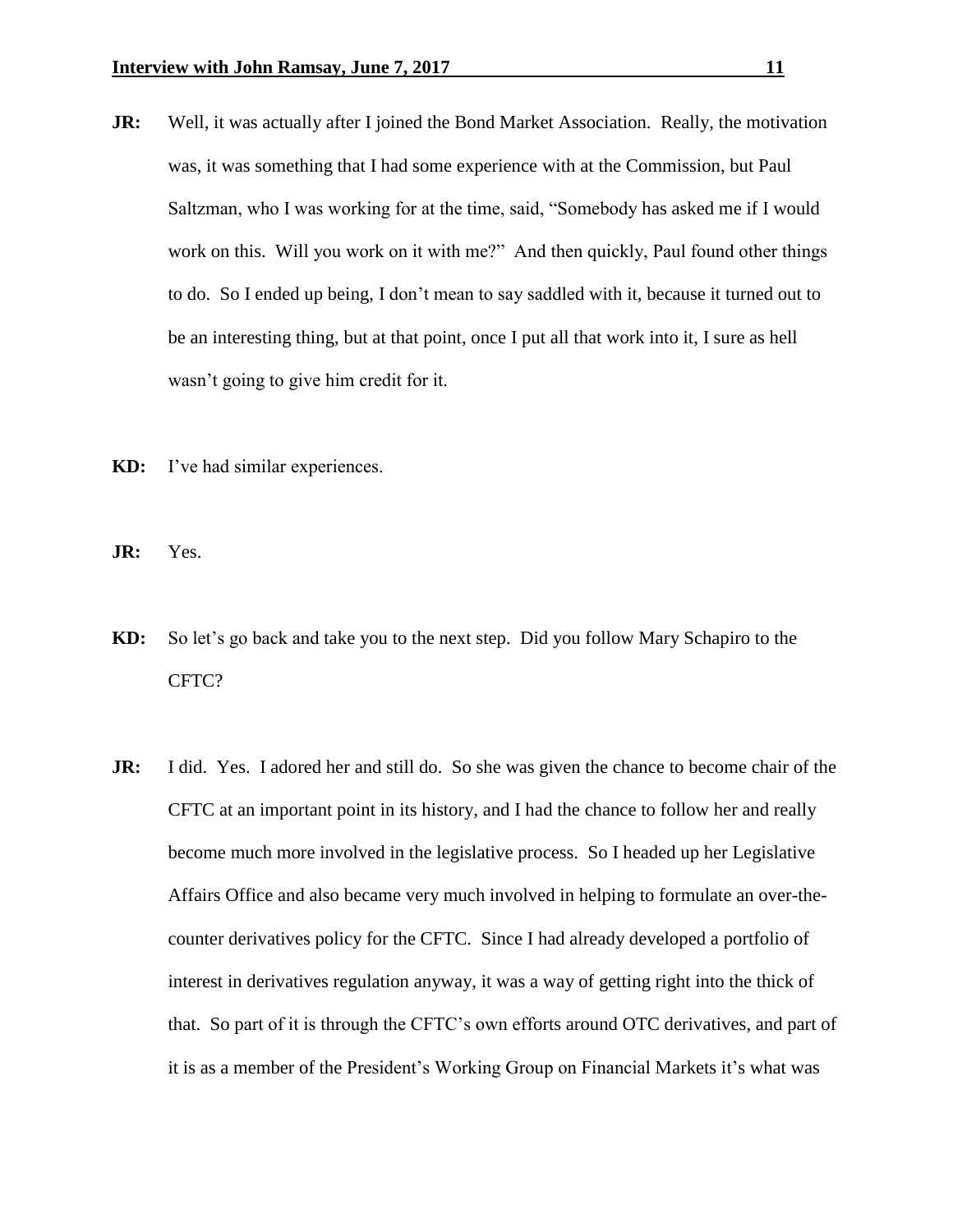the precursor to FSOC as a cross-agency discussion and coordination around how to deal with those issues.

- **KD:** What was the derivatives market like at this point? What were the products that were being sold? What were the things that you were most interested in or concerned about?
- **JR:** Well, so there was the whole spectrum. Of course, it was a narrower range of products, but in the over-the-counter markets, there were various kinds of  $-$  so you had things like inverse floaters and various kinds of leveraged instruments, people using derivatives in order to accomplish leverage in ways that they had not done before.
- **KD:** Who would have been doing that?
- **JR:** So large banks, certainly, most primarily. So the challenge, from a regulatory perspective, was that the large banks became very heavily invested in this area of business and in growing the range of products that they were offering. So there was a lot of discussion about it. But I think the CFTC was limited in how much they could actually do about it, something that Brooksley Born subsequently came to know. So the lesson I took away from that was, as a regulator, it may not matter how much potential authority you have over a particular area, because the CFTC had enormous theoretical authority to impact the over-the-counter derivatives markets, but was severely constrained politically by the amount that they could actually do.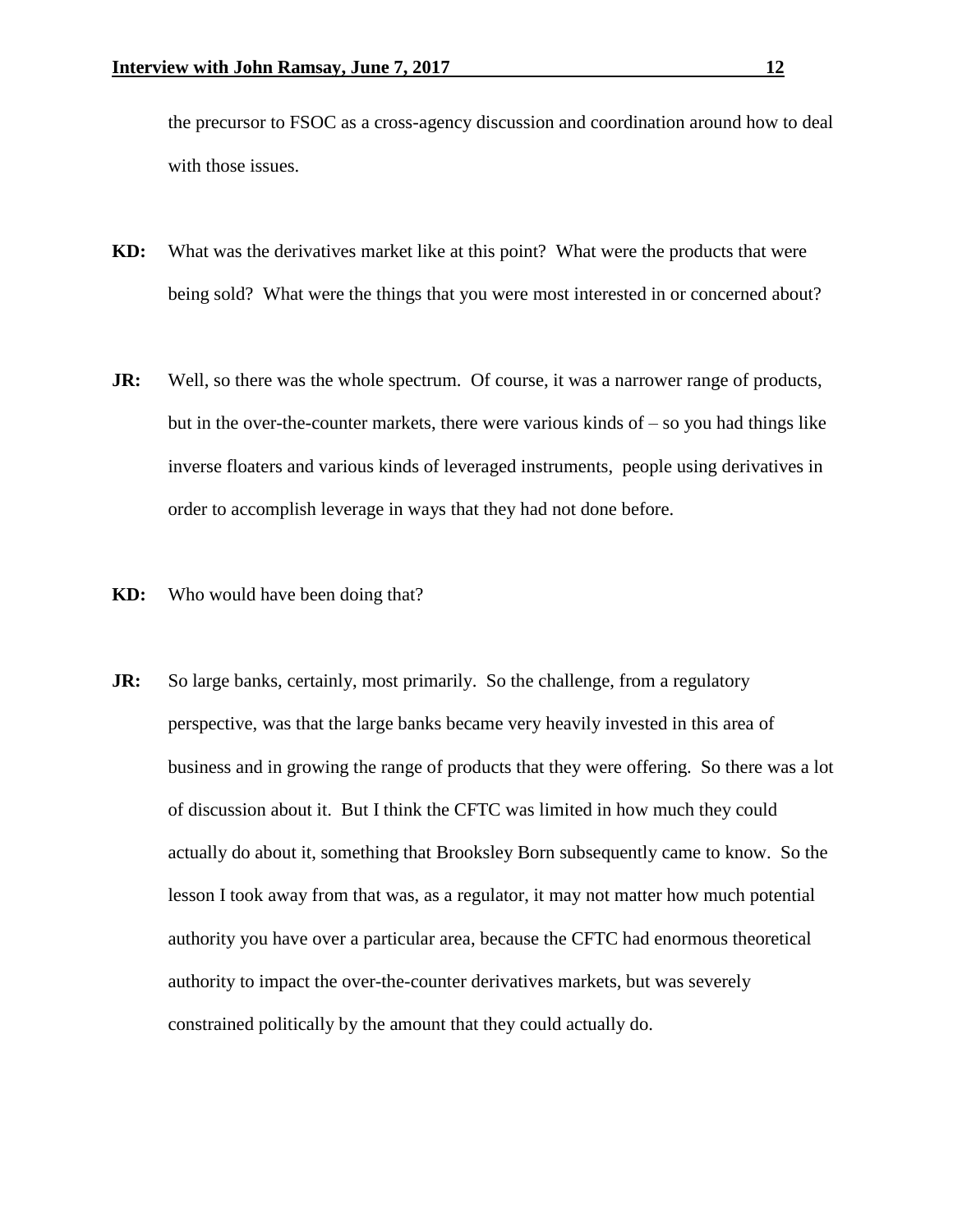Part of that is because the large banks themselves pushed back hard, but so did the bank regulators. It was a time when the banking regulators were very skeptical of any efforts by the securities or futures regulators from kind of playing in their sandbox or doing things that impacted institutions that they viewed as their responsibility. I don't know, I think we were only at the CFTC for a year and a half or some relatively short period of time. But we managed to get a five-year reauthorization for the CFTC, first time that it happened in a very long time. And to be there at a time with the Gingrich revolution and people and agencies being severely cut, to actually get an increase in funding was an accomplishment.

I certainly wouldn't speak for Mary, but I was very conscious of the practical limits of the ability to take regulatory action, even if the statute said you had the ability to do it. I think regulators still rely on some wellspring of political goodwill. And particularly if you're relying on Congress for annual appropriations, you certainly are reliant on it, as a practical matter.

- **KD:** So did Congress actually intervene or would you just get a friendly phone call from a legislator saying, "The bank regulators have got this. Don't worry about it," et cetera, et cetera?
- **JR:** Well, I mean you had Gramm-Leach-Bliley, which ultimately I don't recall particular legislators trying to intervene on specific regulatory matters. I do recall banking regulators raising concerns about particularly the use of enforcement authority, because I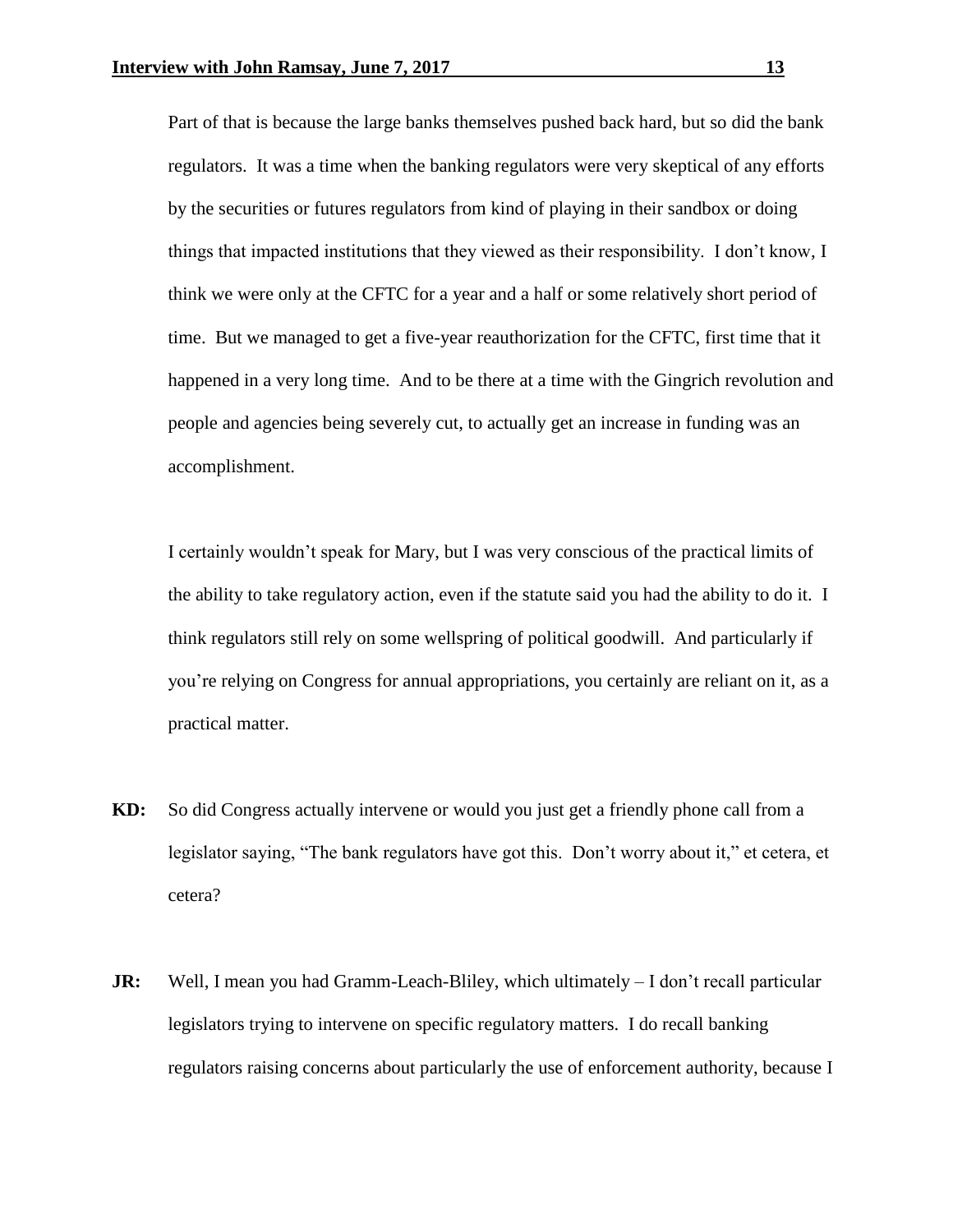think the view was that if there were problems to be dealt with, they should be dealt with behind closed doors. But you didn't want it to be public, because that – and it's just a difference – it's an historical difference in how banking and securities regulators operate. I think, traditionally, if a bank regulator doesn't like what you're doing, they sort of drag you into a back room with the rubber hoses and figure out how to make you cooperate. And securities regulators are much more inclined to shame people in the middle of a public square. So it's just, it's a very different mindset.

- **KD:** Yes. Well, the bank regulators don't want to undermine the faith in the banks.
- **JR:** Right, and understandably. But the other side of that is if banks are doing things that have real world impact on consumers, then they need to be accountable for it.
- **KD:** Now, you were in the Working Group on Financial Markets, you mentioned.
- **JR:** So I helped to support Mary as a staff person as a member of that organization. So she was the CFTC representative on that group, which was a much smaller group of people than FSOC is now. It was basically the Fed, the SEC, the CFTC. I guess the comptroller of the currency maybe was part of that, and Treasury. And that may have been it. But it was a relatively small club.
- **KD:** And how much of the agenda was looking back and sort of taking stock looking at what had happened? I know it came out of the '87 market break.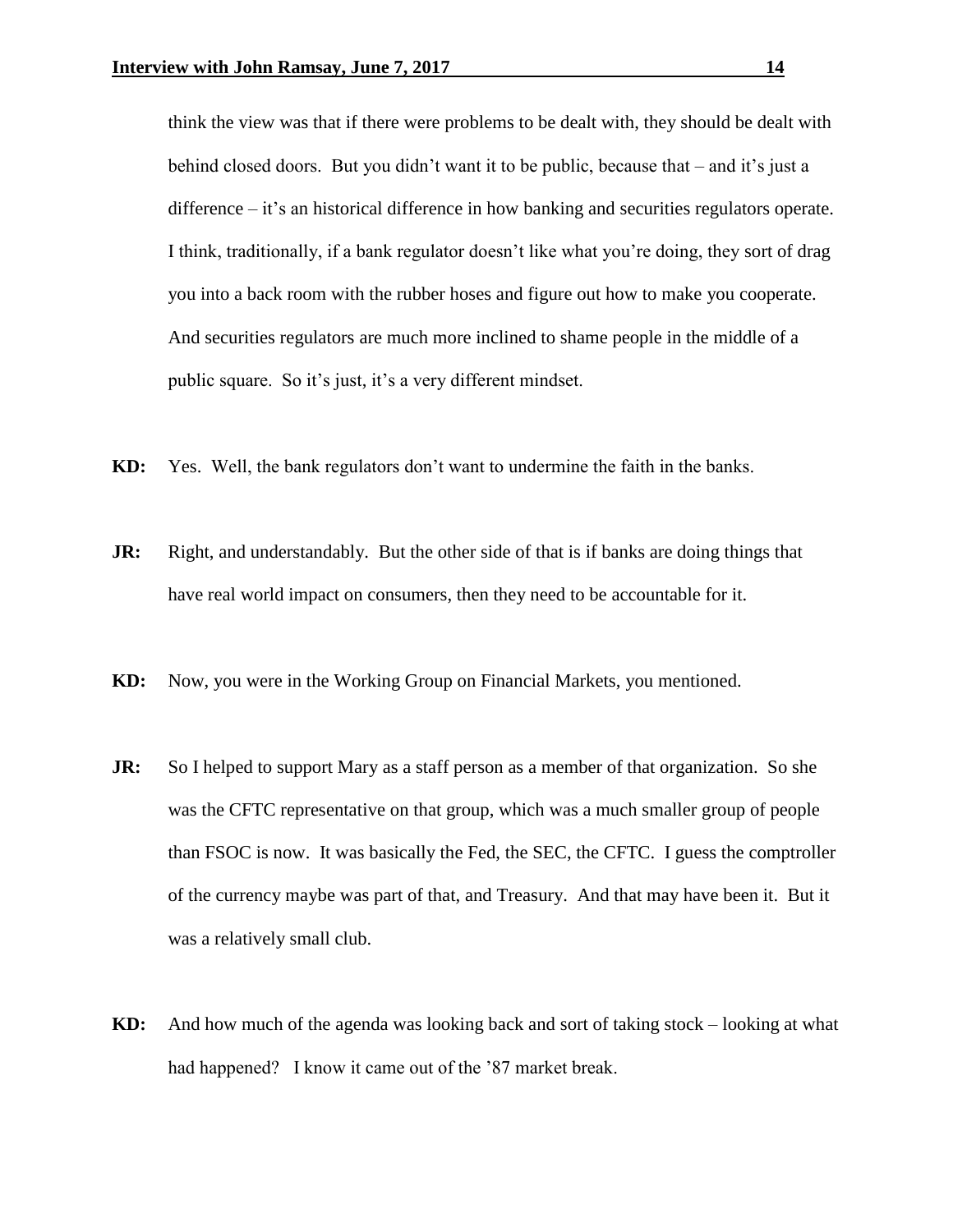**JR:** Yes.

- **KD:** So how much of it was looking back, and how much of it was looking forward, like FSOC would be today, of heading off catastrophes?
- **JR:** I think most of it was forward-looking, and also to look at what was happening at the moment, and to have a forum where the regulators could discuss among themselves how to approach this thing. So, for example, one of the issues in the derivatives space was Orange County and the losses they took because of derivatives that had been sold. And also Bankers Trust was another case where there were real world impacts on real live people because of the sales of certain kinds of derivative products. So you need to have some kind of forum away from the spotlight to be able to discuss those issues and how to grapple with them.
- **KD:** So this would have been a place where Mary would have spoken with the bank regulators, right?
- **JR:** Yes. And she would be speaking with them more regularly than that, obviously, but that provided a forum for everybody to discuss those issues together, really, sort of in the same way that the FSOC is intended to do now. It's just that FSOC is a much bigger, and many would say kind of more unwieldy vehicle for doing it.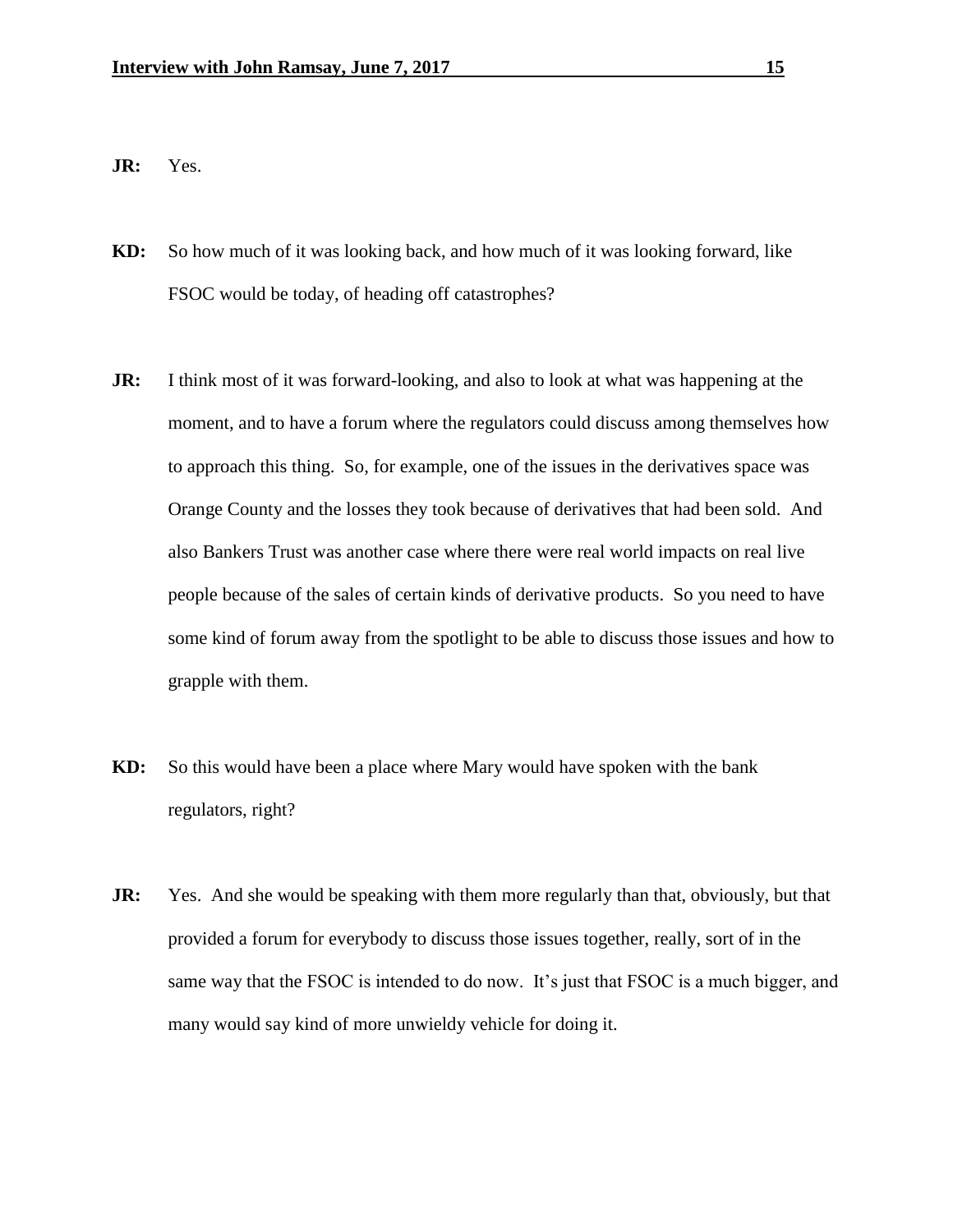- **KD:** So NASD regulation, this is a pretty exciting time to come into this.
- **JR:** Yes. Right. So it was also a unique time to make a switch. So Mary was the first head of the new NASD regulatory entity that was created in the wake of the market maker price-fixing – if that's the right word – scandal.
- **KD:** The odd eighths.
- **JR:** Yes, exactly, the odd eighths and pieces of silver, whatever it was that lay behind all of those conventions.
- **KD:** But you're coming in in a moment where you can build something new.
- **JR:** Yes, absolutely. So it was exciting from that standpoint, because the NASD, in terms of its regulatory function, was newly energized and was given an important mandate. And Mary was given responsibility for that. So it's exciting to be a part of that. I was responsible for basically the group that wrote NASD rules on most topics in the General Counsel's office. So the Order Audit Trail System, I basically wrote those rules in close consultation with SEC staff, because they were exerting a lot of pressure to be able to do that. So part of that was recognizing the changes in electronic trading, but then trying to keep pace from a regulatory perspective, adapting the regulatory tools to be able to use technology as a regulator, as well, too. So OATS was a big part of that.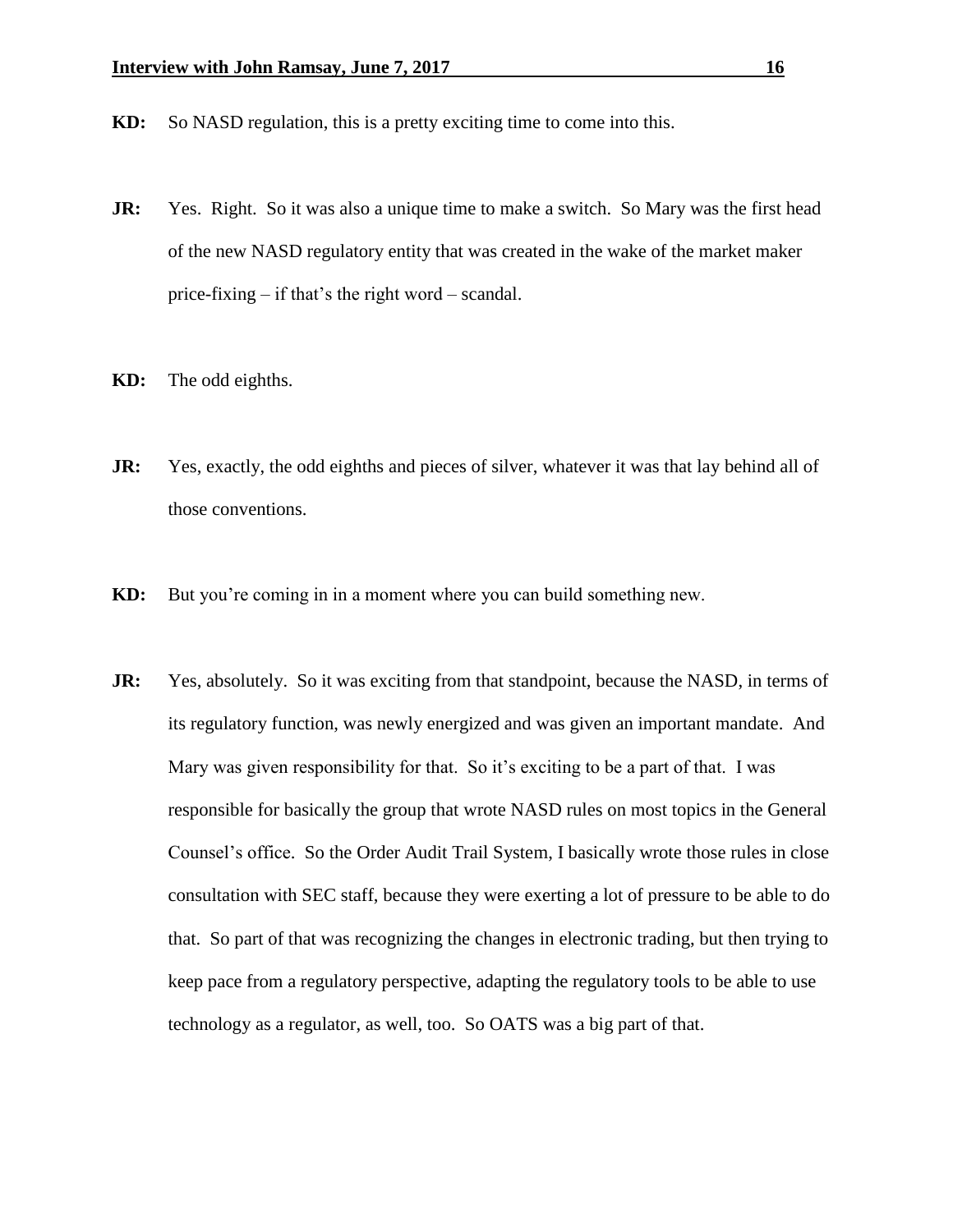One of the things I recommended and started was putting interpretive letters that the NASD would issue on various topics onto the website, so that there was the development of some kind of body of administrative law around development of positions, that it always happened in the enforcement context, to a certain extent, but for the staff to be able to issue interpretive positions in a way that other people could benefit from. So part of the change at the NASD was being – was fulfilling the significant new regulatory mandate, and part of it was becoming more responsible and accountable, as an institution, to investors and to a wider group of constituents.

And much of it was about, again, keeping pace with the change in the way that not just business was being conducted, but the way that people were communicating with each other. So there was a lot of focus at the time on, how do you deal with email communications or other types of communications from a supervisory standpoint? How comprehensive a system do you need to be able to survey all those kinds of things? How can you have a credible system for overseeing what people are saying to their customers that just doesn't become unworkable as a practical matter?

I remember, early on  $-1$  don't remember where in my tenure. It was probably towards the end of the time of the NASD regulation. The founders of Yahoo came in to talk to Mary about what they were building and how it could impact communications. And, of course, from our standpoint, we were also concerned about how to keep yours arms around all of this stuff, because if people can communicate on all kinds of other topics,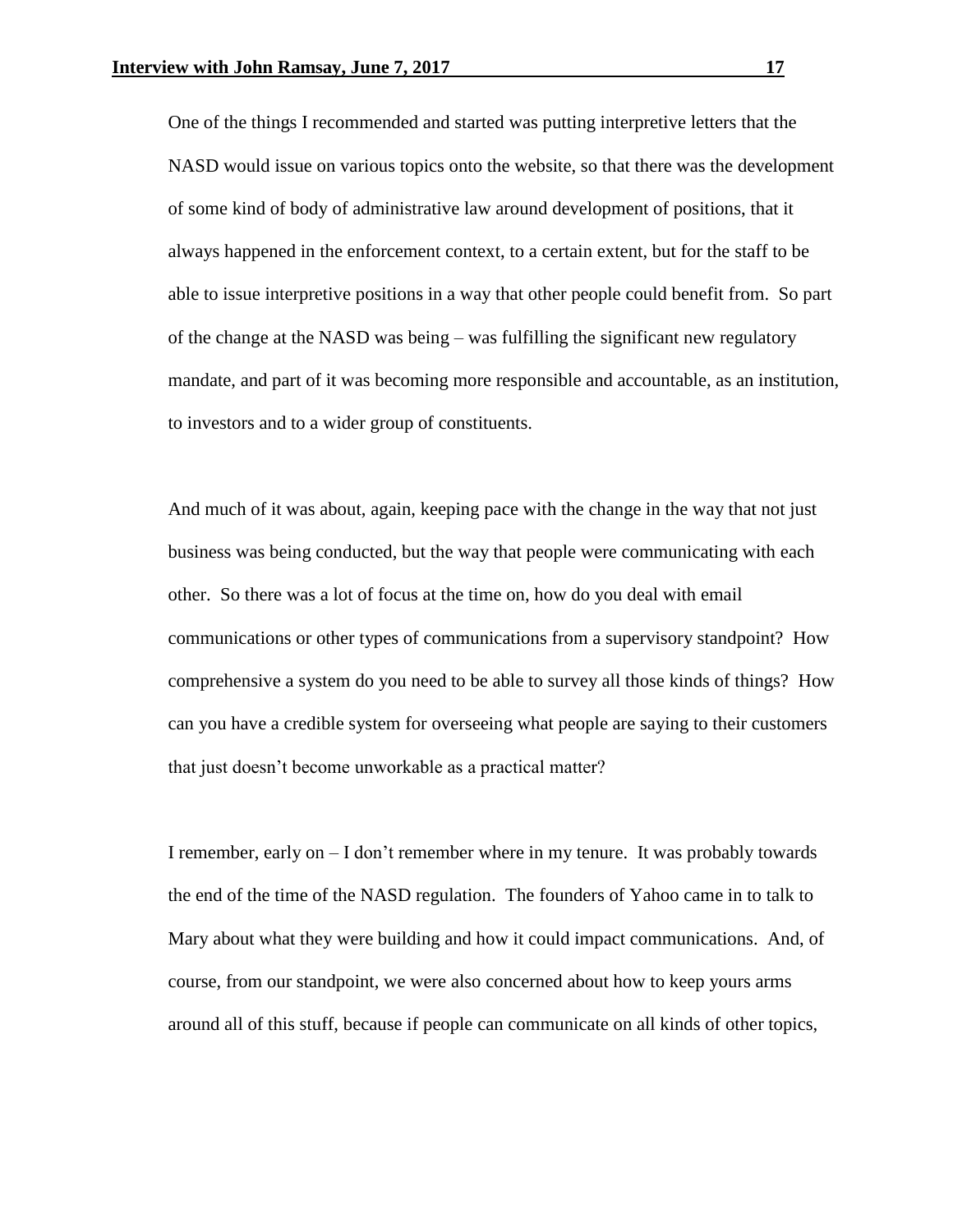they can certainly use it to communicate about selling stocks or offering stocks. So it was interesting to follow that at the inception of many of those developments.

- **KD:** So on one hand, you're talking about beefing up the electronic capabilities of the NASD Reg.
- **JR:** Right.
- **KD:** And then on the other hand, just paying attention to what's going on out there, I guess.
- **JR:** Right. And trying to keep up with it, trying to amend the rules in order to make sure they could credibly apply in this very different kind of environment, and continuing to focus on fixed-income markets. So, again, this was trying to pull fixed income, as I said, into the twentieth century, create greater transparency, still dealing with markups and unresolved questions about markups and how do you define whether the amount of your markup is based on your contemporaneous cost, what does that mean and how do you define that in cases where things are not traded very often?
- **KD:** That's the big problem, I guess.
- **JR:** It certainly is a big part of the problem, yes. Yes, and continues to be an issue in many cases, I think.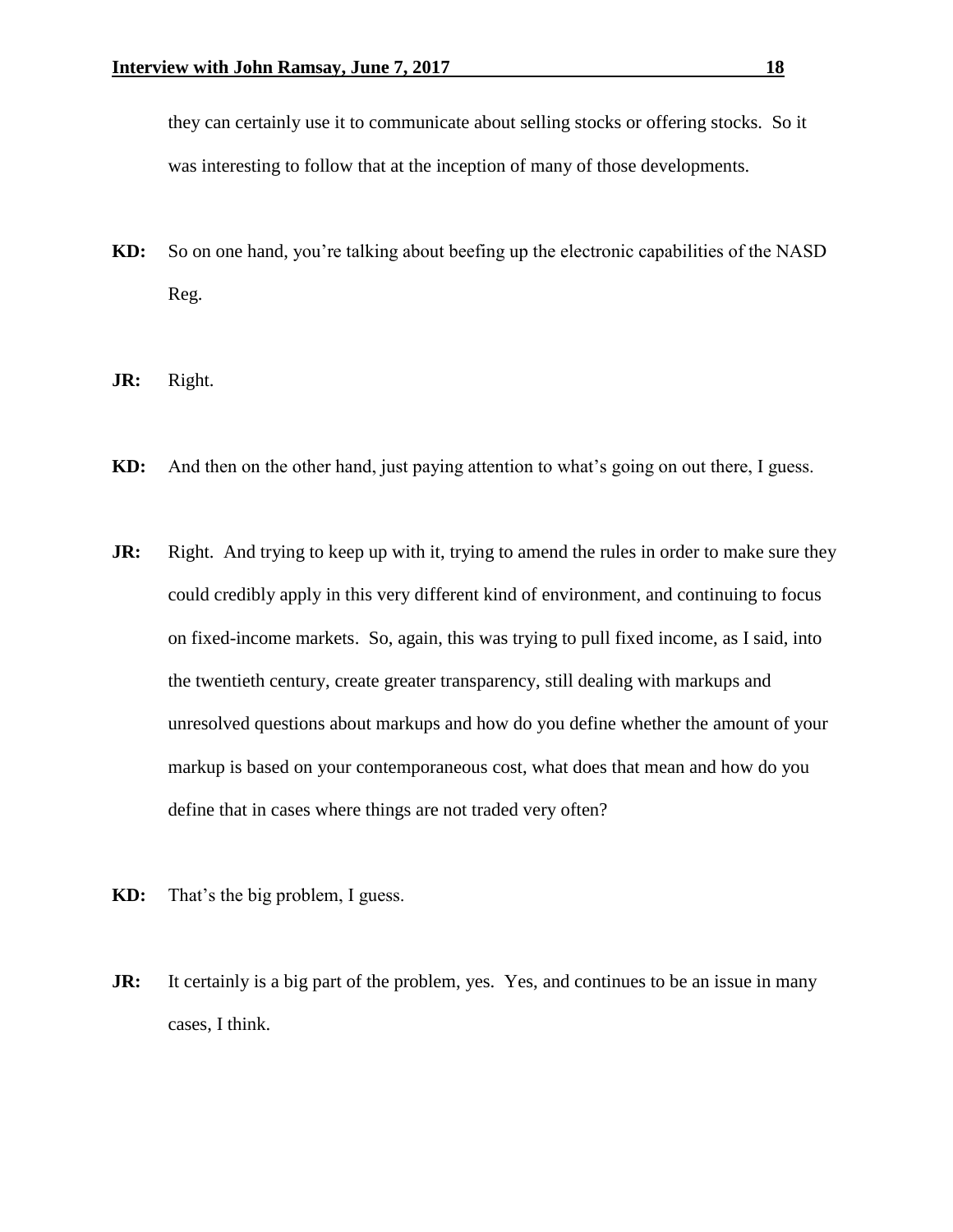- **KD:** You're looking at all of this from a slightly different perspective from the NASD. How was your toolbox different from when you were working at the SEC?
- **JR:** Well, much of the authority felt like it was somewhat derivative. I mean, I think at the time that I was there, the NASD had a lot of authority and an explicit mandate to get much tougher with market maker oversight, in particular. But the Commission and the Commission staff were certainly creating a lot of pressure to do something that the NASD could do on its own. And in some cases, there were things that I think the SEC thought that we could do more efficiently on their behalf. So I think there were certain regulatory functions that felt like the NASD was sort of operating as an instrument of Commission authority in cases of –
- **KD:** What's an example of that?
- **JR:** Well, certainly in the OATS area. I think these were rules that they might have drafted on their own, and had very specific ideas about how they ought to have been drafted, but it was more efficient for us to write them. I don't second-guess that decision and I currently certainly understand why they wanted to proceed that way. But part of our agenda and portfolio was affected by the set of things that the SEC thought it was important that we do.
- **KD:** Right. I mean, NASD had always had a regulatory function anyway –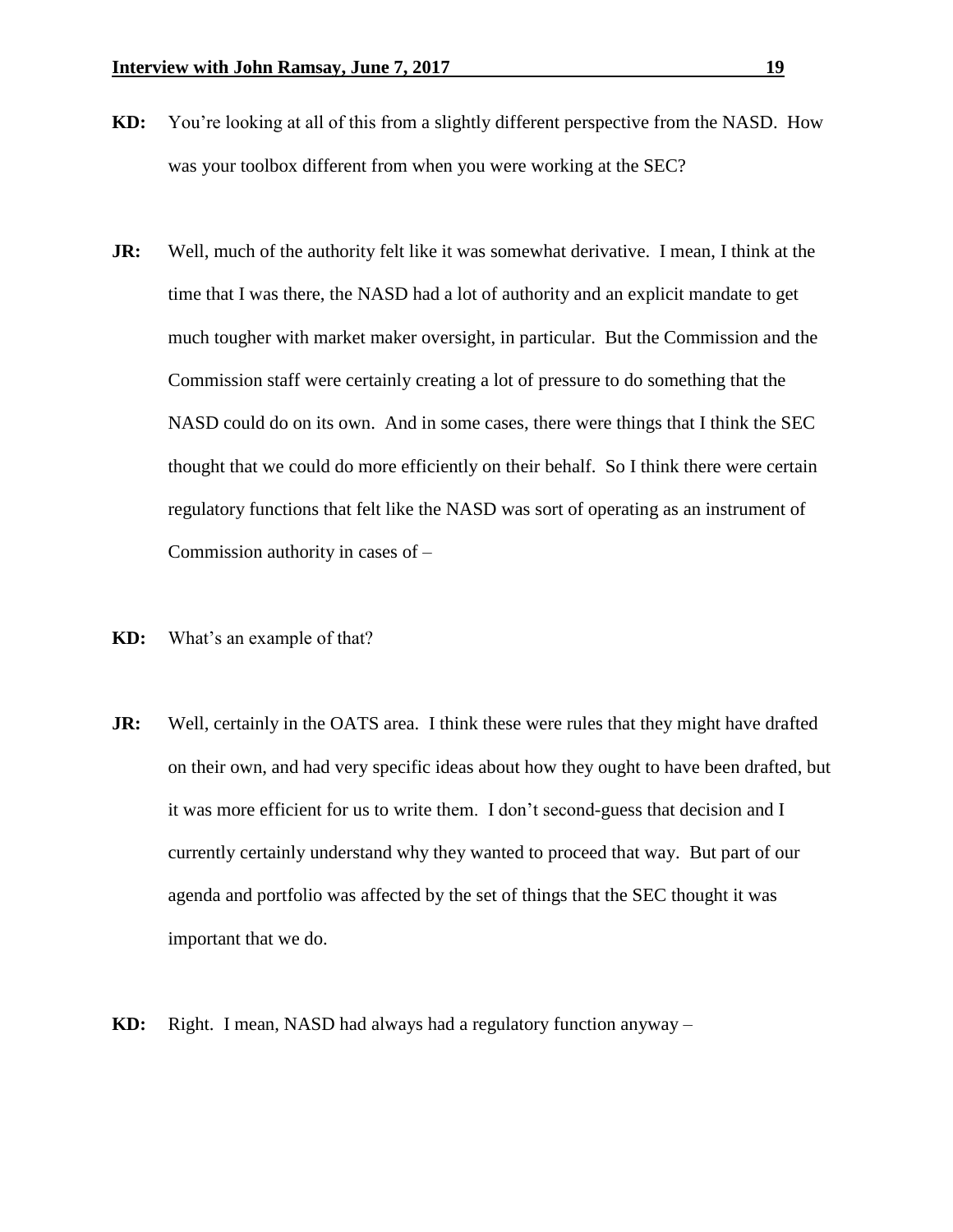**JR:** Yes.

- **KD:** before it was broken out separately.
- **JR:** It was, but probably, to be fair, without a lot of scrutiny or oversight by the SEC. And I think, yes, in the wake of the market maker scandal, that changed in a very significant way, and probably appropriately so.
- **KD:** And earlier, it was mostly broker-dealer, just looking at regulating broker-dealers' jobs.
- **JR:** Yes, and I think the NASD processes, before this change and the creation of NASD regulation, the mechanisms were much more controlled by the dealers themselves. Part of the change was requiring a majority independent board at the top of the organization, and then all of the major regulatory functions, whether it was market surveillance, oversight, the various district committees, the National Adjudicatory Conduct Committee, having the governance of those reflect public interest over the interest of the industry. And that was understandable. Of course, it caused pushback from many segments of the industry the other way, so one of the watchwords or phrases that I remember hearing at the time was, "Put the self back in self-regulation." There were a lot of firms that felt like suddenly this was an organization that no longer represented them in the way that they had been accustomed to.
- **KD:** And there would have been a bit of a cultural change.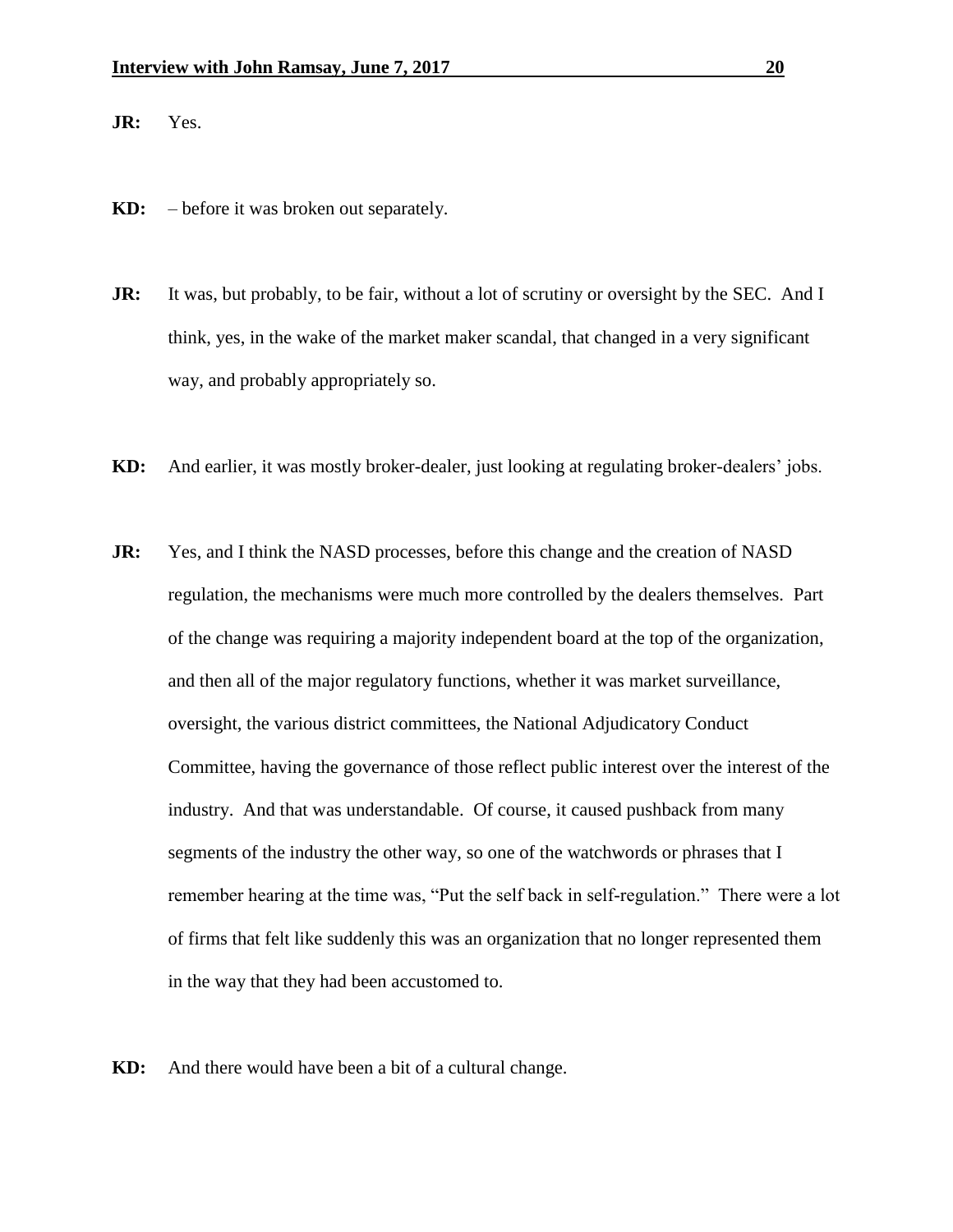- **JR:** Huge cultural change, yes. And I think Mary navigated all of that well, but it was definitely a balancing act to keep the involvement of the industry in a way that was helpful and constructive and actually got the benefit of an industry perspective on how to most effectively and efficiently oversee these things, while dealing with the obvious conflicts of interest.
- **KD:** And this probably would have been the time of the SOES bandits.
- **JR:** Yes. No, I think that's right. Yes.
- **KD:** Did you deal much with that?
- **JR:** Not so much directly, because there were I think there was a lot of focus at the SEC at the time. And I think NASDAQ, obviously, which was now part of the NASD but segregated in a real way, was much more – was certainly focused on that activity in a significant way.
- **KD:** Any other initiatives from that NASD period that we haven't talked about?
- **JR:** I think that covers most of them that come to mind. I mean there were  $-1$  remember being involved in changes of rules around mutual fund advertising, sales incentives that are provided to people who are selling mutual funds. A woman named Clark Hooper,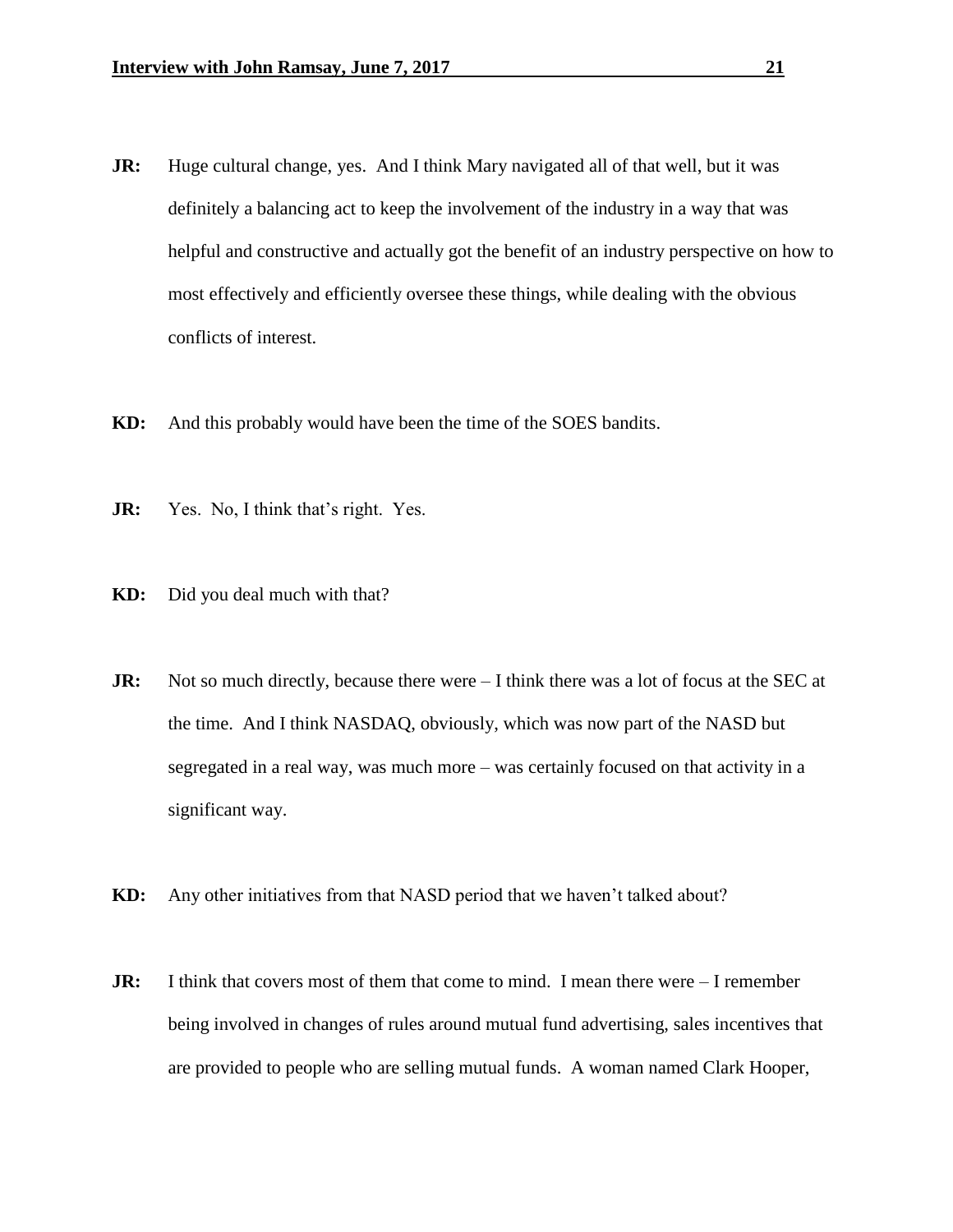who is fabulous, was in charge of that area, so I worked a lot with her on those issues. Limitations on gifts that could be provided, business gifts to registered representatives, so that's some of the other –

- **KD:** Is that a pay-to-play kind of thing?
- **JR:** Well, sort of a pay-to-play. It's basically trying to place limits on the extent to which the decisions of registered people can be impacted by inducements, gifts by people who are not motivated by best-execution considerations, let's just say.
- **KD:** And the record shows that you were still involved in a lot of municipal bond stuff.
- **JR:** Yes, continued to be. Partly it's because there weren't that many people that were really heavily involved in it from a regulatory perspective. It was a pretty tightknit kind of community, so people that were keeping an eye on that from a regulatory perspective were relatively few.
- **KD:** Which gets to your next career move, which was to the Bond Market Association.

**JR:** Yes.

**KD:** How did you get to that?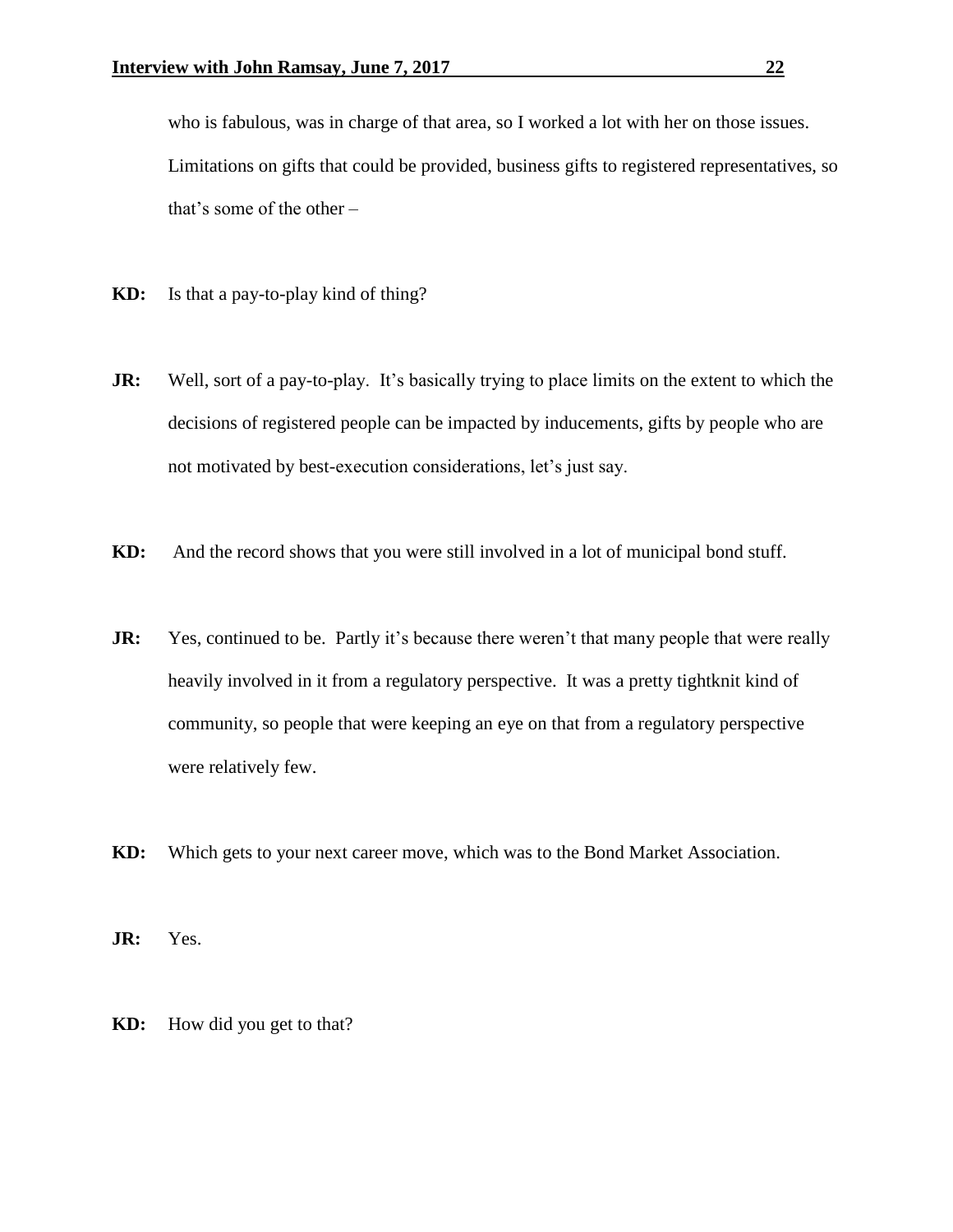- **JR:** Well, I knew Paul Saltzman quite well in various he was a client when I was at Morgan Lewis. I was at Morgan Lewis for a relatively short period of time. He was a client there. So I had that interest and expertise, and it gave me a chance to be engaged in policy issues sort of outside the government, which was something that I hadn't really experienced before, so it seemed a timely way to put my experience to use.
- **KD:** Characterize the organization for me a little bit when you got there.
- **JR:** The Bond Market Association?
- **KD:** Yes.
- **JR:** So it was very different from the SIA at the time. Part of it is that the membership was much smaller and more cohesive, in a way. I think the interests of the members were much more aligned. It was an organization that I think was very effective in terms of its governance and the discipline of its message and its credibility as an organization within the space that it operated. And I think part of that is that the governance of the organization consisted of, often, people very senior in the very large, fixed income firms. So you had people who often were the head of fixed income within very large bulge bracket firms.

So part of what that meant was it was easier to get consensus, because on most topics you could get eight or ten people in a room and decide what the position was that you wanted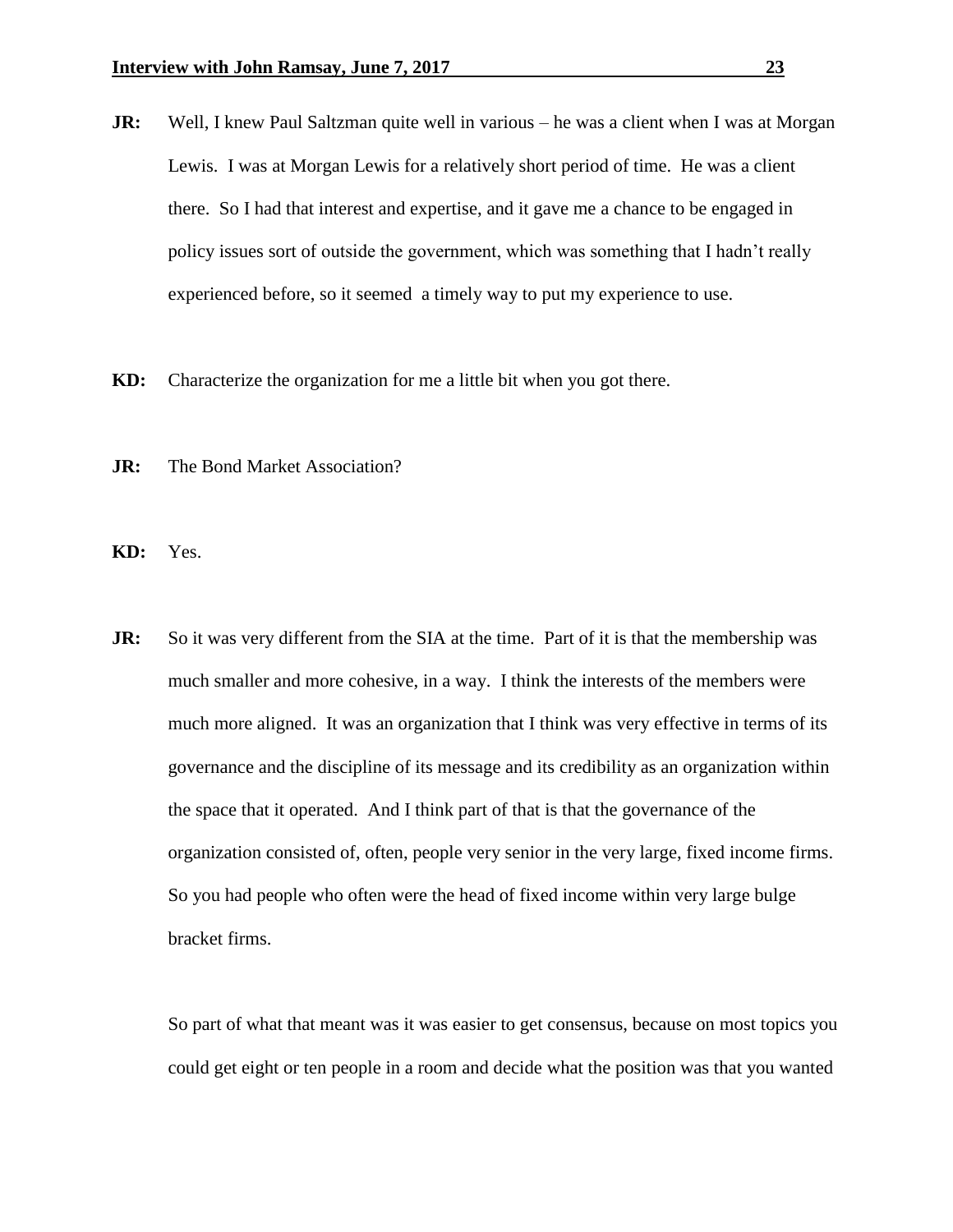to argue for. The equity side was always much more fractious and dispersed group of interests, and so a bigger number of cats to herd. So I think the BMA was effective at getting access to the regulators and having a constructive dialogue and impacting policy. And obviously, from the standpoint of the fixed income firms, their interest was preserving as much of their franchise as they could, and trying to push back on what they saw as overregulation and distinguishing fixed income from equities markets in terms of how the regulation should be applied.

- **KD:** I know a lot of what you were doing was just, it seems like, explaining to the press and explaining to people what the difference is between the bond market and the equities markets.
- **JR:** Right. So some of it is defensive. Some of it, I think, is trying to work hard for high standards, in terms of best practices, in order to forestall more regulation that people would have been concerned would overly restrict the range of things that people could productively do in fixed income. Late in my tenure there, one of the significant issues was fixed income research. So you have the big scandal in terms of equity research and people being paid in order to write good research reports.

I think there was a real concern that that was going to spill over into the fixed income area. So the research rules did not, by their terms, cover fixed income, but I think there was a real concern that that might happen. So there was a real interest in trying to make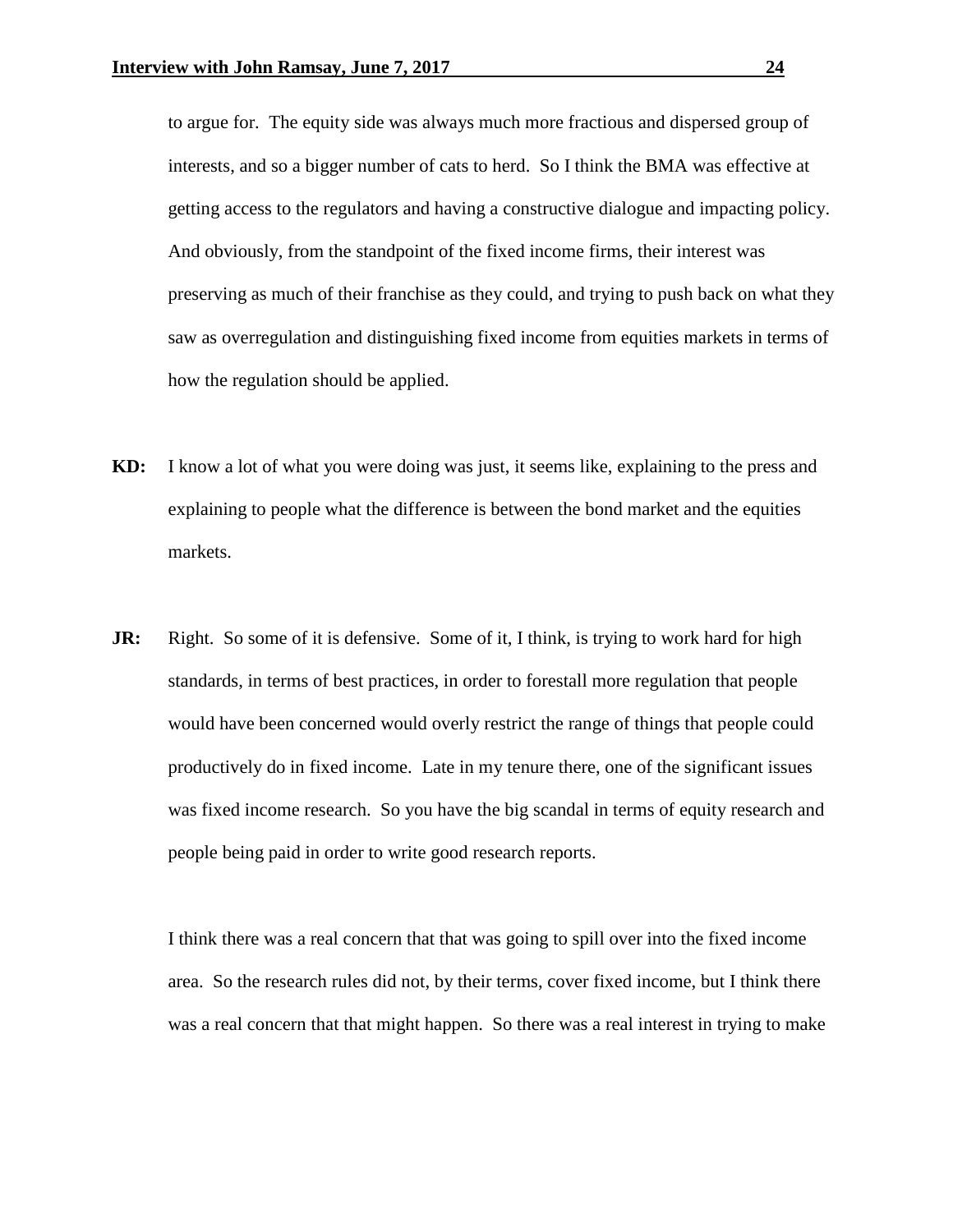sure that there were strong standards of conduct that were being adopted on the fixed income side, and trying to tell the Commission, "You don't need to worry about this."

**KD:** What was your relationship with the MSRB?

**JR:** Well, so I have to say, the BMA was organized into various different divisions. So there was a municipal division that dealt with the MSRB all the time. I was more kind of a free agent dealing with an awful lot of different issues, so I did not deal with the MSRB. I mean I did, certainly on occasion, but I was not engaged with them on a daily basis. So it was very much particular product groups within the firms, their interests were mirrored by having a particular division of the organization that represented them. The other big memory that I have from my time at the BMA is September 11th and the time immediately after that, since we were located downtown, at the time, on Broad Street, and had been there for a long time.

So most of us were there, onsite, on September 11th, not far away from where all of this was happening. So other than the personal experience of just the shock of dealing with that, the thing that stands out is the BMA played a really critical role in serving as an organizing point for keeping the fixed income markets operating in the days after that. So making sure that there were efforts underway to make sure that trades were unwound or settled in the appropriate way, to figure out who had what kinds of positions. And I have to say, it was inspiring in many ways, because there were particularly a huge number of back-office professionals and people who didn't get much recognition in most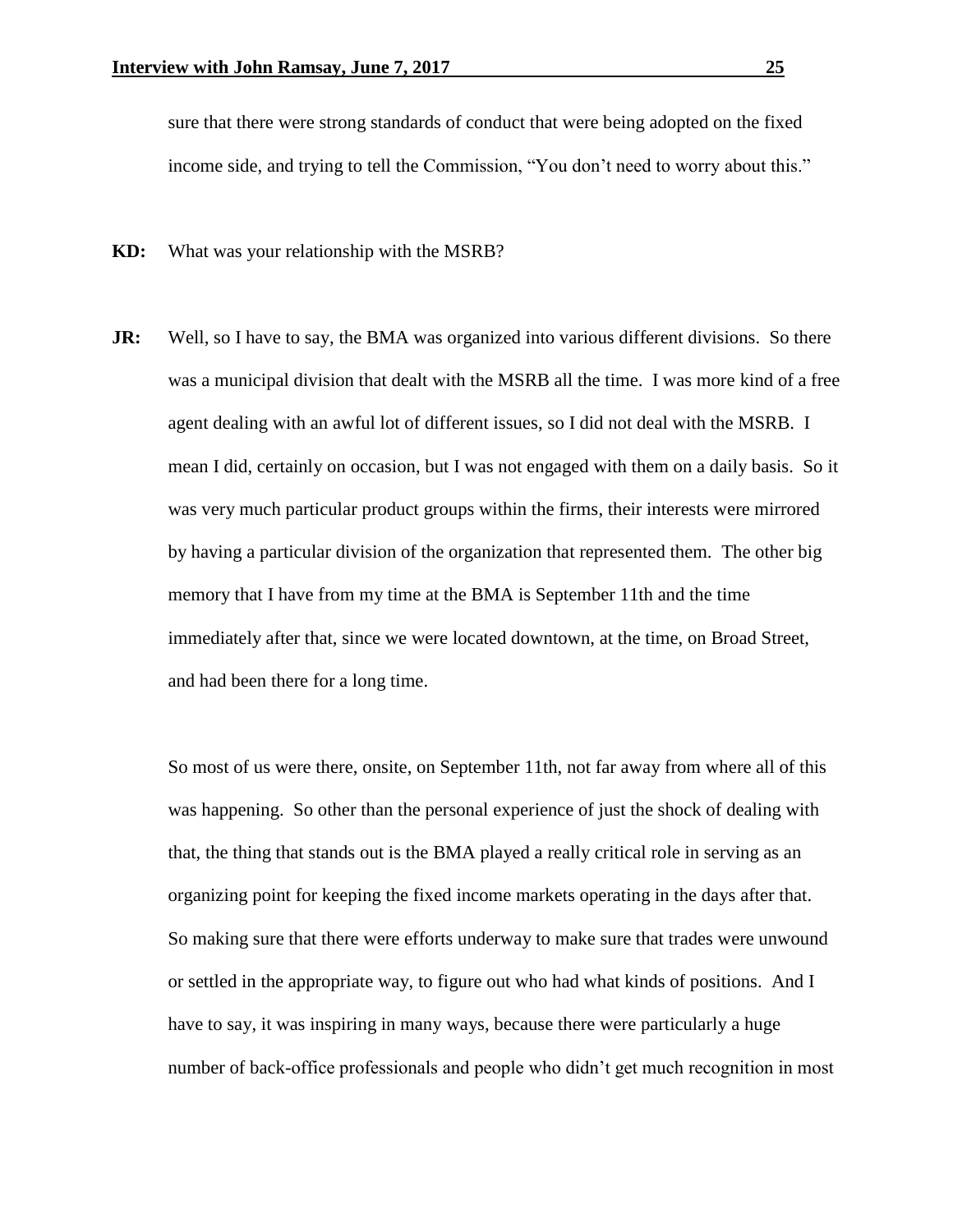circumstances, who practically slept on their desks for days or weeks after that. So the BMA played a really important role in providing a forum for people to be able to keep the markets running.

- **KD:** Because the market structures had broken down at this time?
- **JR:** Well, it was just that there was never I mean, the fixed income markets, by their nature, are decentralized. So you never had a particular exchange or two exchanges that served as the natural focus for doing that. So you had to have some other way of  $-I$  mean, the BMA, for example, always made closing recommendations for particular holidays, those would be published by the BMA, because you didn't have an exchange to do it. So it was inspiring, because you had a lot of people, many of whom clearly were still dealing with a lot of grief and under very difficult circumstances, almost believing that this was something that, as a kind of patriotic duty, they needed to do. So it was a difficult time, but I look back on that time with appreciation for the effort that people put forth.
- **KD:** One of the things that's going on at this point is that the I think the regulator is always pushing for greater visibility, greater transparency.

**JR:** Yes.

**KD:** And that's an issue for the bond markets.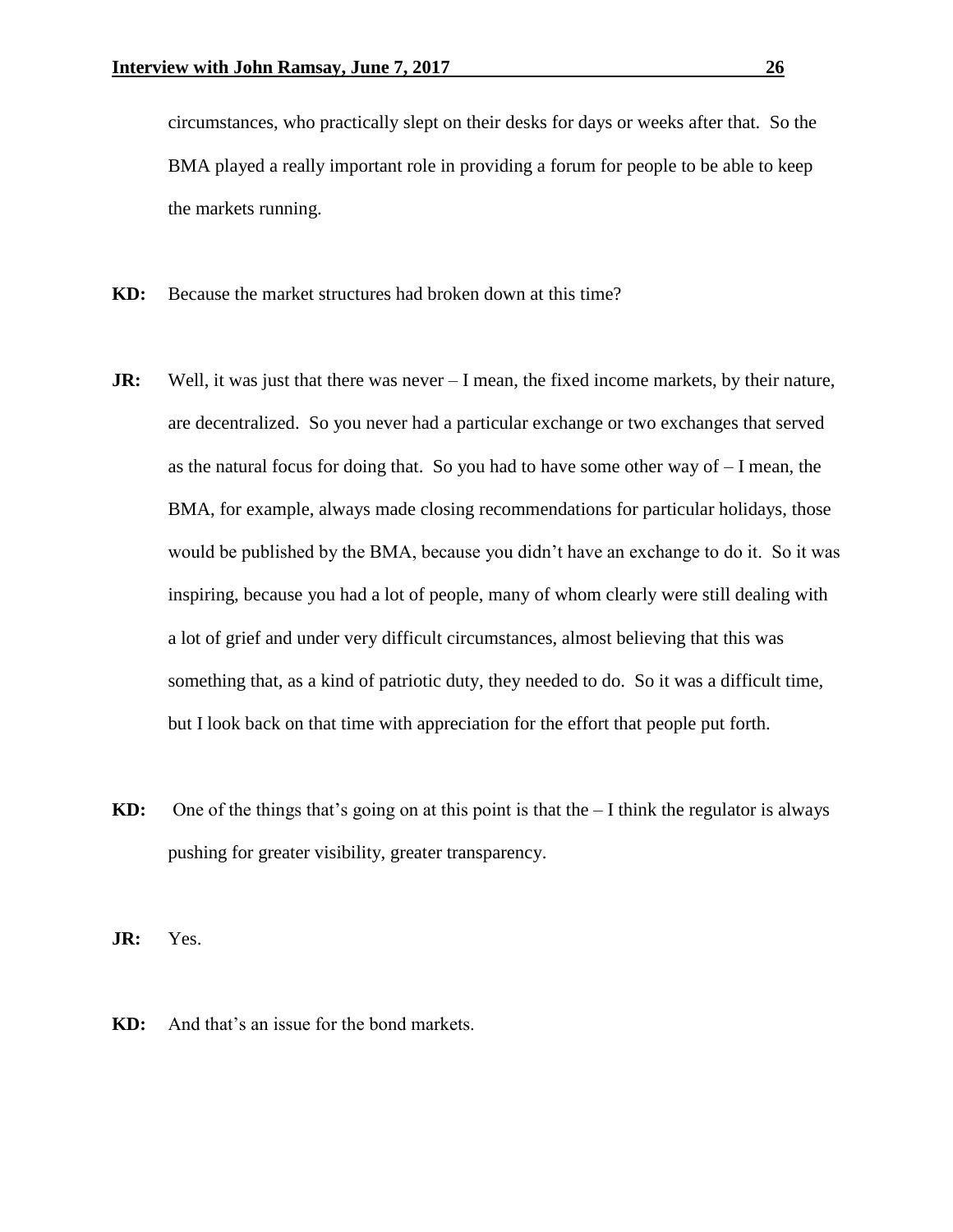- **JR:** Yes, absolutely. And huge resistance on the part of the bond dealers from agreeing to more transparency. It's not something that they welcomed with open arms, certainly. But I think ultimately there was pressure from the Commission to do it. The NASD was the – and I think Arthur Levitt was a big part of that – the NASD was the easy vehicle to be able to start that initiative. And I think the bond dealers had some legitimate concerns, certainly. I think they were concerned about – and not just the bond dealers, but institutional clients of theirs, too, large asset managers, institutional investors, concerns about information about trades of theirs leaking into the market too quickly. So a key question was always, how do you provide appropriate transparency? How much of a delay do you need to have in order to make sure that people won't pick up on – you know, real-time transparency of the type that you had in the equity markets. I think the feeling was it would allow people to find out about positions of institutional investors in a way that could be used against them or undercut them. And part of it is just the difference in fixed income markets. If you are an institution sitting on a big chunk of the total amount of available liquidity of a particular bond, and somebody knows that you're a big buyer or seller of it, that could have a significant impact on the price.
- **KD:** Yes. So this is one of the classic institutional things where you're trying to do transactions without people knowing about it so it will affect the price.
- **JR:** Yes. So it's a balance. You can't achieve both objectives perfectly. Anything you do to create more transparency runs the risk that other participants in the market can use that information to benefit themselves. But there's a public interest in having more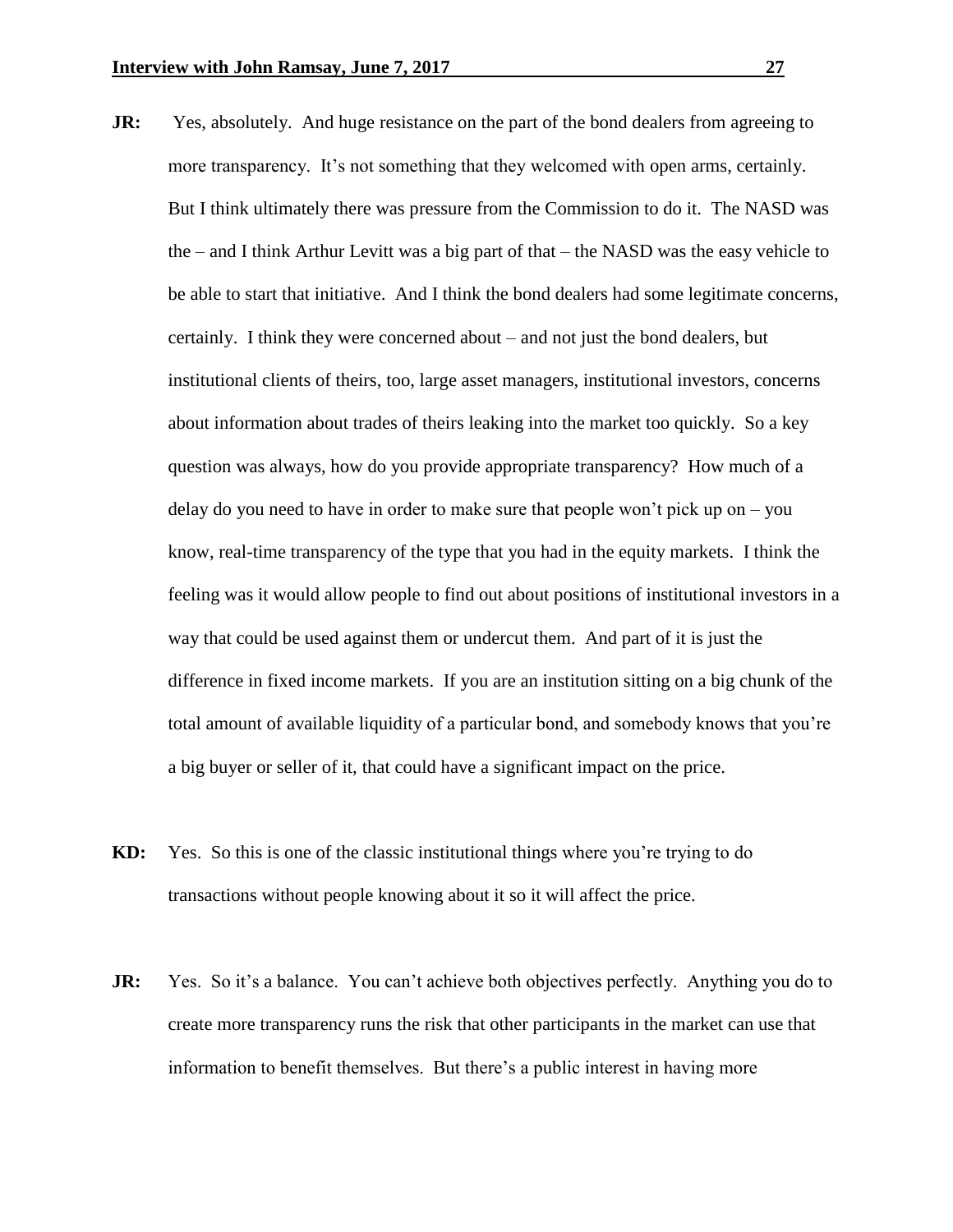information about that out there, so that people can actually  $-$  so that there is a reality check on the prices that are being quoted by dealers or others. So trying to figure out how to strike that balance is the hard part. But overall, I think the experience of traders, early on and since then, has been that actually creating a greater level of transparency overall improves the integrity of the market and improves the functioning of the market. And I think some of the more exaggerated fears about what might happen from more transparency turned out not to have been justified.

- **KD:** Yes, which is often the case.
- **JR:** Which is usually the case, yes.
- **KD:** So there's an interlude here after the Bond Market Association, right? You went to Citi?
- **JR:** Oh, I did, yes. I went to Citi. I followed Rick Ketchum there. So he had become the general counsel of the investment bank there, and I had a long association with Rick and he asked me to come over. Rick ended up leaving about six months after that, so most of my time at Citi, sadly, was spent after he had gone.
- **KD:** Did he go to the Stock Exchange?
- **JR:** Right. To, yes, New York Stock Exchange Regulation. Yes. And almost on my first day at the job at Citi was when the mutual fund timing scandal had  $-$  so, yes, it was almost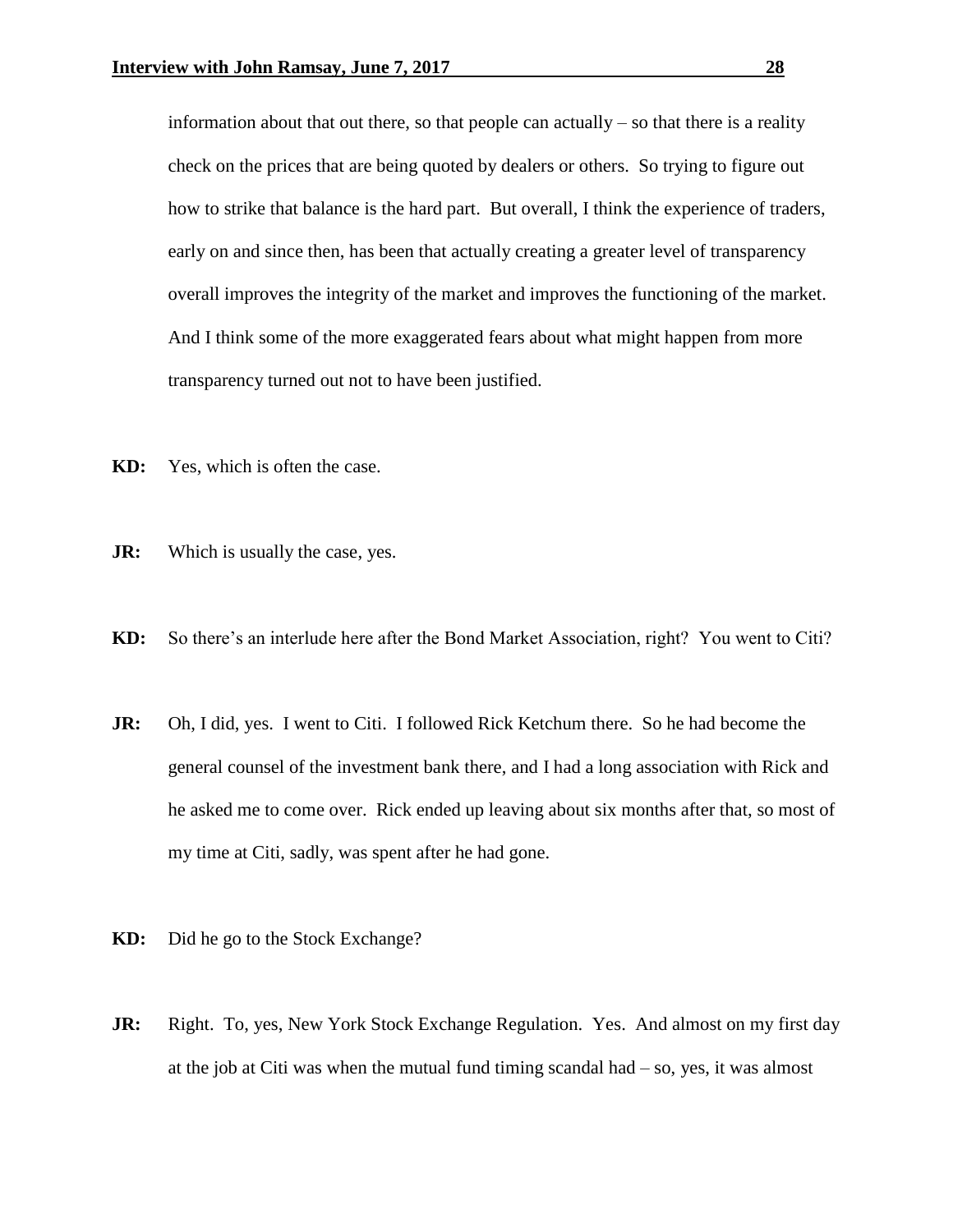my first day, pictures of Eliot Spitzer up there on the TV criticizing all of the firms, including Citigroup, for practices around that. That was an interesting introduction. So I had a variety of both legal and compliance responsibilities at various times during the time that I was at Citigroup, and it was an interesting time to be there, certainly towards the latter part of the time, as the financial markets were coming under greater stress and ultimately melting down.

The main message that I have, or the lesson that I took away, is that the financial supermarket concept really doesn't work, and I think Citigroup certainly has changed its composition significantly since then. I think there may be some useful synergies from having commercial banking and investment banking under the same roof, but this idea that you can efficiently offer every kind of financial product under the same kind of holding company, understand what's going on in all the different geographies and all the different product sets and keep it all together, I just think doesn't work. Just as a management matter, as a governance matter, it just feels like it's not possible to do all of that.

**KD:** Is it a matter of the financial structure needing to be different for different areas?

**JR:** I think it's a combination of a lot of things. I think the culture is different in a lot of cases. I think investment banking is very – the culture of investment banking is different from commercial banking. I think they typically don't speak the same language. You can try to force as much cooperation and synergy as you want, but you have a human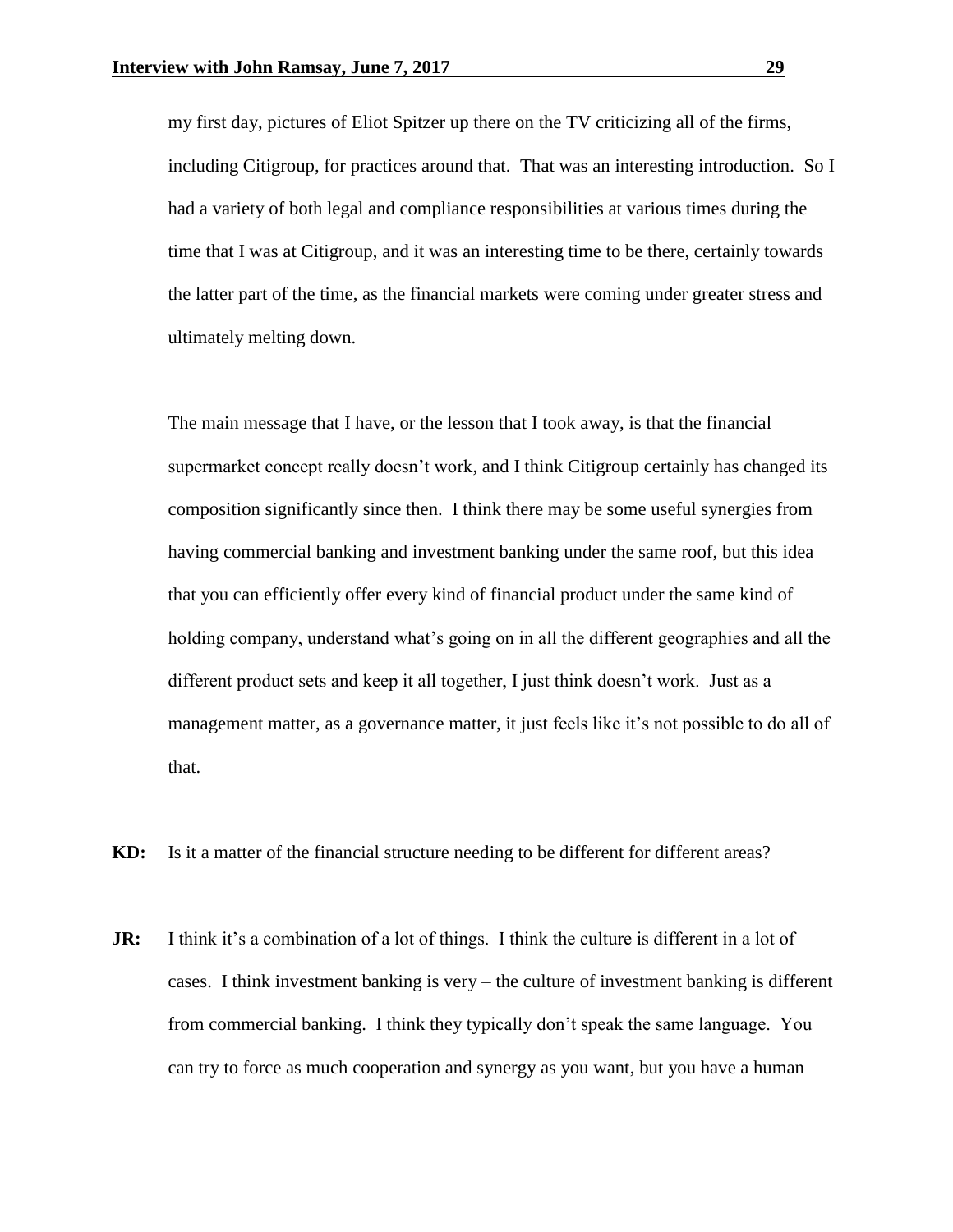element that you can't really appeal with. And, yes, then certainly the retail business is fundamentally different from the institutional business, and different types of retail business are different among themselves. So they're all things that I think can be done effectively on their own, but just from a senior management perspective, to understand all of those different pieces from a business strategy, risk management, legal incompliance, and every other kind of standpoint I just think can present an almost insurmountable challenge.

- **KD:** So what brought you back to the SEC? It's a bit unusual for folks to come back.
- **JR:** It's a little bit. So part of it was I was part of it is the experience of the financial crisis. It's not that I'd ever lost an interest in public service or in regulatory policy. I continue to be involved in that. So Mary Schapiro was back at the SEC as chairman. Elisse Walter was there. Robert Cook had joined as head of Trading and Markets. He was somebody that I counted as a colleague, who I'd worked with when I was at Citi. He was outside counsel. So a lot of friends and friendly faces, and Dodd-Frank had just been passed. And it seemed like this is the time to do it, if you're going to do it, and so I did. Moved back to D.C., with my partner, who was not eager to move to Washington. He sort of saw it as the end of the known universe, but he grew fond of it over time.
- **KD:** What was the position that you went into?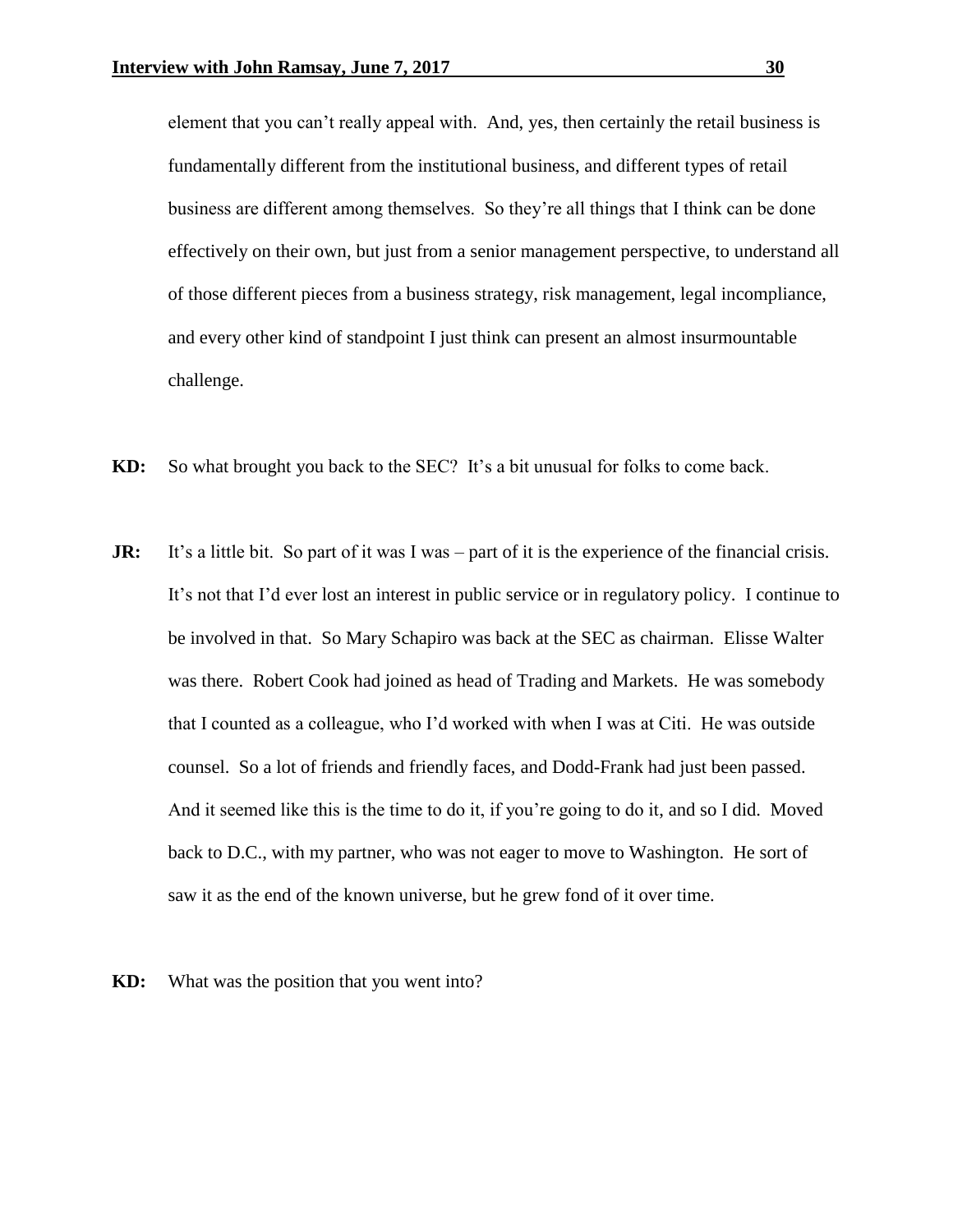- **JR:** Deputy director in trading and markets, under Robert Cook. So with responsibility for clearance and settlement areas, net capital, and broadly speaking, implementing a lot of the derivatives rules that had been given to the Commission under Dodd-Frank. It was an enormous portfolio of things. So that was a little intimidating. If I had really understood the scope of that, would I have been as eager to go back? Probably so, but it was an awfully full plate. In the derivatives area, you had legislative mandates on changes to capital, to margin, to segregation; changes to the clearing system; regulation of rating agencies, execution systems, securities, SEFs.
- **KD:** SEFs?
- **JR:** I'm trying to remember what the acronym stands for. Swap Execution Facilities, I think. But basically, it's rules to promote the electronic trading of derivatives of swaps in a way that is more transparent, allows for better market discipline to exist.
- **KD:** So you've got all these issues.
- **JR:** So you got all these things.
- **KD:** Did you set up teams?
- **JR:** Well, yes. There were already groups that were sort of naturally formed. In some cases, it would be sort of cross-pollination of different groups within the division to lead that.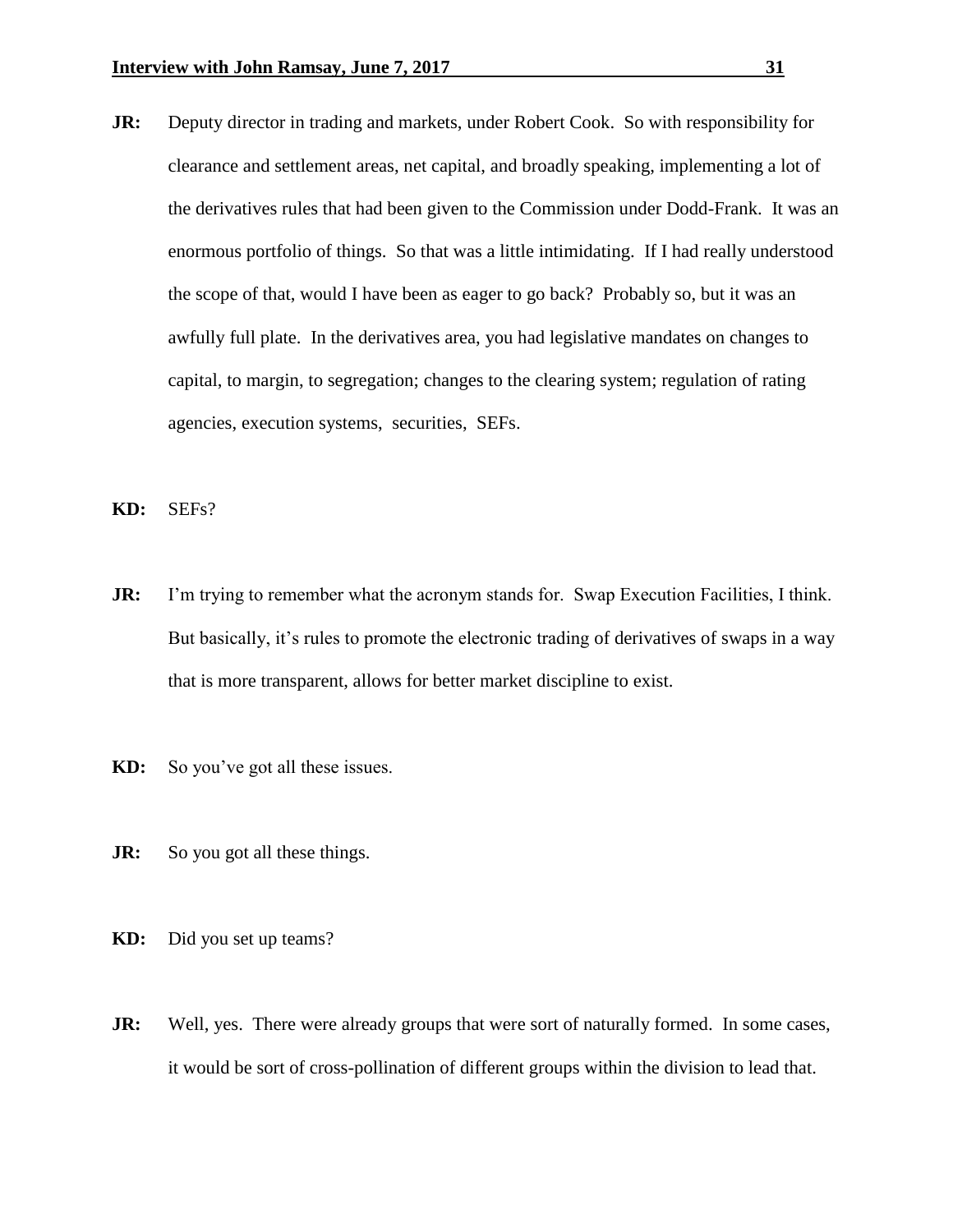But yes, it was a big management challenge. And plus, you still had to read all of the documents and understand what you were trying to achieve. And then you had all of these events that intervened, too, during the period. So 2011, in August, you have the downgrade of the U.S. debt, which created this huge amount of anxiety and dislocation in trading and trying to respond to that.

- **KD:** What was your response?
- **JR:** Well, to try to reassure people within the agency, and then elsewhere, that the large firms were appropriately hedged and were – I mean, this wasn't so long after the collapse of Lehman, that people had a high level of confidence that another major financial institution might not be impacted in the right away. So it was both that and then European – many of the European countries were in shaky financial shape, and so there was concern about whether there were firms that were overly loaded up on debt of those.

So a lot of it was reporting within the agency so that people within the agency had – we had adequate assurance that the firms were managing the risks in the right way, and that people at the commissioner level could have that assurance. And to the extent that they needed to, that they could communicate that to outsiders and provide appropriate assurance to them. But that was an ongoing effort over practically all the time that I was there – anytime there was any kind of significant dislocation then the question is, do you have adequate assurance that the firms are managing this risk appropriately themselves? So that was a big part.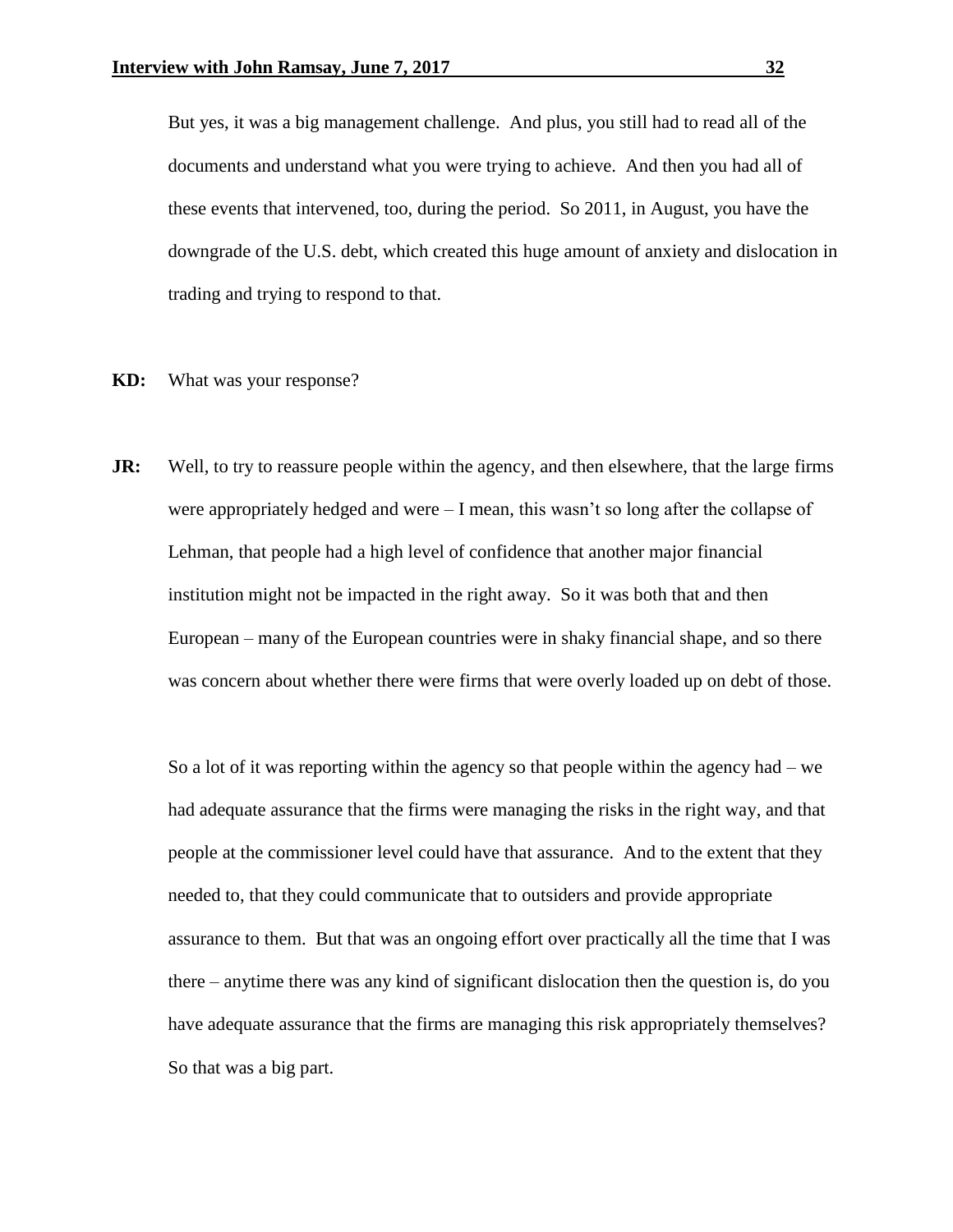And then October of the same year, you had MF Global which blew up. That was a different kind of issue, because it wasn't so much a market-wide issue but you had a large number of customer accounts that were affected, both on the futures and the security side. So that was an interesting one to see upfront, because a big part of that was trying to manage the – first of all, the effort was to manage the acquisition of MF Global by somebody else who could take over everything before they went under. And that effort continued up until the night that transaction was supposed to be signed. Regulators and all of the deal participants were on the phone, and there were inklings, indications that something was perhaps not right with the customer segregation account, and so there were efforts to run that to ground. And those stretched on further and further into the night so that by midnight or even after midnight, we finally got the word that they had discovered or had verified that there appeared to be a \$900 million hole in the customer segregation account.

Well, of course, the deal partner, the acquisition partner, at this point had long since left the room, so that wasn't going to happen. And some of the folks from MF Global made some suggestions that they could deal with this and they could plug the gap if we could sort of get the New York Fed on the line and arrange for Fedwire to be opened up and provide an advance of money to close the gap, and none of that seemed very credible. So it was within a relatively quick period of time we realized that we were going to be dealing with one of the larger SIPC failures, bankruptcies, that had existed in a while.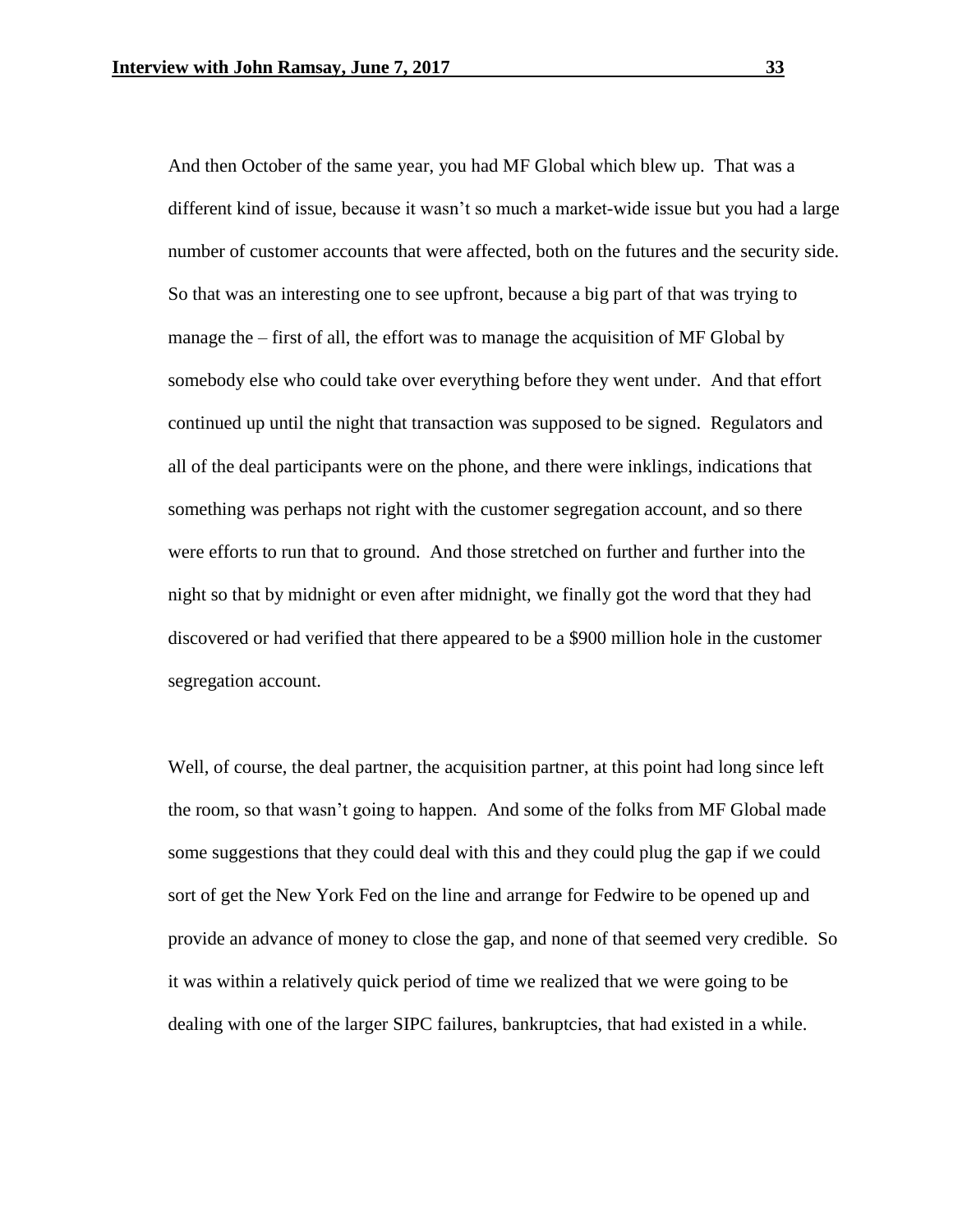So I remember being on a call at roughly two o'clock in the morning with Mary Schapiro and Gary Gensler and other folks from the CFTC and SEC, trying to sort of plan next steps. I mean, part of it is informing SIPC, making sure that you were taking the steps you needed in order to deal with the issues. And then the other part of that is, what do you tell the rest of the world about how you're managing it? That was an interesting experience.

- **KD:** So what happened in the end?
- **JR:** So in the end, we had to work together with the CFTC staff in order to try to make sure that customers were covered as best they could be. I mean, that was really the main focus, to make sure – what is the exposure of counterparties and customers, and how do we use the existing safeguards to make sure that they are in the best position possible? And then also reassure the markets that there wouldn't be any broader ramifications. And just given the nature of MF Global's portfolio, this was not something that ought to have any broader kind of impact, and it didn't, but you wanted to provide some assurance to people that it wouldn't have that impact. So that was one.

And then you had Knight Financial, Knight Capital Group, which, because of the malfunctioning of – that was a year later – in 2012, I think. A similar kind of thing, although in that case we were able to move the positions from Knight that needed to be moved to an acquirer. Goldman Sachs, I believe, took them over. But that was sort of an effort of  $-$  it's a case of the regulator kind of acting as midwife to try to facilitate a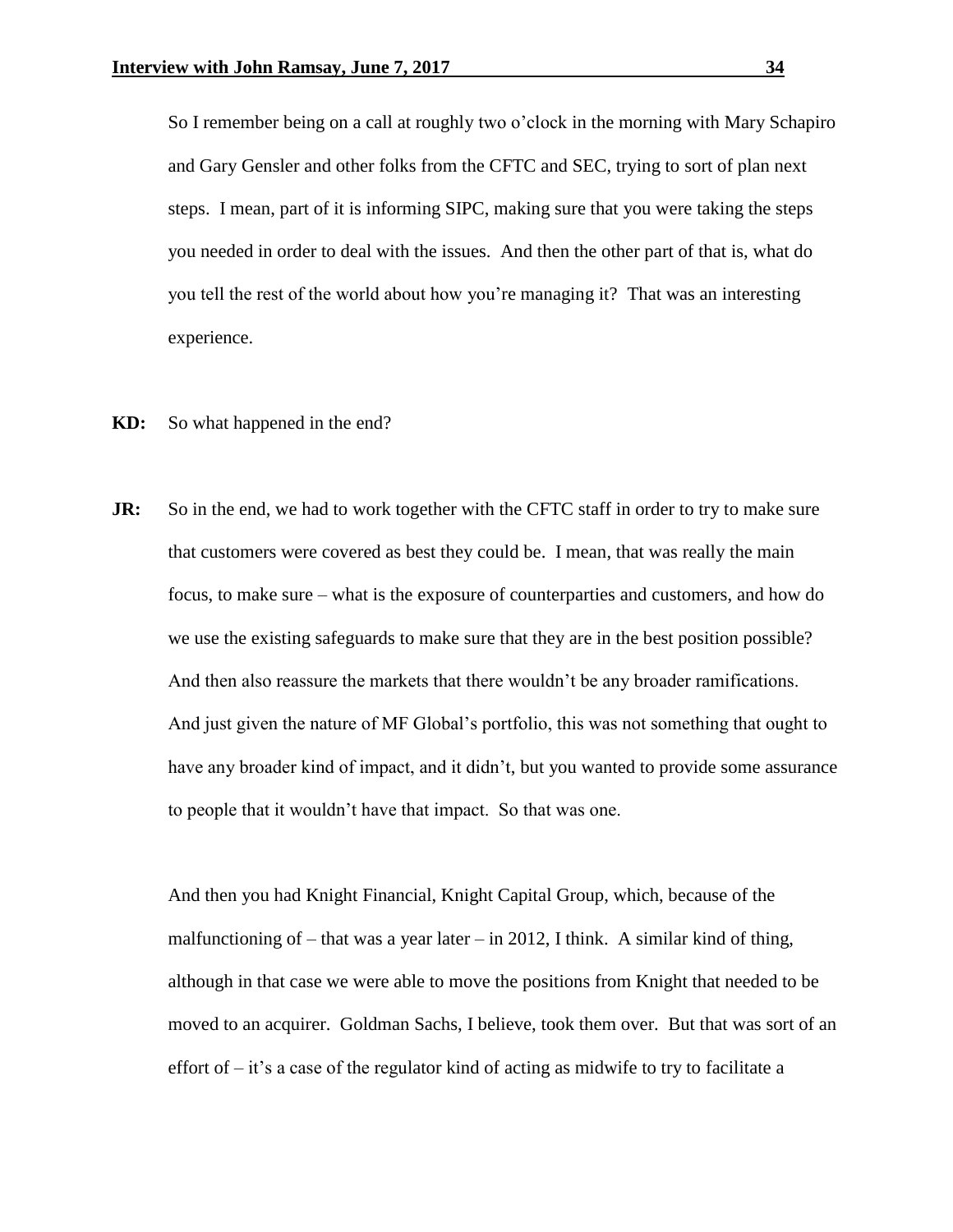resolution that didn't require a bankruptcy filing or a SIPC situation. So there were a number of tense days of working with the various parties and with the DTCC, to try to make sure that all of that was resolved in a way that had the least impact possible on the market.

You can talk all you want theoretically about how the regulators – you write the regulations and they have the impact they have, and if a firm goes down then you work it out. But you're going to have to deal with it one way or another, beforehand or after, and if there's a way that you can help to manage the situation so that it has less of an impact, you certainly feel obligated to do that. So part of that I think was making it clear to the folks at Knight that there aren't that many suitors or opportunities for you to resolve this, you need to strike the best deal possible and need to do it quickly or the consequences will be worse.

**KD:** You're doing a lot of rulemaking. We started by talking about the rulemaking.

**JR:** Yes.

- **KD:** I guess while all this is happening, you're in the middle of moving these rules along.
- **JR:** Doing the best in order to do that, right.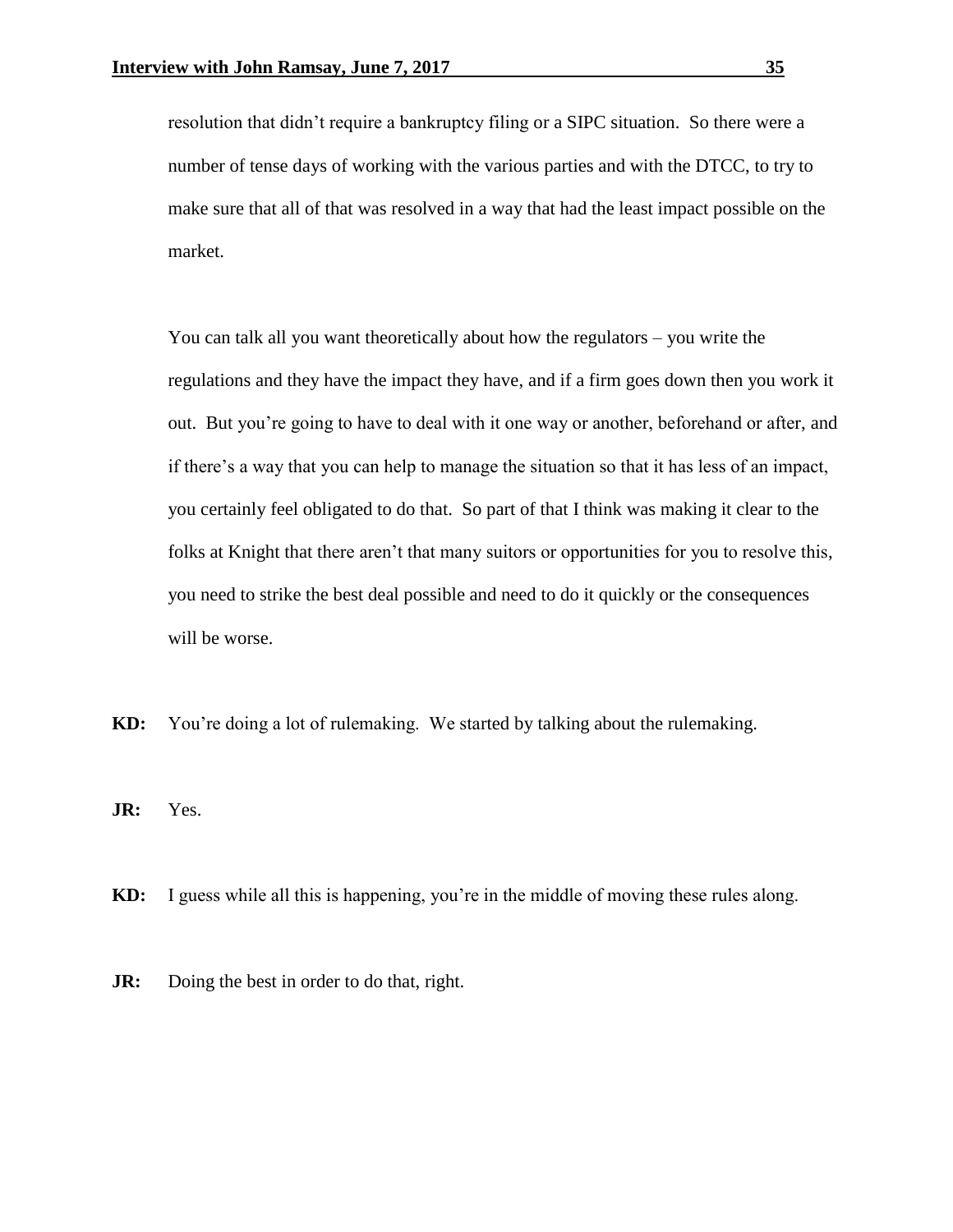**KD:** And at the same time, the capital markets are changing really quickly. You were out of the SEC when all the big market-changing moves went through.

**JR:** Yes.

- **KD:** How much, in that rulemaking process, did you take into account this reshaping of the markets? It's sort of like you're chasing a moving target, in a way, because your dark pools are increasing. You're having more and more –
- **JR:** Oh, sure. Well in terms of the equities markets, I think there was definitely a pause. So there was a concept release that was put out in 2010, even before I went back to the Commission, after Reg NMS had come out, kind of taking stock of where developments were moving in the equities markets. I think a lot of that focus really was on pause after Dodd-Frank, because there just was not the bandwidth to really think about those things in a concentrated way. And I didn't have responsibility for the equity market issues at the time that I first came back to the Commission, so I wasn't focused on it really much at all.

I was solely focused on implementing Dodd-Frank, on the derivatives rules, on dealing with the crisis of the day, whatever it might be, getting much more involved in international efforts to coordinate on derivatives rules, so working with international regulators to try to come up with common standards, and then Volcker. There was Reg SCI and Volcker.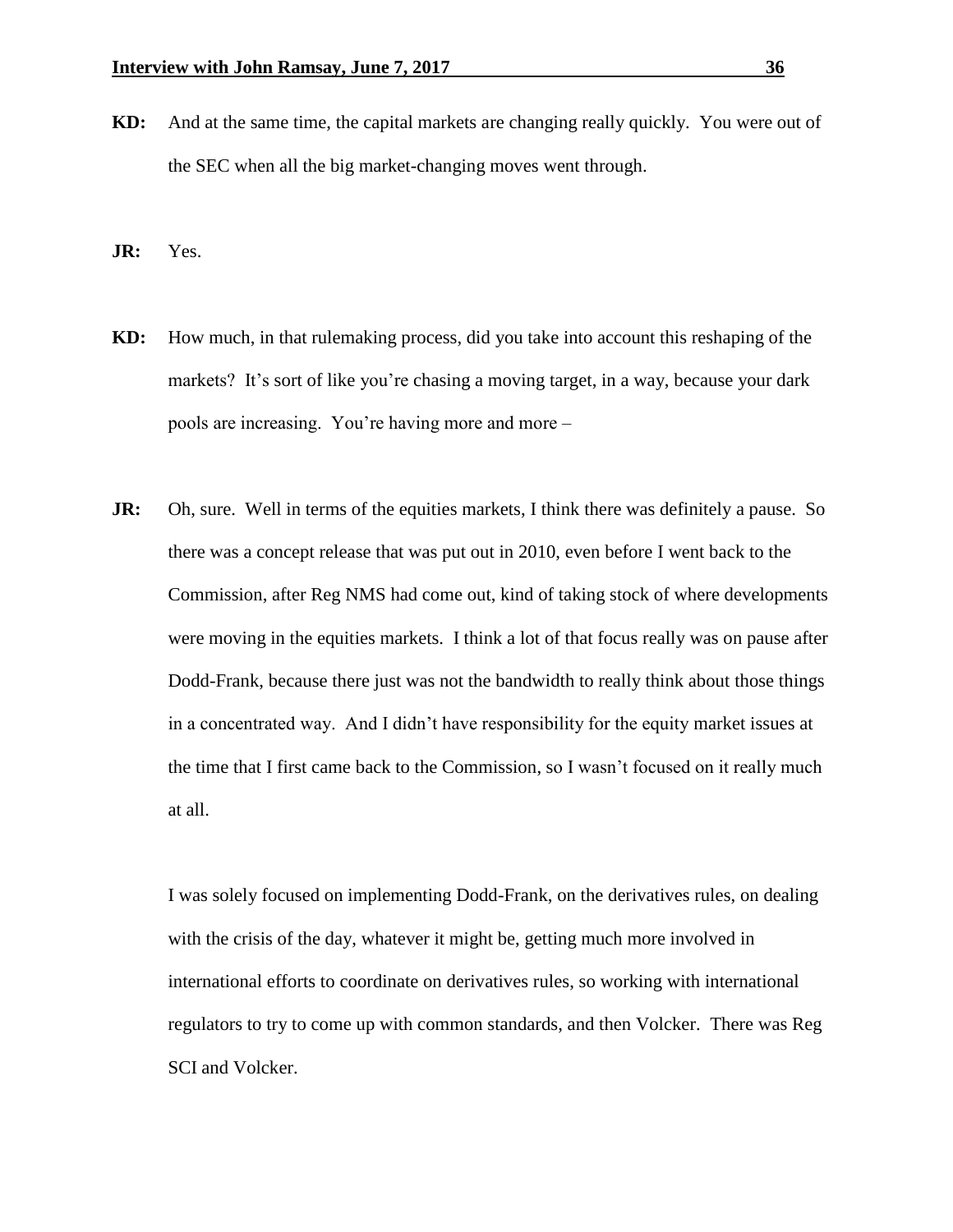- **KD:** Talk about Volcker. Talk about how you approached that. And, again, we're talking about bank regulators being involved.
- **JR:** Yes, that's right. Unfortunately we had a good relationship with the bank regulators, but, again, started out at different places. And I think the effort to come to terms, come to a common agreement on the Volcker Rule was challenged by the fact that the bank regulators were inclined to view this from a bank regulator prism, which is to say you wanted hard, clear standards that could be easily enforced from a supervisory standpoint. From the side of the securities regulators, we were very concerned about the impact of the functioning of the market, particularly the corporate bond market, and a lot of this was affected by how you defined the exemption for market making.

So Volcker said a banking institution can't make proprietary bets that are backstopped with public funds, which is a principle that is very hard to argue with, right? But everybody recognized that market-making activity provided a public benefit that you needed to preserve. So how you separate out what is real market making from what is proprietary trading is a difficult thing, when in practice, the two often can sort of merge together. So our challenge was to convince the bank regulators that there was a way to do this through a policies-and-procedures kind of approach that would give people enough confidence that Volcker had real teeth, but at the same time would allow firms to continue to make markets.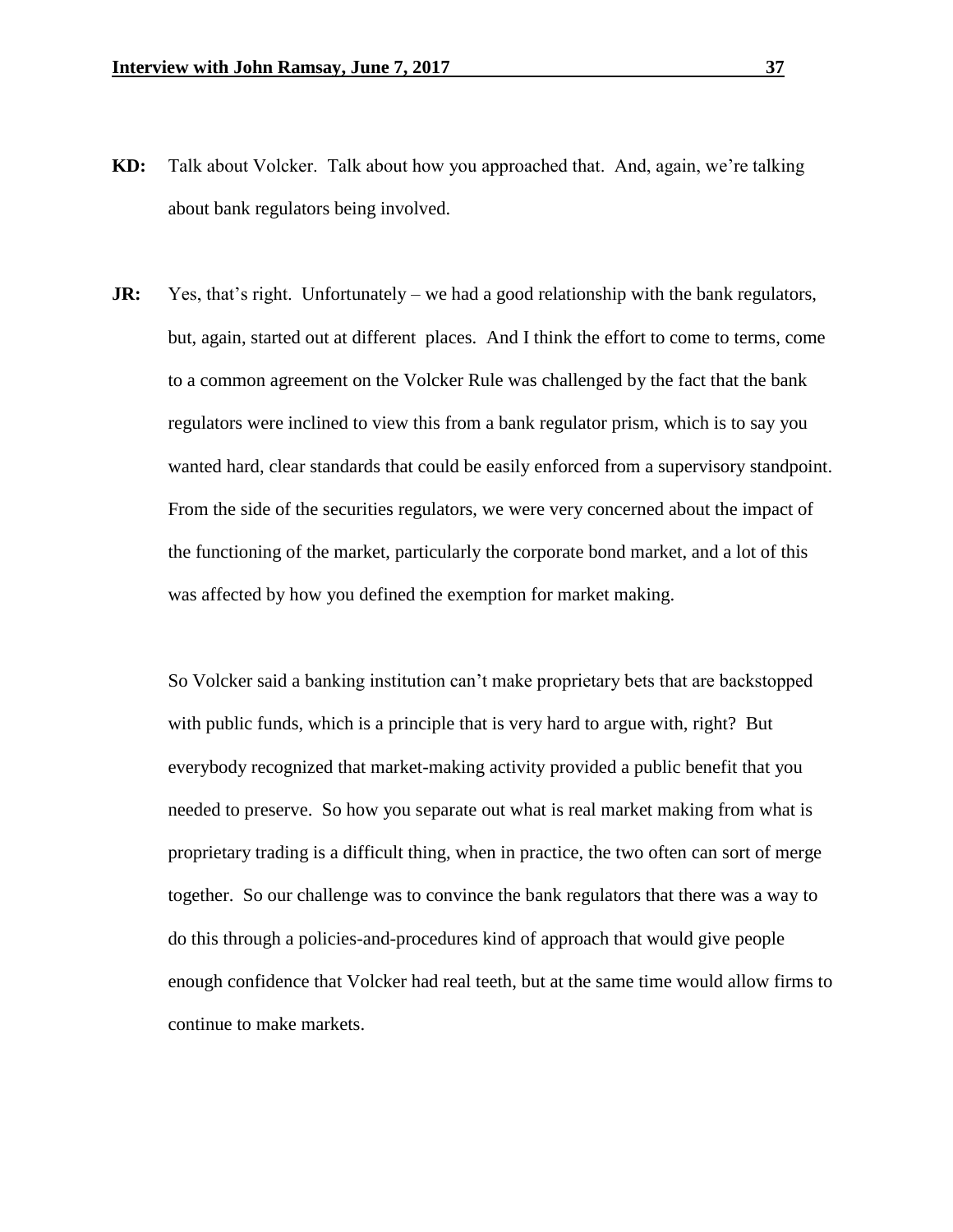That was a long process of the various regulators getting to know each other and working through these issues, and it wasn't easy. And then by the summer of 2013, if you had tried to ask me for odds on whether Volcker would actually get done by the end of the year, I would not have given good odds. We were still a pretty far way apart. So it was really, I think, the renewed effort to do that, certainly pressure from Treasury to try to get this completed by the end of the year, and I think Jack Lew and Mary [Miller]  $-$  but folks at Treasury really provided a lot of push and organization around the efforts that had been lacking to that point. And you had a lot of divisions within the Commission, because there were commissioners who, frankly, didn't want to implement any version of Volcker, because they thought it was a bad idea from the beginning.

So we had to work with what we had and with the mandate that we had to try to come up with the best product we could that would get three votes. And I feel like, against all odds, we did it. Now, at the end of the day, some people may not be all that happy with the result, but I feel good about the effort and I feel good about what we did and the way that we worked together to finally get over the finish line.

**KD:** And Reg SCI?

**JR:** Yes. So Reg SCI was, in part, an outgrowth of the NASDAQ SIP shutdown, which was another one of those crisis events that occurred in 2013, in August. All these things seemed to happen in August, when people are trying to be on vacation, for whatever reason. So that was inconvenient. It was an outgrowth of that and other smaller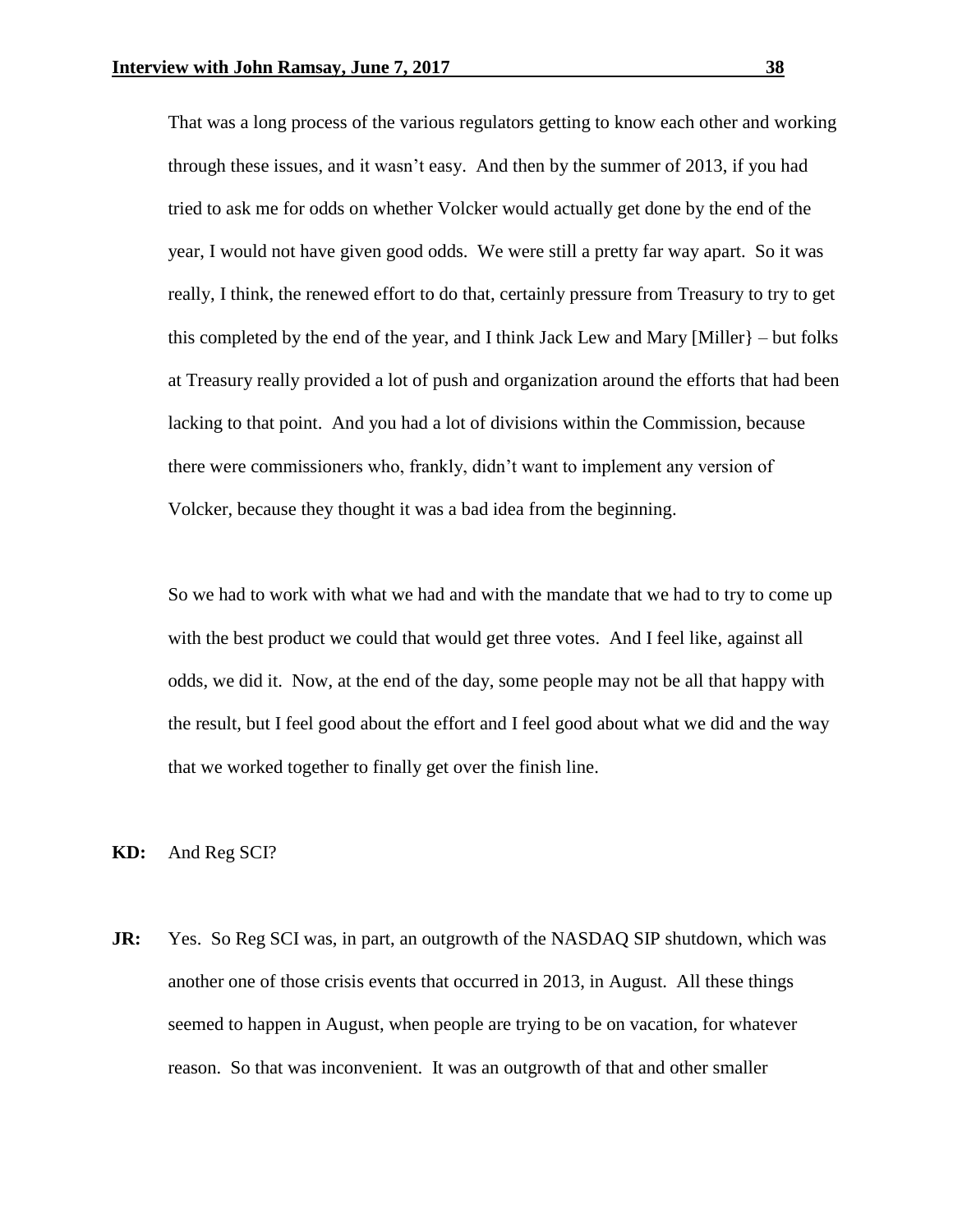problems that had happened with other exchanges over time, and the sense that there needed to be stronger controls around the systems of all of the major pieces of infrastructure – the SIPs, the clearing agencies.

- **KD:** What's an SIP?
- **JR:** Oh, sorry. Securities information processor. So the New York Stock Exchange traded stocks trade on one tape that is governed by one of the SIP entities, and NASDAQ is another one. And then you've got OPRA, which is a separate SIP for the options market. But basically, it runs the machinery for disseminating best bids and offers and last sales out into the marketplace. And if it's not working, then trading really can't continue, because people don't – there's not a common database of trading information that people can rely on.
- **KD:** So you wanted to come up with a regulation to sort of say, "Here's the minimum standards," I guess.
- **JR:** Yes. And so the challenge there was to be able to create some enforceable thing it's somewhat similar to Volcker in a way – but to create enforceable standards that wouldn't be overly prescriptive or strangle the ability of exchanges or other entities to run their business in a reasonable way. So I think there was concern at the Commission level that we not write this in a way that amounted to a form of "gotcha," that anytime there was a significant system failure, ipso facto, it meant that there was some kind of violation.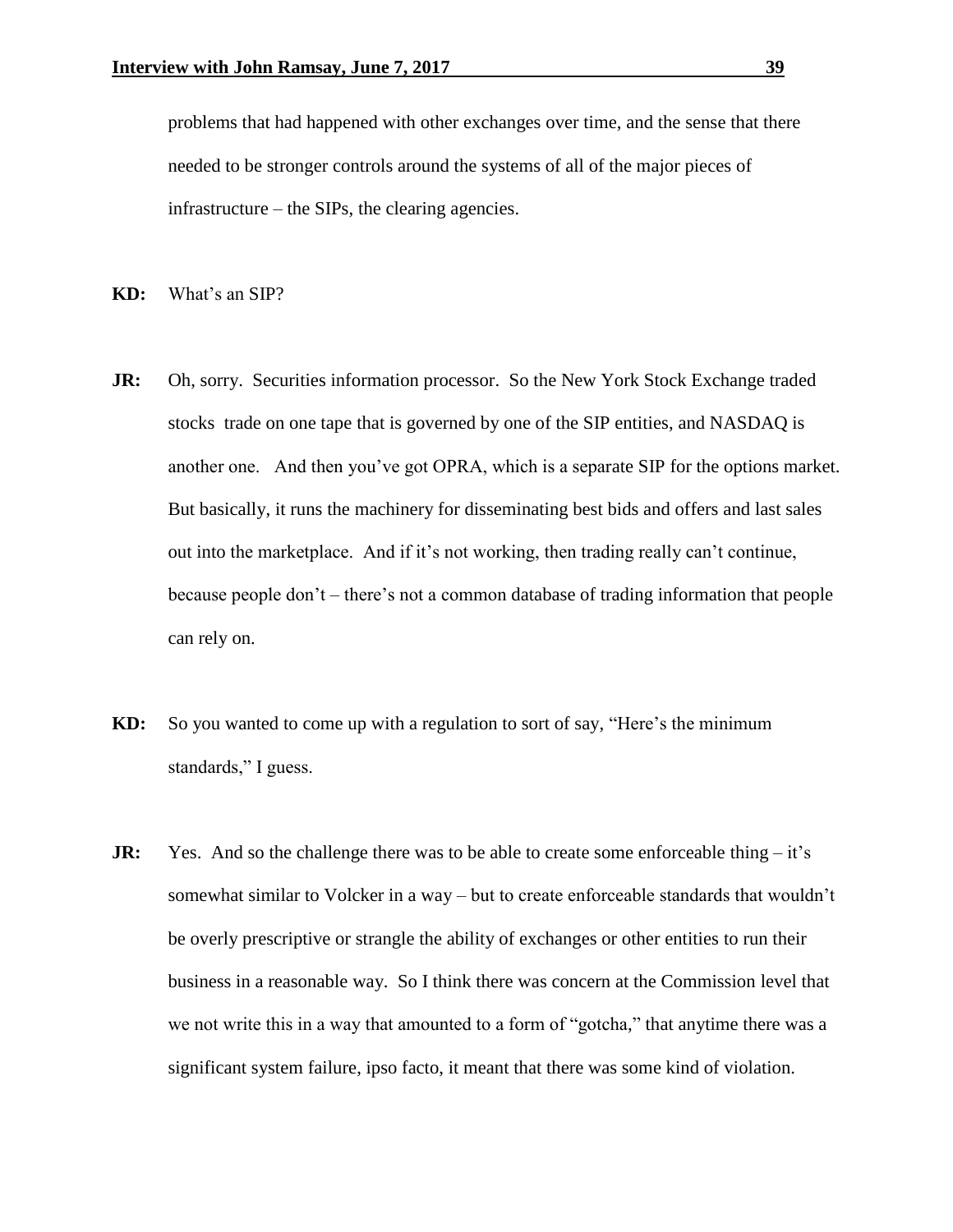So I think there had to be a recognition that whatever regime you created could never create a guarantee that problems wouldn't exist, because it's the nature of complicated technology systems that no set of controls are going to be perfect. But defining what are the right set of assumptions and the right parameters for controls that people could have a reasonable level of assurance that people were doing what they could.

- **KD:** Was this the kind of thing where you had to bring in consultants to deal with the technology?
- **JR:** Well, we did. I think by that time, Mary and then later Elisse had bulked up our technology expertise in-house, which was helpful for this purpose. But definitely, you had to understand at some basic level – even we, who were kind of writing the rules, managing the process – had to understand at some level what were the standards in the industry that people relied upon for technology controls, because we weren't inventing this out of whole cloth. I mean, there was a lot of effort that had been done, really in conjunction with the government and other agencies, in the private sector, for establishing basic standards that people could look to.

When the rule was first proposed, there was a concern that the Commission should not set in stone a list of particular publications that people should be held to  $-$  you didn't want to set in concrete at any particular point in time what the right standards were, because, obviously, they can change and evolve over time. But you want to give people guidance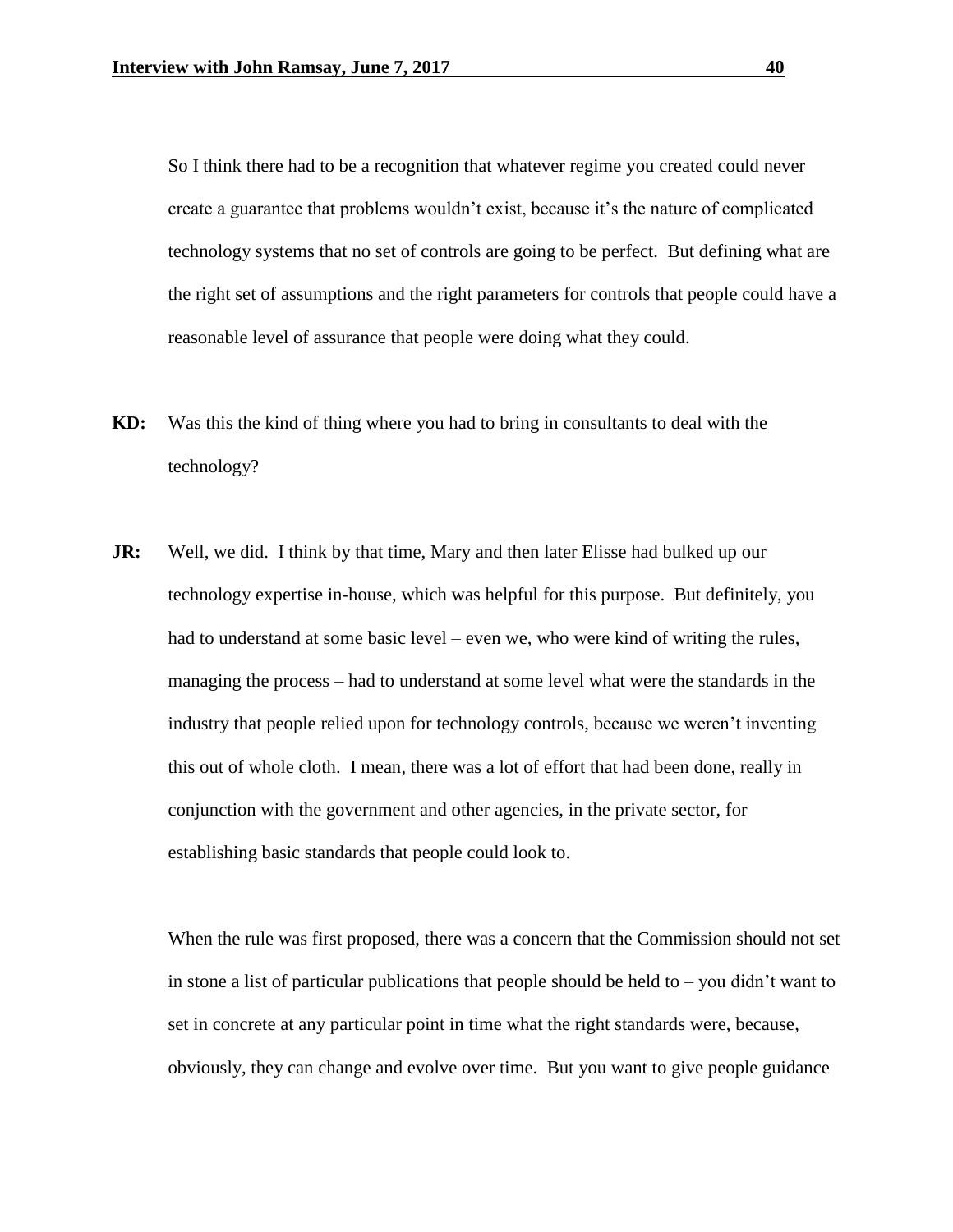as to where they should be looking and what the lift should be in order to show that you are meeting the appropriate standards.

- **KD:** There's an Office of Analytics and Research that shows up here in my research. Is this the beefing up the technological capabilities that you were talking about?
- **JR:** Oh, yes absolutely. So during the time that I was there Robert Cook had started this and I tried to continue to reinforce it – within Trading and Markets, we had a group of  $-I$ think the name may be different now – headed up by Gregg Berman, who we hired from the private sector. And this was happening elsewhere within the Commission. In the Enforcement Department, you were getting a lot more quantitative expertise in terms of sifting through data. It was happening with Norm Champ in Investment Management, and certainly in OCIE. But we wanted to have an office that included quantitative expertise that could actually look at market data in a way that we had never been able to before.

So that was what was behind the creation of what's called the MIDAS system, which still exists, and I think is used as a resource by a lot of people both in the government and in industry today. So I think there is a continuing effort on the part of the agency to become a lot smarter and more adept at manipulating data in a way that can help to drive regulatory policy decisions.

**KD:** Anything else we should touch on in your SEC career?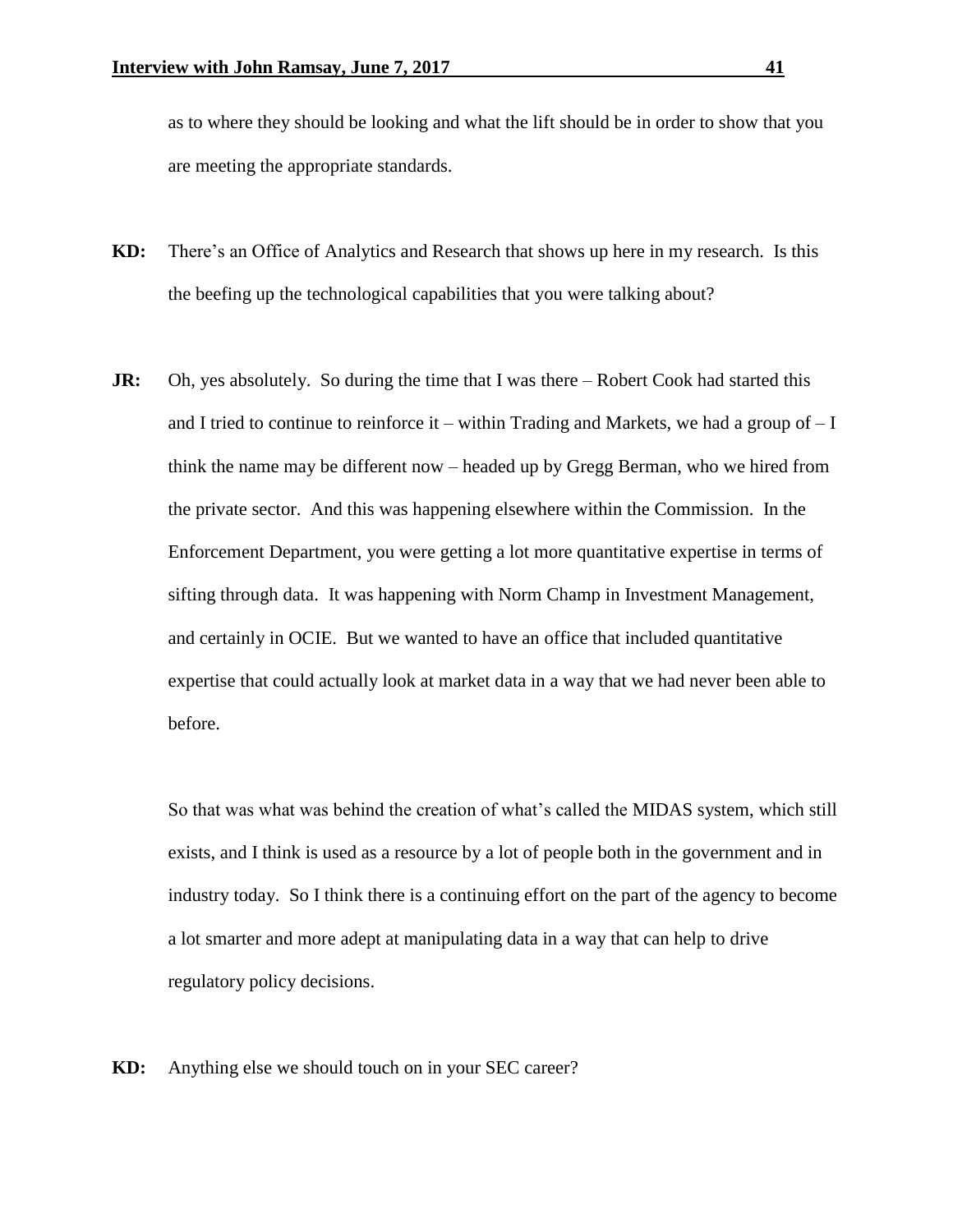- **JR:** Not that I can think of. It's an awful lot.
- **KD:** So did you stick it out and see all the rules to completion, or did you –
- **JR:** Not even close. There are some that are still waiting. You've got to remember, in a heavy year within Trading and Markets, you might have one or two significant rulemakings that were trying to be pushed along every year, and we were trying to deal with a dozen or more. So there certainly were some important things that got done, and a significant part of the mandate was carried out, but there was no way we were going to do it all. And no way that the legislative mandates were ever really credible in terms of when things were supposed to be completed by.
- **KD:** So what was the attraction of IEX? What brought you to that area?
- **JR:** I became acting director of the division when Robert left in December of 2012, and so I gained responsibility for the equity market oversight at that point, because I was working in that role. So I had to try get a lot smarter about electronic trading, trends in highfrequency trading. I think a lot of people were talking about not only market dynamics, but fairness issues that had arisen because of the increasing influence of high-frequency traders. So I felt like I had to know more about it, and I got to be interested in it.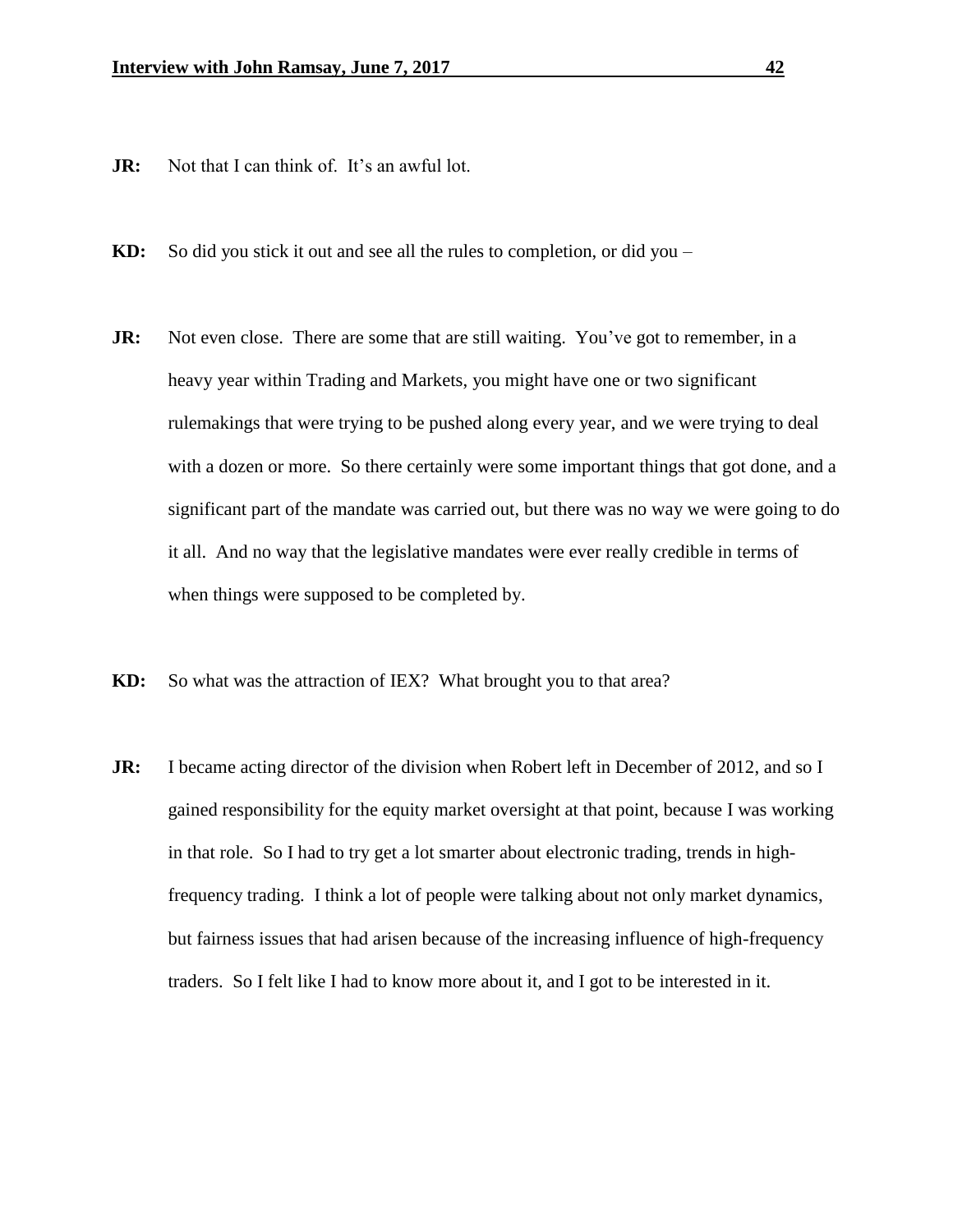And there were a lot of people from buy-side firms, from institutional investors, that made the rounds at the SEC and that I talked to who expressed a lot of their concerns about how the markets had migrated in a way that they thought did not serve their interests very well. So I heard that from a lot of the large buy-side firms directly, and it did help to inform my thinking about some of the market structure questions that were still out there, that, as I said, the Commission had not really had the bandwidth to really think to take a lot more action on.

- **KD:** There was the report after the flash crash.
- **JR:** There was. So, certainly, that was there, and that led to the Limit Up/Limit Down regime and the Market Access rule and those sorts of things. So there certainly were regulatory responses to the questions about systemic risk and the impact of various kinds of trading activity on the markets, on volatility and the riskiness of the markets. The fairness issues really were not grappled with, in some sense because maybe it was just harder to grapple with them in any kind of convincing way. But I certainly was interested in all of those issues, too. *Flash Boys* came out just about the time that I was leaving the Commission, because I had always planned to come back to New York. Nick was ready to come back, so the timing was right.

So I wound up at IEX because these guys basically reached out to me. I wasn't bright enough to come up with the idea on my own, so they had to think about it. So it felt like a really interesting way of working within the private sector to advance some public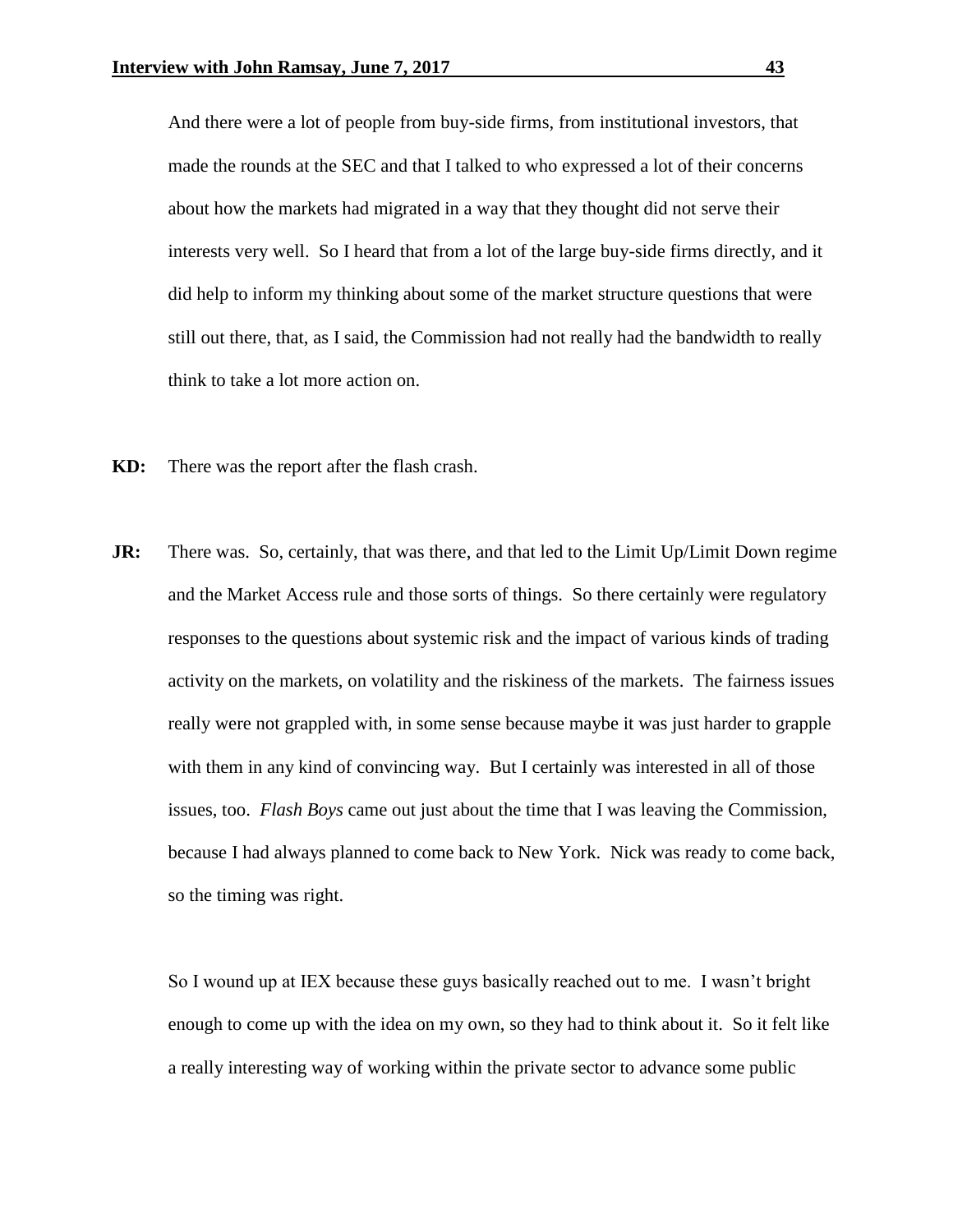policy goals that I really had never had an opportunity to do before. And I don't want to oversell the public policy aspect. I mean, we are designed to make money and hope to do all of that. But certainly, the task of creating an exchange that is functioning in a different way from any other market that is actually out there, and in ways that are designed to be more investor friendly, was a unique kind of opportunity.

- **KD:** And I think the press release said something like you came in to help turn this dark pool into a market, into an exchange.
- **JR:** Yes. Right. And clearly, the vision had always been to operate as an exchange. It's just hard to go from zero to eighty right away, and so we started out as an alternative trading system. Turned out to be a much longer and rockier road to getting approval as an exchange than, I think, folks here had anticipated, than I anticipated.
- **KD:** Why?
- **JR:** Why was it longer and rockier?
- **KD:** Yes.
- **JR:** Because there were a lot of people that were a lot more threatened than I think we even understood were threatened. Part of art of it is it took longer because it just took longer to ramp up to be in a position to operate an exchange with everything that comes along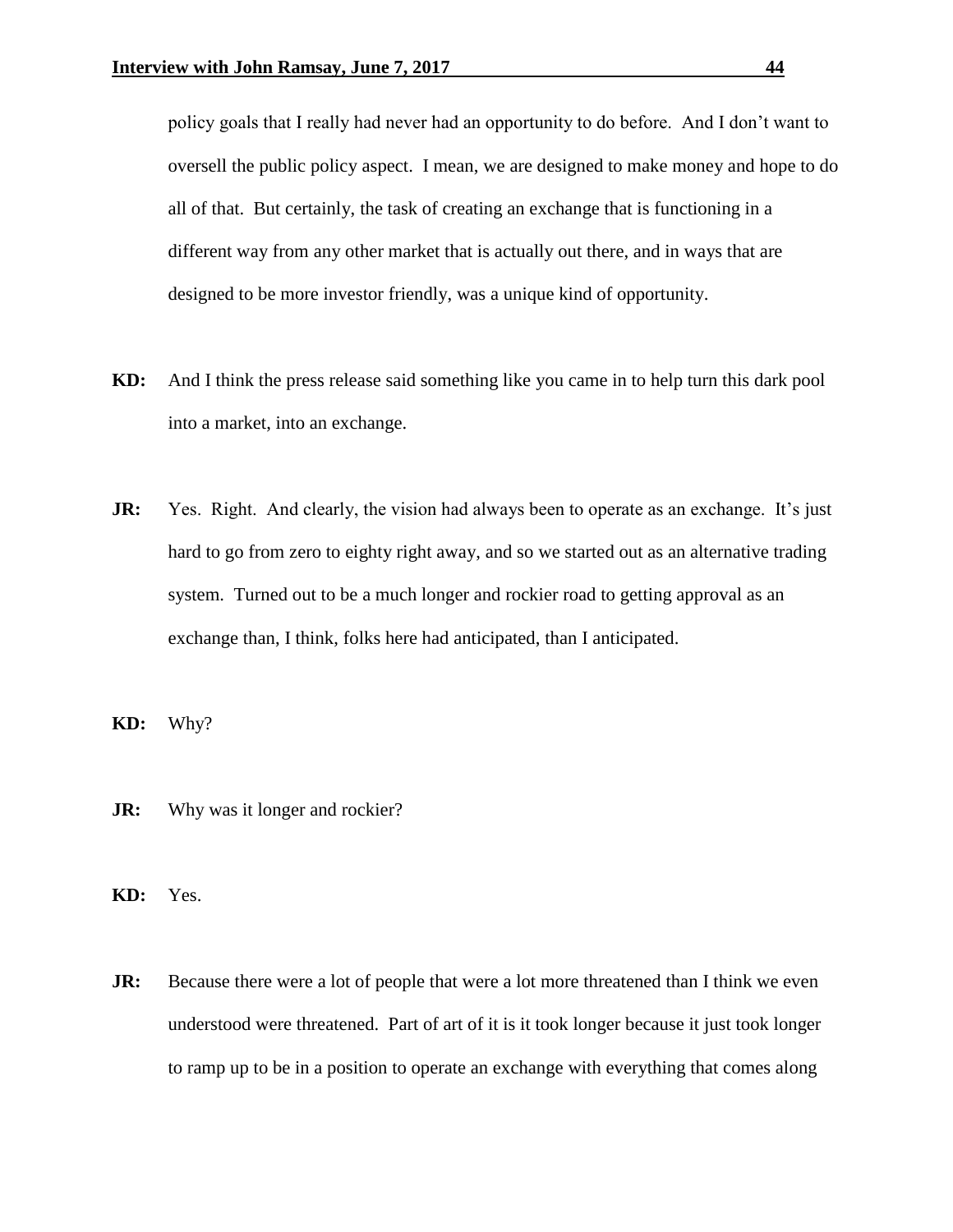with that. So it just took time because it took the time. But I think at the time that we filed, finally, to become an exchange, I think most people in the company – I, for example, I thought it was likely that we would get maybe two, three comment letters. You know, exchange applications were not things that had drawn a whole lot of notice or controversy or interest, frankly. I think of the three or four exchange registrations, before we filed, drew virtually no comment letters. Part of it is that they were all kind of like copycat versions of exchanges that were already out there.

So yes, we wound up with, at the end of the day, hundreds and hundreds of comment letters and a lot of very fierce and vocal opposition, as well as a tremendous amount of support from various kinds of communities. Certainly, the weight of the letters was all in support of us, but you had very focused opposition from some large, influential firms, and that was at the Commission level, it was on the Hill. It was, to a certain extent, in the press. And so, in order to fight back, in order to survive, we had to fight on the Hill and at the Commission and in the press.

- **KD:** What was the grievance? What was the concern?
- **JR:** It depends on who you talk to. The main issue that drove most of the comments was over the speed bump. We have what people started to call a speed bump, which is basically just every order that comes in, every message that comes in from whoever sends it, goes through a 350-microsecond so-called speed bump before it can actually be processed by our system. And the purpose for that is to just a very tiny fraction of time to slow down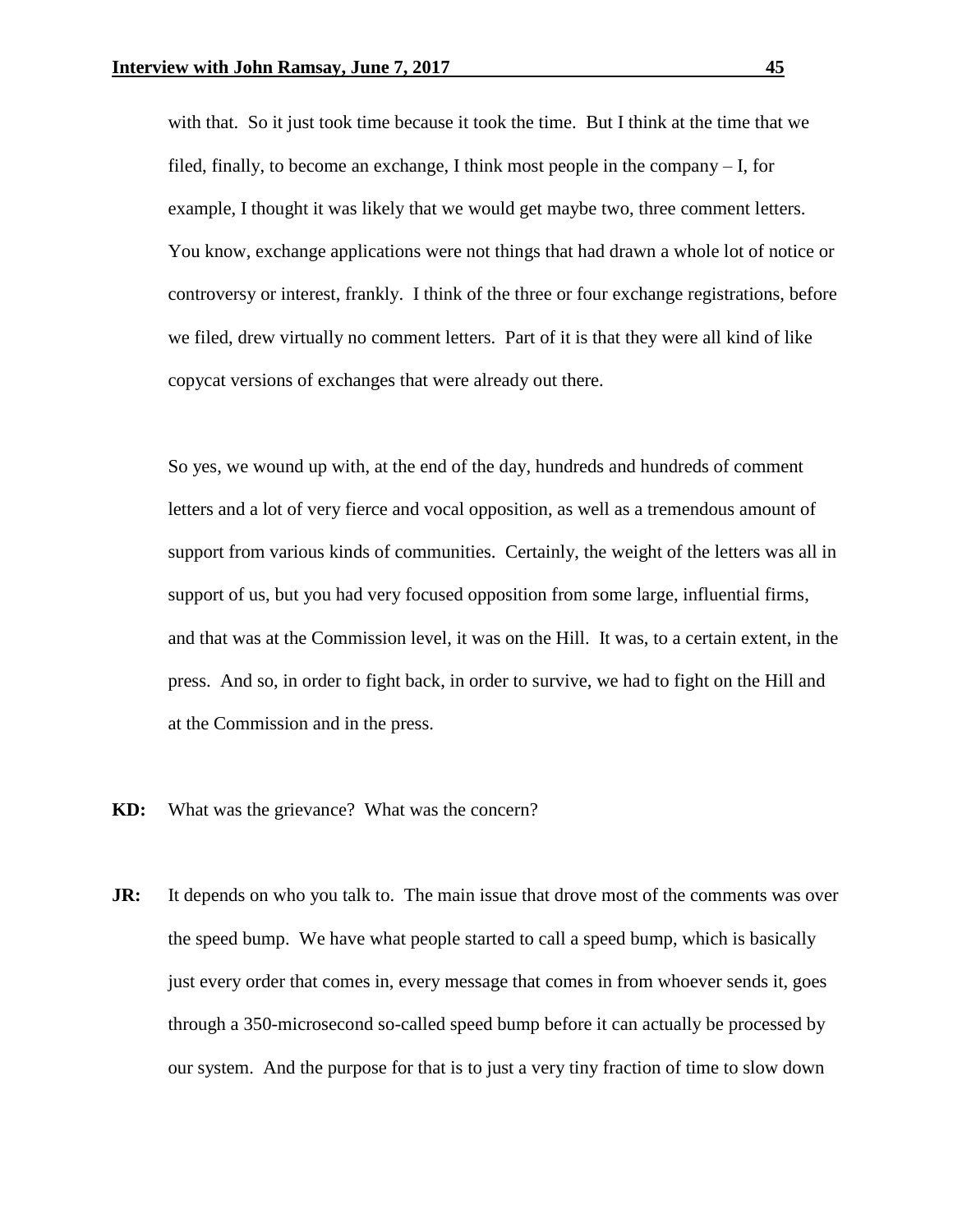processing in order to blunt the advantage that the fastest speed traders have versus longterm investors and institutional investors.

So we had done this as an alternative trading system. Everybody knew about it. It was not particularly controversial while we were doing it as an ATS, so far as we can tell. When we tried to do it as an exchange, suddenly it became very controversial and people objected on all kinds of grounds, including that it didn't comply with the regulations, that it would create havoc in the marketplace, that nobody would know what accurate prices were anymore because they'd be waiting for IEX to update their prices while everything else was more current. There was a lot of misinformation that was being deliberately spread. My own view is that those objections were really a cover for the fact that we were operating an exchange in a very different way, on a whole host of fronts that people were threatened by.

So I just think that they didn't want us to operate as an exchange that did not sell market data, that was not conflicted in terms of its ownership, that was in a position to speak out on a whole range of issues as an exchange in opposition to the way that existing exchanges were functioning. So I understand, in retrospect, why there was so much opposition. But it sort of felt like being in the trenches for months and months, just sort of fighting for the right to compete, with no assurance what the outcome was really going to be at the end of that process.

**KD:** So sheer persistence just made the difference?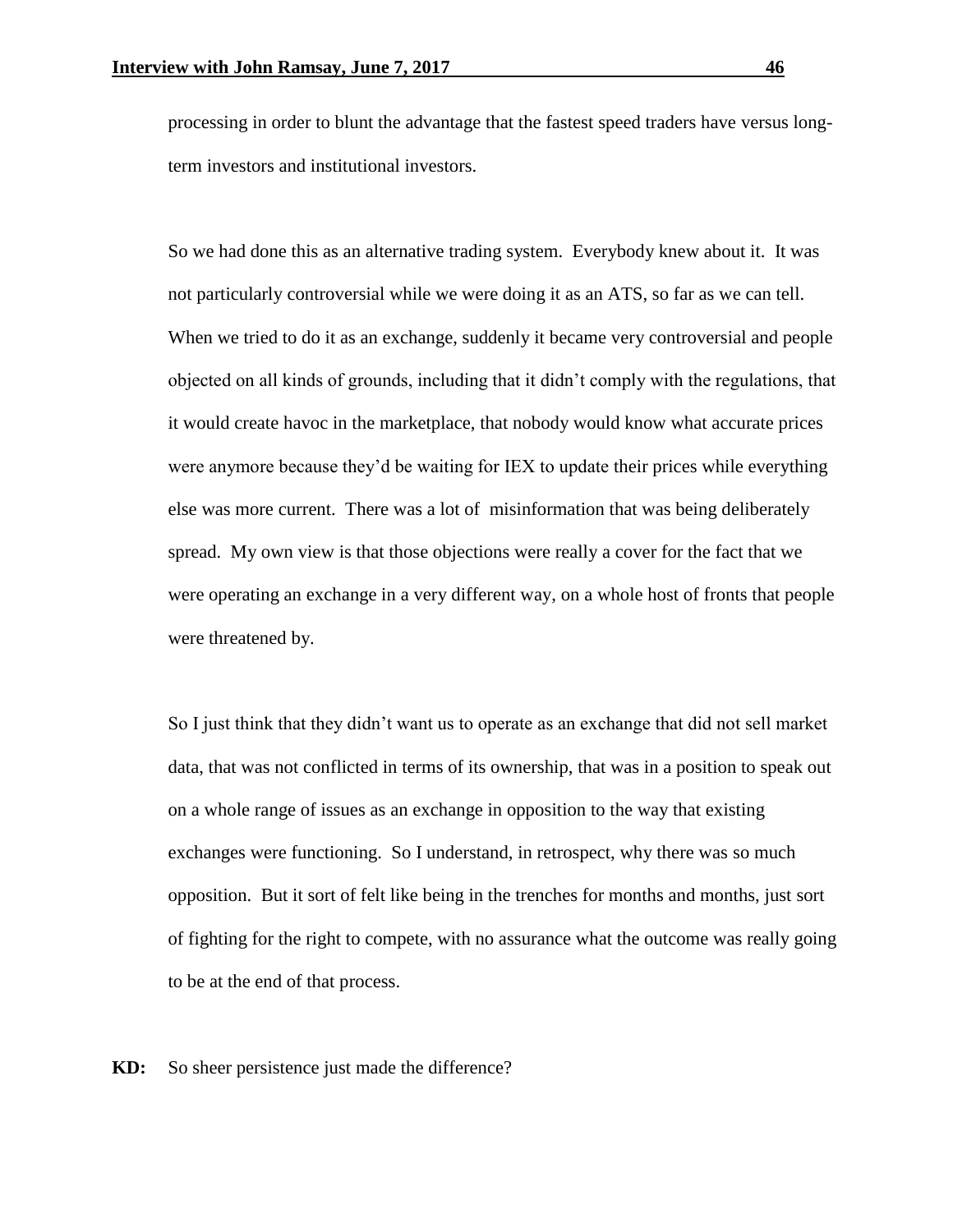**JR:** Well, sheer persistence and the fact that we did have a lot of public support from the buy-side, from a number of sell-side firms as well. So, I mean, there were firms like Virtu, which a lot of people think of as a high-frequency trading firm, that wrote a public letter saying, "I think they ought to have the right to do this, to provide a competitive innovation. We don't see anything wrong with it." And a variety of other sell-side firms, but certainly a lot of significant asset manager firms, public interest firms, a lot of retail investors, a lot of pension funds, so Texas Teachers' Retirement System, for example, and a number of others. People who had almost never written in a public way on this kind of regulatory issue did so for the first time.

So we had enormous support in addition to opposition that we had to overcome. But at the end of the day, I think we won because we were right on the merits, because there was nothing about the regulations that said that we couldn't do this. And because I think the Commission's tradition over time had been to encourage competitive innovation, certainly when you're talking about trading venues, more often than not. So we felt like we were on the right side of history, we were on the right side of the regulatory precedent, and I think we were fairly skillful at providing the message publicly and to the agency.

**KD:** So now you get to see how it works out.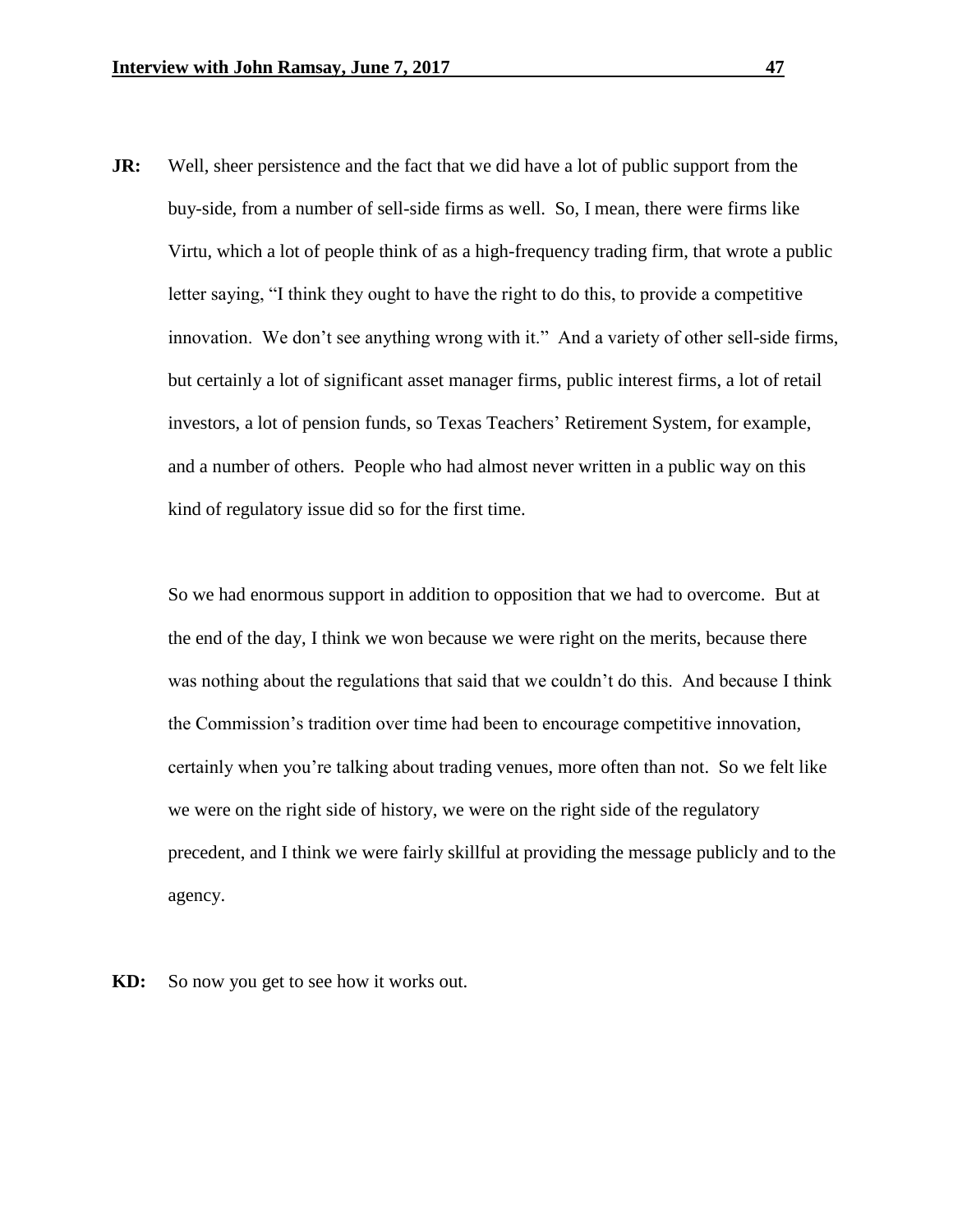**JR:** I don't think it was a foregone conclusion, but I obviously think it was the right conclusion. Yes, and so now we actually have to function as an exchange, and who knows? But there's a hell of a lot of crap involved to being an exchange. But that's all part of it, too. So as an exchange, you're now a participant in the – we talked about the SIPs, the operating committees that govern the SIPs, the consolidated audit trail, the Limit Up/Limit Down plan, part of that ecosystem. So that's a large part of my focus currently. And we have a very different view on a lot of those questions than other exchanges do.

So part of the challenge is trying to sort of figure out how do we advance that message, recognizing that we're just one vote out of many? But we continue to increase our business, our market share. We're planning to start corporate listings later this year. This company, at this point, has gone so much further than anybody gave them any reasonable chance of doing two or three years ago. So I'd like to feel that I've been some small part of that, but I do feel very good about where we've gone and where we're going.

**KD:** Terrific.

**JR:** Yes.

**KD:** Anything else we should talk about before we wrap up?